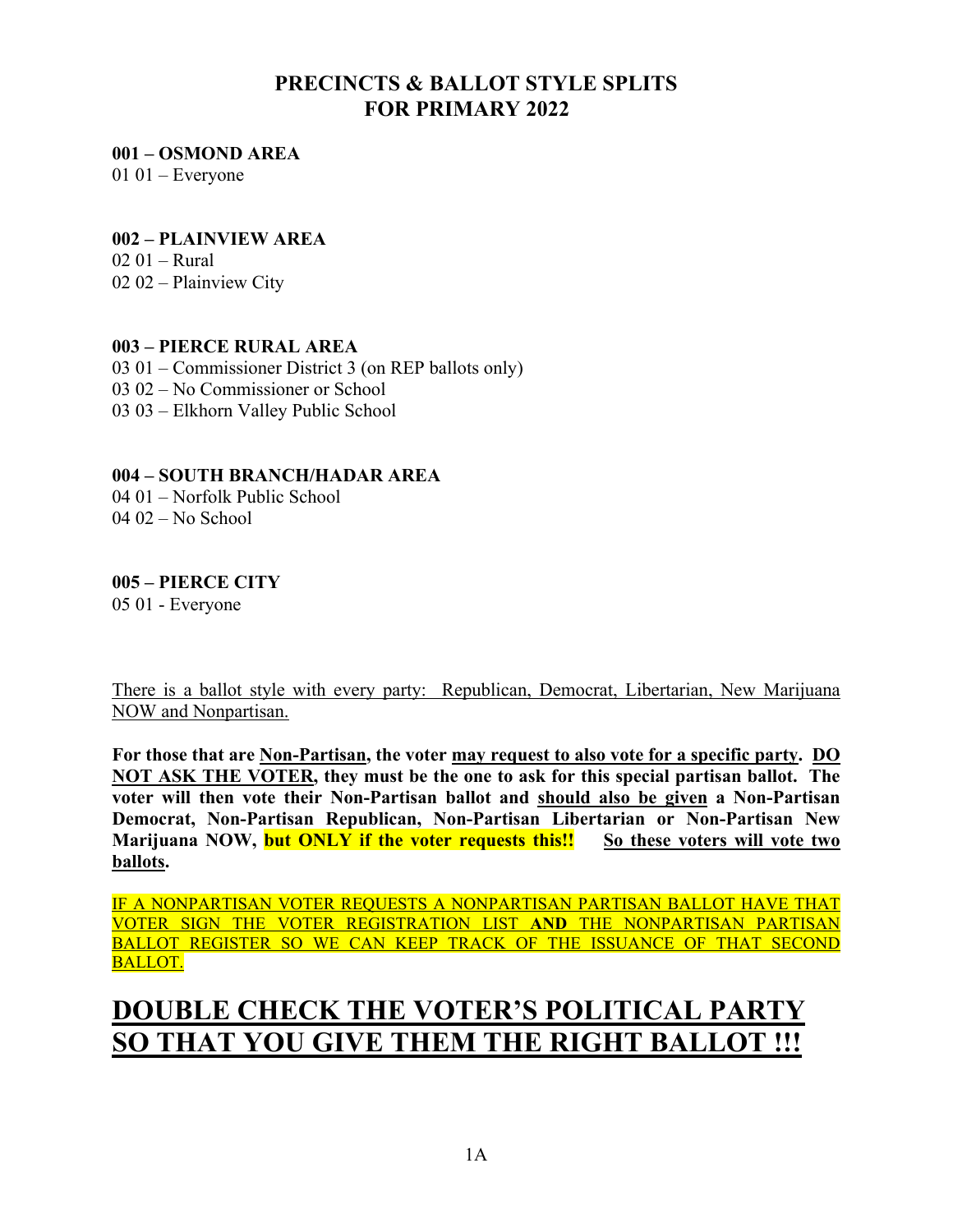|                                                                                                                                                                                                                            | Republican Party, Sample Ballot, Primary Election, May 10, 2022                   |                                                                          |
|----------------------------------------------------------------------------------------------------------------------------------------------------------------------------------------------------------------------------|-----------------------------------------------------------------------------------|--------------------------------------------------------------------------|
| Pierce County, Nebraska                                                                                                                                                                                                    | State of Nebraska                                                                 | Osmond                                                                   |
| <b>INSTRUCTIONS TO VOTER</b>                                                                                                                                                                                               | <b>STATE TICKET</b>                                                               | <b>NONPARTISAN TICKET</b>                                                |
| 1. TO VOTE, YOU MUST DARKEN THE OVAL<br>COMPLETELY (C).<br>2. Use a black ink pen to mark the ballot.<br>3. To vote for a WRITE-IN candidate, write in the<br>name on the line provided AND darken the<br>oval completely. | <b>For State Treasurer</b><br><b>Vote for ONE</b>                                 | For Member of the State Board of Education<br>District 6<br>Vote for ONE |
|                                                                                                                                                                                                                            | John Murante<br>O                                                                 | Sherry Jones<br>$\circ$                                                  |
|                                                                                                                                                                                                                            | Paul Anderson<br>O                                                                | Danielle Helzer<br>$\circ$                                               |
| 4. DO NOT CROSS OUT OR ERASE.<br>If you make a mistake, ask for a new ballot.                                                                                                                                              | $\circ$                                                                           | $\circ$                                                                  |
| <b>CONGRESSIONAL TICKET</b><br>For Representative in Congress                                                                                                                                                              | For Attorney General<br>Vote for ONE                                              | For University of Nebraska<br><b>Board of Regents</b>                    |
| District 3 - Two Year Term<br><b>Vote for ONE</b>                                                                                                                                                                          | Jennifer Hicks<br>$\bigcirc$                                                      | District 6 - Six Year Term<br><b>Vote for ONE</b>                        |
| Adrian Smith<br>$\circ$                                                                                                                                                                                                    | Mike Hilgers<br>$\circlearrowright$                                               | Paul R. Kenney<br>$\circ$                                                |
| Mike Calhoun<br>◯                                                                                                                                                                                                          | $\circ$                                                                           | Julie Hehnke<br>$\circ$                                                  |
| $\circlearrowright$                                                                                                                                                                                                        |                                                                                   | $\circ$<br><u> 1980 - Jan Barbara Barat, prima politik (</u>             |
|                                                                                                                                                                                                                            |                                                                                   |                                                                          |
| <b>STATE TICKET</b>                                                                                                                                                                                                        | <b>For Auditor of Public Accounts</b><br><b>Vote for ONE</b>                      |                                                                          |
|                                                                                                                                                                                                                            | Mike Foley<br>$\circ$                                                             |                                                                          |
| <b>For Governor</b><br><b>Vote for ONE</b>                                                                                                                                                                                 | Larry Anderson<br>O                                                               |                                                                          |
| <b>Michael Connely</b><br>$\circlearrowright$                                                                                                                                                                              | $\circ$                                                                           |                                                                          |
| <b>Brett Lindstrom</b><br>$\circ$                                                                                                                                                                                          |                                                                                   |                                                                          |
| Donna Nicole Carpenter<br>$\circ$                                                                                                                                                                                          | <b>For Public Service Commissioner</b>                                            |                                                                          |
| Lela McNinch<br>$\circ$                                                                                                                                                                                                    | District 4 - Six Year Term<br><b>Vote for ONE</b>                                 |                                                                          |
|                                                                                                                                                                                                                            |                                                                                   |                                                                          |
| Theresa Thibodeau<br>$\circ$                                                                                                                                                                                               | Rod Johnson<br>$\circ$                                                            |                                                                          |
| Jim Pillen<br>$\circ$                                                                                                                                                                                                      | Eric Kamler<br>$\circlearrowright$                                                |                                                                          |
| <b>Troy Wentz</b><br>$\circ$                                                                                                                                                                                               | $\circ$<br><u> 1980 - Johann Barn, mars an t-Amerikaansk komponister (</u>        |                                                                          |
| Charles W. Herbster<br>$\circ$                                                                                                                                                                                             |                                                                                   |                                                                          |
| <b>Breland Ridenour</b><br>$\circ$                                                                                                                                                                                         | <b>NONPARTISAN TICKET</b>                                                         |                                                                          |
| $\circ$<br><u> 1989 - Andrea State Barbara, político e a f</u>                                                                                                                                                             | For Member of the Legislature<br><b>District 40</b><br>Vote for ONE               |                                                                          |
| For Secretary of State<br>Vote for ONE                                                                                                                                                                                     | <b>Barry DeKay</b><br>$\circlearrowright$<br>Keith F. Kube<br>$\circlearrowright$ |                                                                          |
| <b>Bob Evnen</b><br>$\circ$                                                                                                                                                                                                | Mark Patefield<br>$\circlearrowright$                                             |                                                                          |
| Rex Schroder<br>$\circ$                                                                                                                                                                                                    | Robert E. Johnston<br>$\circlearrowright$                                         |                                                                          |
| Robert J. Borer<br>$\circ$                                                                                                                                                                                                 | $\circ$                                                                           |                                                                          |
|                                                                                                                                                                                                                            |                                                                                   |                                                                          |
| $\circ$<br><u> 1980 - Johann Barbara, martxa al</u>                                                                                                                                                                        |                                                                                   |                                                                          |
|                                                                                                                                                                                                                            |                                                                                   |                                                                          |
|                                                                                                                                                                                                                            | Typ:01 Seq:0001 Spl:01                                                            |                                                                          |
|                                                                                                                                                                                                                            | <b>INITIALS:</b>                                                                  | 01 01                                                                    |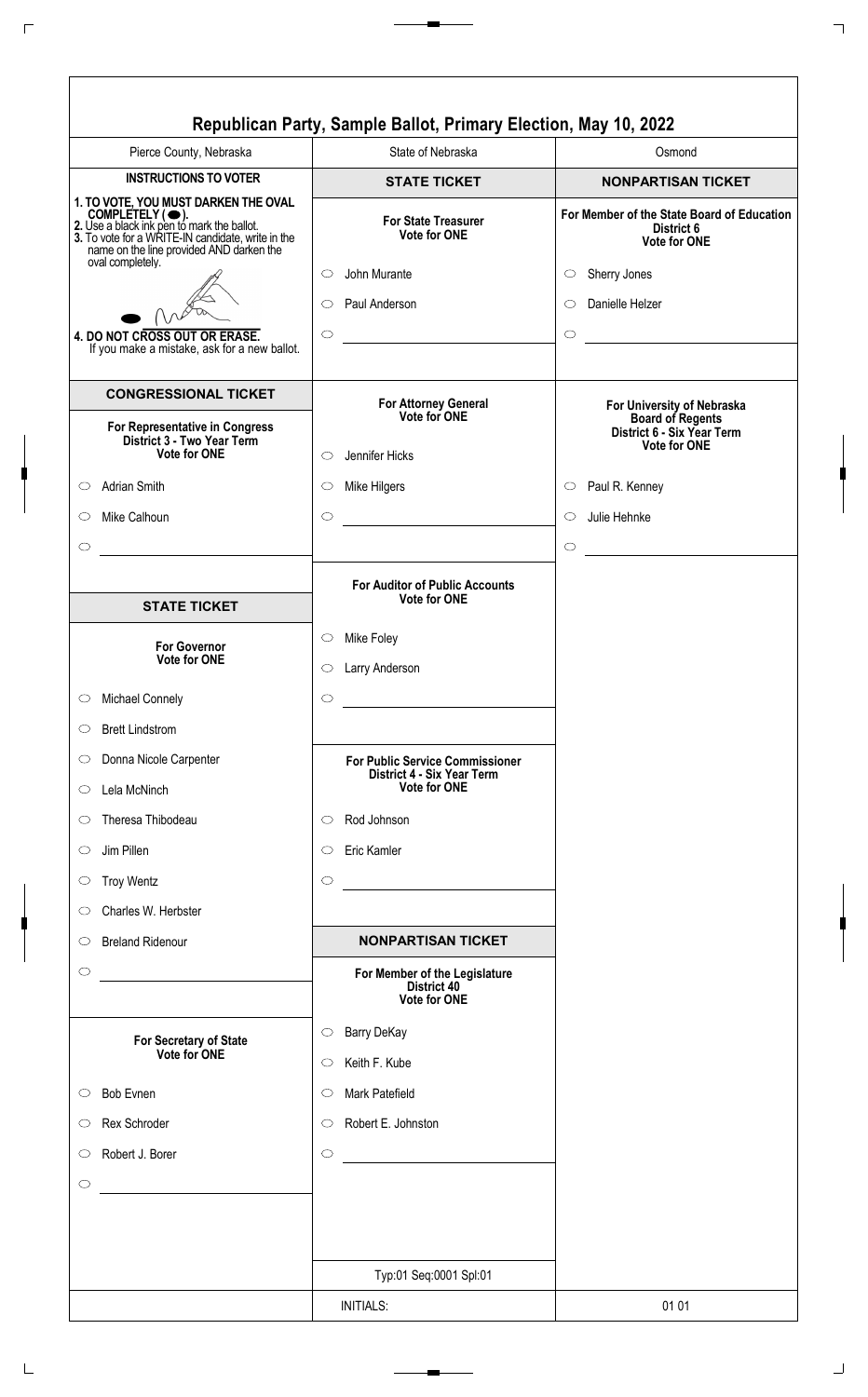|                                                                                                                                                                                                        | Republican Party, Sample Ballot, Primary Election, May 10, 2022     |                                                                                 |
|--------------------------------------------------------------------------------------------------------------------------------------------------------------------------------------------------------|---------------------------------------------------------------------|---------------------------------------------------------------------------------|
| Pierce County, Nebraska                                                                                                                                                                                | State of Nebraska                                                   | Plainview                                                                       |
| <b>INSTRUCTIONS TO VOTER</b>                                                                                                                                                                           | <b>STATE TICKET</b>                                                 | <b>NONPARTISAN TICKET</b>                                                       |
| 1. TO VOTE, YOU MUST DARKEN THE OVAL<br>COMPLETELY (O).<br>2. Use a black ink pen to mark the ballot.<br>3. To vote for a WRITE-IN candidate, write in the<br>name on the line provided AND darken the | <b>For State Treasurer</b><br><b>Vote for ONE</b>                   | For Member of the State Board of Education<br>District 6<br><b>Vote for ONE</b> |
| oval completely.                                                                                                                                                                                       | Paul Anderson<br>$\circ$                                            | Danielle Helzer<br>$\circ$                                                      |
|                                                                                                                                                                                                        | John Murante<br>$\circlearrowright$                                 | Sherry Jones<br>$\circ$                                                         |
| 4. DO NOT CROSS OUT OR ERASE.<br>If you make a mistake, ask for a new ballot.                                                                                                                          | $\circ$                                                             | $\circ$                                                                         |
| <b>CONGRESSIONAL TICKET</b>                                                                                                                                                                            | For Attorney General<br>Vote for ONE                                | For University of Nebraska<br><b>Board of Regents</b>                           |
| For Representative in Congress<br>District 3 - Two Year Term<br><b>Vote for ONE</b>                                                                                                                    | Mike Hilgers<br>$\circ$                                             | District 6 - Six Year Term<br><b>Vote for ONE</b>                               |
| Mike Calhoun<br>$\circ$                                                                                                                                                                                | Jennifer Hicks<br>$\circlearrowright$                               | Julie Hehnke<br>$\circ$                                                         |
| <b>Adrian Smith</b><br>$\circ$                                                                                                                                                                         | $\circ$                                                             | Paul R. Kenney<br>$\circ$                                                       |
| $\circlearrowright$                                                                                                                                                                                    |                                                                     | $\circ$<br><u> 1980 - Jan Barbara III, martx</u>                                |
|                                                                                                                                                                                                        | <b>For Auditor of Public Accounts</b><br><b>Vote for ONE</b>        |                                                                                 |
| <b>STATE TICKET</b>                                                                                                                                                                                    |                                                                     |                                                                                 |
| <b>For Governor</b><br><b>Vote for ONE</b>                                                                                                                                                             | Larry Anderson<br>$\circlearrowright$<br>Mike Foley<br>$\circ$      |                                                                                 |
| <b>Brett Lindstrom</b><br>$\circ$                                                                                                                                                                      | $\circ$                                                             |                                                                                 |
| Donna Nicole Carpenter<br>$\circ$                                                                                                                                                                      |                                                                     |                                                                                 |
| Lela McNinch<br>$\circ$                                                                                                                                                                                | <b>For Public Service Commissioner</b>                              |                                                                                 |
| Theresa Thibodeau<br>$\circ$                                                                                                                                                                           | District 4 - Six Year Term<br><b>Vote for ONE</b>                   |                                                                                 |
|                                                                                                                                                                                                        |                                                                     |                                                                                 |
| Jim Pillen<br>$\circ$                                                                                                                                                                                  | Eric Kamler<br>$\circ$                                              |                                                                                 |
| <b>Troy Wentz</b><br>$\circlearrowright$                                                                                                                                                               | Rod Johnson<br>$\circlearrowright$                                  |                                                                                 |
| Charles W. Herbster<br>$\circ$                                                                                                                                                                         | $\circ$                                                             |                                                                                 |
| <b>Breland Ridenour</b><br>$\circ$                                                                                                                                                                     |                                                                     |                                                                                 |
| Michael Connely<br>$\circ$                                                                                                                                                                             | <b>NONPARTISAN TICKET</b>                                           |                                                                                 |
| $\circlearrowright$                                                                                                                                                                                    | For Member of the Legislature<br><b>District 40</b><br>Vote for ONE |                                                                                 |
| For Secretary of State<br>Vote for ONE                                                                                                                                                                 | Keith F. Kube<br>$\circ$<br>Mark Patefield<br>$\circ$               |                                                                                 |
| Rex Schroder<br>$\circ$                                                                                                                                                                                | Robert E. Johnston<br>$\circ$                                       |                                                                                 |
|                                                                                                                                                                                                        |                                                                     |                                                                                 |
| Robert J. Borer<br>$\circlearrowright$                                                                                                                                                                 | <b>Barry DeKay</b><br>$\circlearrowright$                           |                                                                                 |
| <b>Bob Evnen</b><br>$\circlearrowright$                                                                                                                                                                | $\circ$<br><u> 1980 - Johann Barbara, martxa alemani</u> ar a       |                                                                                 |
| $\circlearrowright$                                                                                                                                                                                    |                                                                     |                                                                                 |
|                                                                                                                                                                                                        | Typ:01 Seq:0002 Spl:01                                              |                                                                                 |
|                                                                                                                                                                                                        | <b>INITIALS:</b>                                                    | 02 01                                                                           |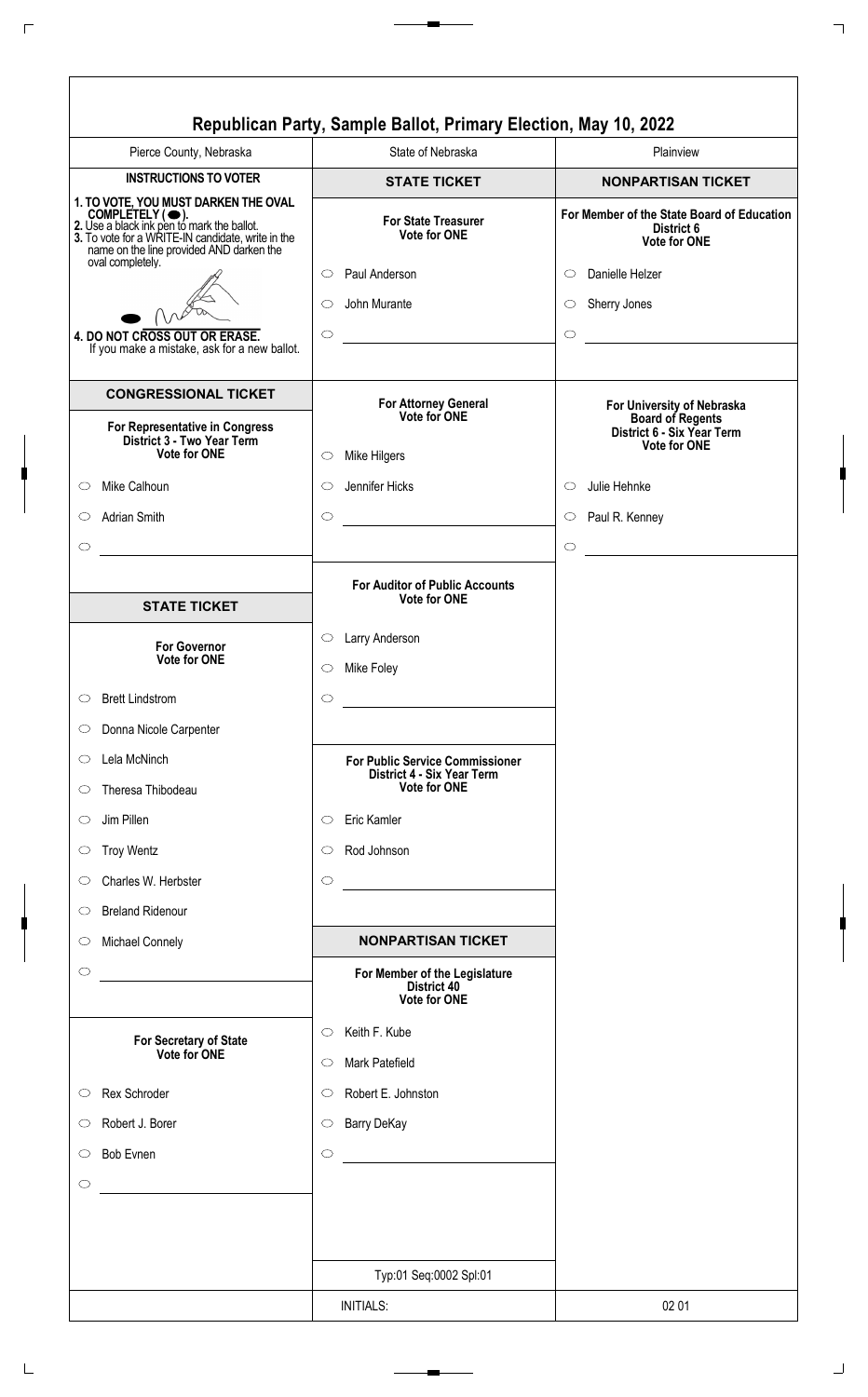|                                                                                                                                                                                                                            | Republican Party, Sample Ballot, Primary Election, May 10, 2022 |                                                                                        |  |
|----------------------------------------------------------------------------------------------------------------------------------------------------------------------------------------------------------------------------|-----------------------------------------------------------------|----------------------------------------------------------------------------------------|--|
| Pierce County, Nebraska                                                                                                                                                                                                    | State of Nebraska                                               | Plainview                                                                              |  |
| <b>INSTRUCTIONS TO VOTER</b>                                                                                                                                                                                               | <b>STATE TICKET</b>                                             | <b>NONPARTISAN TICKET</b>                                                              |  |
| 1. TO VOTE, YOU MUST DARKEN THE OVAL<br>COMPLETELY (C).<br>2. Use a black ink pen to mark the ballot.<br>3. To vote for a WRITE-IN candidate, write in the<br>name on the line provided AND darken the<br>oval completely. | <b>For State Treasurer</b><br><b>Vote for ONE</b>               | For Member of the State Board of Education<br>District 6<br><b>Vote for ONE</b>        |  |
|                                                                                                                                                                                                                            | Paul Anderson<br>$\circ$                                        | Danielle Helzer<br>$\circ$                                                             |  |
|                                                                                                                                                                                                                            | John Murante<br>$\bigcirc$                                      | Sherry Jones<br>$\circ$                                                                |  |
| 4. DO NOT CROSS OUT OR ERASE.<br>If you make a mistake, ask for a new ballot.                                                                                                                                              | $\circ$                                                         | $\circ$                                                                                |  |
| <b>CONGRESSIONAL TICKET</b>                                                                                                                                                                                                | For Attorney General<br>Vote for ONE                            | For University of Nebraska<br><b>Board of Regents</b>                                  |  |
| For Representative in Congress<br>District 3 - Two Year Term<br>Vote for ONE                                                                                                                                               | Mike Hilgers<br>O                                               | District 6 - Six Year Term<br><b>Vote for ONE</b>                                      |  |
| Mike Calhoun<br>$\circ$                                                                                                                                                                                                    | Jennifer Hicks<br>$\circ$                                       | Julie Hehnke<br>$\circ$                                                                |  |
| <b>Adrian Smith</b><br>◯                                                                                                                                                                                                   | $\circ$<br><u> 1980 - Jan Barbara Barat, manala</u>             | Paul R. Kenney<br>$\circ$                                                              |  |
| $\circlearrowright$                                                                                                                                                                                                        |                                                                 | $\circ$                                                                                |  |
|                                                                                                                                                                                                                            | <b>For Auditor of Public Accounts</b>                           |                                                                                        |  |
| <b>STATE TICKET</b>                                                                                                                                                                                                        | <b>Vote for ONE</b>                                             | <b>CITY TICKET</b>                                                                     |  |
| <b>For Governor</b>                                                                                                                                                                                                        | Larry Anderson<br>$\circ$                                       |                                                                                        |  |
| <b>Vote for ONE</b>                                                                                                                                                                                                        | Mike Foley<br>O                                                 | For Plainview City Mayor<br>Vote for ONE                                               |  |
| <b>Brett Lindstrom</b><br>$\circlearrowright$                                                                                                                                                                              | $\circ$                                                         | Brian J. Schlote<br>$\circ$                                                            |  |
| Donna Nicole Carpenter<br>$\circ$                                                                                                                                                                                          |                                                                 | <b>Bob Smith</b><br>$\circ$                                                            |  |
| Lela McNinch<br>O                                                                                                                                                                                                          | <b>For Public Service Commissioner</b>                          | <b>Curtis Brand</b><br>$\circ$                                                         |  |
| Theresa Thibodeau<br>$\circ$                                                                                                                                                                                               | District 4 - Six Year Term<br><b>Vote for ONE</b>               | $\circ$                                                                                |  |
| Jim Pillen<br>$\circ$                                                                                                                                                                                                      | Eric Kamler<br>$\circ$                                          |                                                                                        |  |
| <b>Troy Wentz</b><br>$\circ$                                                                                                                                                                                               | Rod Johnson<br>$\circlearrowright$                              |                                                                                        |  |
| Charles W. Herbster<br>$\circ$                                                                                                                                                                                             | $\circ$                                                         | <b>For Plainview City Council</b><br>Vote for up to TWO                                |  |
| <b>Breland Ridenour</b><br>$\circ$                                                                                                                                                                                         |                                                                 | <b>Bob Burriel</b><br>$\circ$                                                          |  |
| <b>Michael Connely</b><br>$\circ$                                                                                                                                                                                          | <b>NONPARTISAN TICKET</b>                                       | Corrine Janovec<br>$\circ$                                                             |  |
| $\circ$<br><u> 1980 - Andrea Stadt Britain, amerikansk politik (</u>                                                                                                                                                       | For Member of the Legislature                                   | Jody S. Born<br>$\circ$                                                                |  |
|                                                                                                                                                                                                                            | District 40<br>Vote for ONE                                     | Chari Hansen<br>$\circ$                                                                |  |
|                                                                                                                                                                                                                            | Keith F. Kube<br>O                                              | Krista Hanks<br>O                                                                      |  |
| For Secretary of State<br>Vote for ONE                                                                                                                                                                                     | Mark Patefield<br>$\circ$                                       | Cal Fluckey<br>$\circ$                                                                 |  |
| Rex Schroder<br>$\circ$                                                                                                                                                                                                    | Robert E. Johnston<br>$\circ$                                   | Nancy M. Allen<br>$\circ$                                                              |  |
| Robert J. Borer<br>$\circ$                                                                                                                                                                                                 | <b>Barry DeKay</b><br>$\circ$                                   | <u> 1980 - Johann Barn, mars an t-Amerikaansk kommunister (</u><br>$\circlearrowright$ |  |
| <b>Bob Evnen</b><br>$\circ$                                                                                                                                                                                                | $\circlearrowright$                                             | $\circ$                                                                                |  |
| $\circlearrowright$                                                                                                                                                                                                        |                                                                 |                                                                                        |  |
|                                                                                                                                                                                                                            |                                                                 |                                                                                        |  |
|                                                                                                                                                                                                                            |                                                                 |                                                                                        |  |
|                                                                                                                                                                                                                            | Typ:01 Seq:0002 Spl:02                                          |                                                                                        |  |
|                                                                                                                                                                                                                            | <b>INITIALS:</b>                                                | 02 02                                                                                  |  |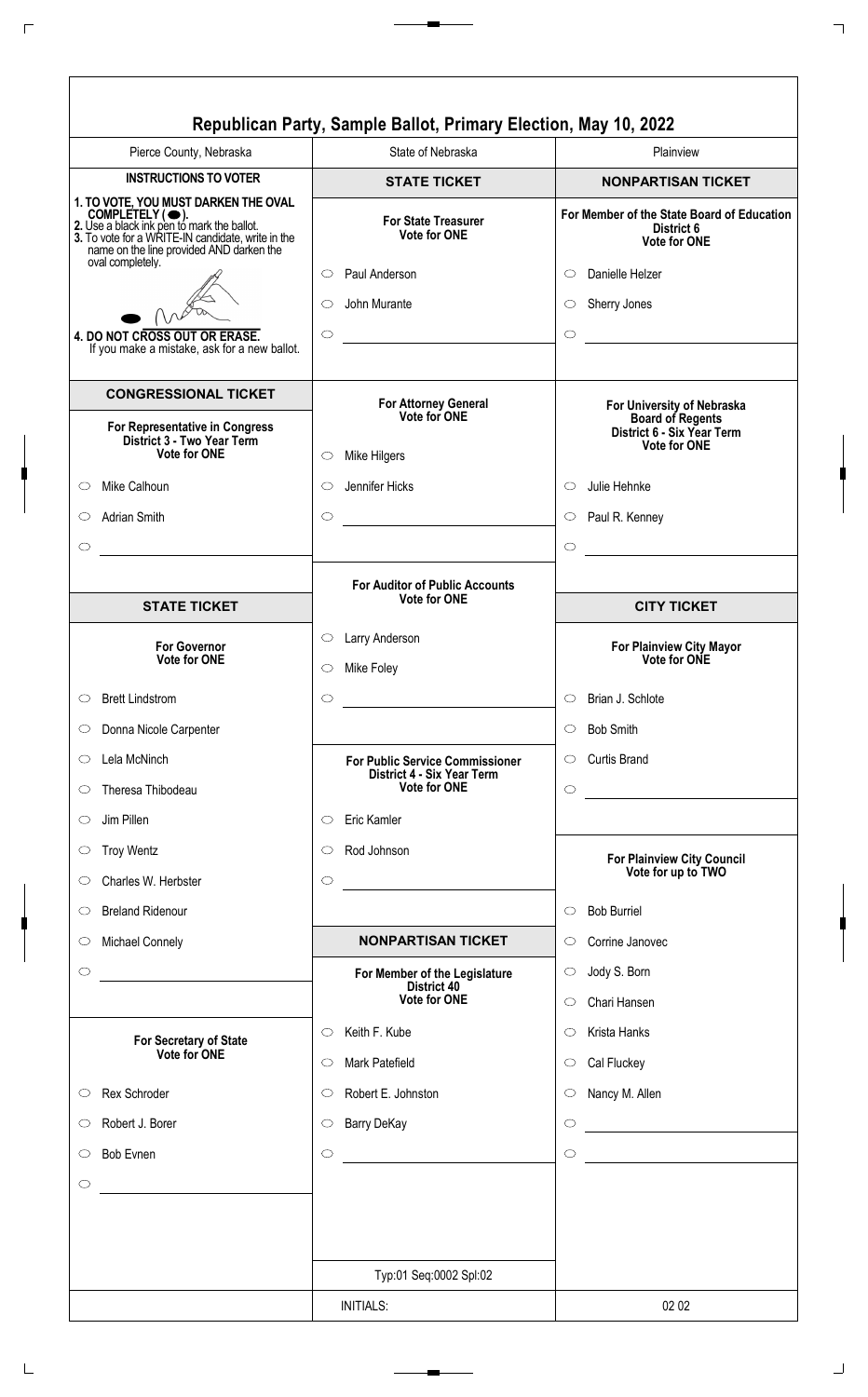| <b>NONPARTISAN TICKET</b><br>For Member of the State Board of Education<br>District 6<br>Vote for ONE<br>For University of Nebraska<br><b>Board of Regents</b><br>District 6 - Six Year Term<br><b>Vote for ONE</b> |
|---------------------------------------------------------------------------------------------------------------------------------------------------------------------------------------------------------------------|
|                                                                                                                                                                                                                     |
|                                                                                                                                                                                                                     |
|                                                                                                                                                                                                                     |
|                                                                                                                                                                                                                     |
|                                                                                                                                                                                                                     |
|                                                                                                                                                                                                                     |
|                                                                                                                                                                                                                     |
|                                                                                                                                                                                                                     |
|                                                                                                                                                                                                                     |
|                                                                                                                                                                                                                     |
|                                                                                                                                                                                                                     |
| <u> 1980 - Jan Barat, politik e</u>                                                                                                                                                                                 |
|                                                                                                                                                                                                                     |
|                                                                                                                                                                                                                     |
|                                                                                                                                                                                                                     |
|                                                                                                                                                                                                                     |
|                                                                                                                                                                                                                     |
|                                                                                                                                                                                                                     |
|                                                                                                                                                                                                                     |
|                                                                                                                                                                                                                     |
|                                                                                                                                                                                                                     |
|                                                                                                                                                                                                                     |
|                                                                                                                                                                                                                     |
|                                                                                                                                                                                                                     |
|                                                                                                                                                                                                                     |
|                                                                                                                                                                                                                     |
|                                                                                                                                                                                                                     |
|                                                                                                                                                                                                                     |
|                                                                                                                                                                                                                     |
|                                                                                                                                                                                                                     |
|                                                                                                                                                                                                                     |
|                                                                                                                                                                                                                     |
|                                                                                                                                                                                                                     |
|                                                                                                                                                                                                                     |
|                                                                                                                                                                                                                     |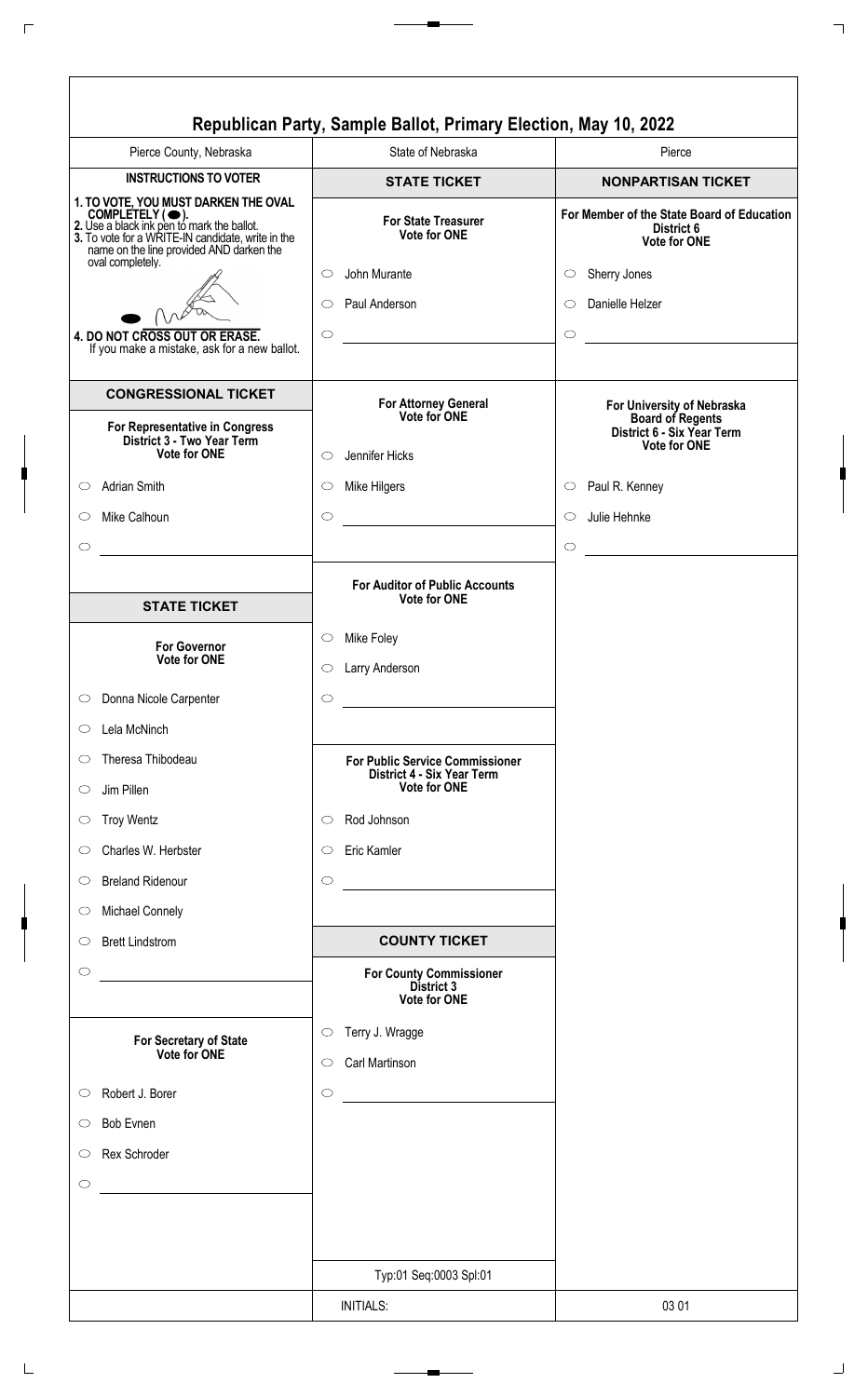|                                                                                                                                                                                                                                                                                                             | Republican Party, Sample Ballot, Primary Election, May 10, 2022                                                        |                                                                                                                                                                 |
|-------------------------------------------------------------------------------------------------------------------------------------------------------------------------------------------------------------------------------------------------------------------------------------------------------------|------------------------------------------------------------------------------------------------------------------------|-----------------------------------------------------------------------------------------------------------------------------------------------------------------|
| Pierce County, Nebraska                                                                                                                                                                                                                                                                                     | State of Nebraska                                                                                                      | Pierce                                                                                                                                                          |
| <b>INSTRUCTIONS TO VOTER</b>                                                                                                                                                                                                                                                                                | <b>STATE TICKET</b>                                                                                                    | <b>NONPARTISAN TICKET</b>                                                                                                                                       |
| 1. TO VOTE, YOU MUST DARKEN THE OVAL<br>COMPLETELY (C).<br>2. Use a black ink pen to mark the ballot.<br>3. To vote for a WRITE-IN candidate, write in the<br>name on the line provided AND darken the<br>oval completely.<br>4. DO NOT CROSS OUT OR ERASE.<br>If you make a mistake, ask for a new ballot. | <b>For State Treasurer</b><br><b>Vote for ONE</b><br>John Murante<br>$\bigcirc$<br>Paul Anderson<br>$\circ$<br>$\circ$ | For University of Nebraska<br><b>Board of Regents</b><br>District 6 - Six Year Term<br><b>Vote for ONE</b><br>$\circ$ Paul R. Kenney<br>Julie Hehnke<br>$\circ$ |
| <b>CONGRESSIONAL TICKET</b>                                                                                                                                                                                                                                                                                 |                                                                                                                        | $\circ$                                                                                                                                                         |
| For Representative in Congress<br>District 3 - Two Year Term<br>Vote for ONE<br><b>Adrian Smith</b><br>$\circ$                                                                                                                                                                                              | For Attorney General<br>Vote for ONE<br>Jennifer Hicks<br>$\circ$<br>Mike Hilgers<br>$\circ$                           |                                                                                                                                                                 |
| Mike Calhoun<br>$\circ$<br>$\circ$                                                                                                                                                                                                                                                                          | $\circ$<br><u> 1990 - Jan Barbara Barat, p</u>                                                                         |                                                                                                                                                                 |
| <b>STATE TICKET</b>                                                                                                                                                                                                                                                                                         | <b>For Auditor of Public Accounts</b><br><b>Vote for ONE</b>                                                           |                                                                                                                                                                 |
| <b>For Governor</b><br>Vote for ONE                                                                                                                                                                                                                                                                         | Mike Foley<br>$\circ$<br>Larry Anderson<br>$\circ$                                                                     |                                                                                                                                                                 |
| Donna Nicole Carpenter<br>$\circ$                                                                                                                                                                                                                                                                           | $\circ$                                                                                                                |                                                                                                                                                                 |
| Lela McNinch<br>$\circ$                                                                                                                                                                                                                                                                                     |                                                                                                                        |                                                                                                                                                                 |
| Theresa Thibodeau<br>$\circ$<br>Jim Pillen<br>$\circ$                                                                                                                                                                                                                                                       | <b>For Public Service Commissioner</b><br>District 4 - Six Year Term<br><b>Vote for ONE</b>                            |                                                                                                                                                                 |
| <b>Troy Wentz</b><br>$\circ$                                                                                                                                                                                                                                                                                | Rod Johnson<br>$\circ$                                                                                                 |                                                                                                                                                                 |
| Charles W. Herbster<br>$\circ$                                                                                                                                                                                                                                                                              | Eric Kamler<br>$\circlearrowright$                                                                                     |                                                                                                                                                                 |
| <b>Breland Ridenour</b><br>$\circ$                                                                                                                                                                                                                                                                          | $\circ$                                                                                                                |                                                                                                                                                                 |
| <b>Michael Connely</b><br>$\circ$                                                                                                                                                                                                                                                                           |                                                                                                                        |                                                                                                                                                                 |
| <b>Brett Lindstrom</b><br>$\circ$                                                                                                                                                                                                                                                                           | <b>NONPARTISAN TICKET</b>                                                                                              |                                                                                                                                                                 |
| $\circ$<br><u> 1989 - Jan Barbara Barbara, masa ka</u>                                                                                                                                                                                                                                                      | For Member of the State Board of Education<br>District 6<br><b>Vote for ONE</b>                                        |                                                                                                                                                                 |
| For Secretary of State<br>Vote for ONE                                                                                                                                                                                                                                                                      | Sherry Jones<br>$\circ$<br>Danielle Helzer<br>$\circlearrowright$                                                      |                                                                                                                                                                 |
| Robert J. Borer<br>$\circ$                                                                                                                                                                                                                                                                                  | $\circ$                                                                                                                |                                                                                                                                                                 |
| <b>Bob Evnen</b><br>$\circ$                                                                                                                                                                                                                                                                                 |                                                                                                                        |                                                                                                                                                                 |
| Rex Schroder<br>$\circlearrowright$                                                                                                                                                                                                                                                                         |                                                                                                                        |                                                                                                                                                                 |
| $\circ$<br><u> 1980 - Johann Barnett, fransk politiker (</u>                                                                                                                                                                                                                                                |                                                                                                                        |                                                                                                                                                                 |
|                                                                                                                                                                                                                                                                                                             | Typ:01 Seq:0003 Spl:02                                                                                                 |                                                                                                                                                                 |
|                                                                                                                                                                                                                                                                                                             | <b>INITIALS:</b>                                                                                                       | 03 02                                                                                                                                                           |

L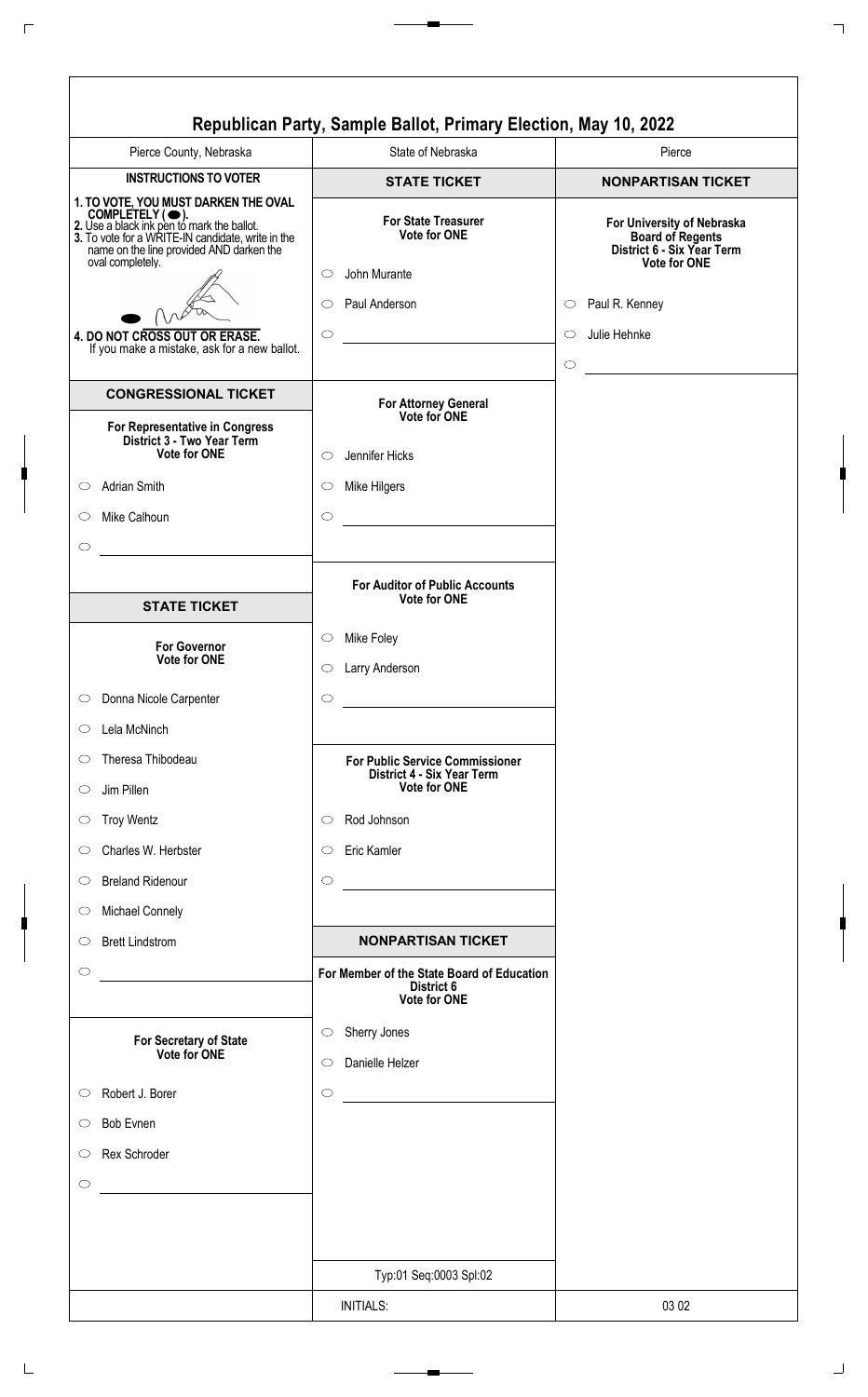| Pierce County, Nebraska                                                                                                                                                                                                    | State of Nebraska                                                                                  | Pierce                                                                                                                               |
|----------------------------------------------------------------------------------------------------------------------------------------------------------------------------------------------------------------------------|----------------------------------------------------------------------------------------------------|--------------------------------------------------------------------------------------------------------------------------------------|
| <b>INSTRUCTIONS TO VOTER</b>                                                                                                                                                                                               | <b>STATE TICKET</b>                                                                                | <b>NONPARTISAN TICKET</b>                                                                                                            |
| 1. TO VOTE, YOU MUST DARKEN THE OVAL<br>COMPLETELY (C).<br>2. Use a black ink pen to mark the ballot.<br>3. To vote for a WRITE-IN candidate, write in the<br>name on the line provided AND darken the<br>oval completely. | <b>For State Treasurer</b><br><b>Vote for ONE</b><br>John Murante<br>$\circ$<br>Paul Anderson<br>O | For University of Nebraska<br><b>Board of Regents</b><br>District 6 - Six Year Term<br><b>Vote for ONE</b><br>$\circ$ Paul R. Kenney |
| 4. DO NOT CROSS OUT OR ERASE.                                                                                                                                                                                              | $\circ$                                                                                            | Julie Hehnke<br>$\circ$                                                                                                              |
| If you make a mistake, ask for a new ballot.                                                                                                                                                                               |                                                                                                    | $\bigcirc$                                                                                                                           |
| <b>CONGRESSIONAL TICKET</b>                                                                                                                                                                                                |                                                                                                    |                                                                                                                                      |
| For Representative in Congress                                                                                                                                                                                             | For Attorney General<br>Vote for ONE                                                               | <b>SCHOOL TICKET</b>                                                                                                                 |
| District 3 - Two Year Term<br>Vote for ONE                                                                                                                                                                                 | Jennifer Hicks<br>$\circ$                                                                          | For Elkhorn Valley Public                                                                                                            |
| Adrian Smith<br>$\circ$                                                                                                                                                                                                    | Mike Hilgers<br>$\circ$                                                                            | <b>School Board Member</b><br>Vote for up to THREE                                                                                   |
| Mike Calhoun<br>$\circ$                                                                                                                                                                                                    | $\bigcirc$                                                                                         | Ross Tegeler<br>$\circ$                                                                                                              |
| $\circlearrowright$                                                                                                                                                                                                        |                                                                                                    | Sam Johnsen<br>$\circ$                                                                                                               |
|                                                                                                                                                                                                                            |                                                                                                    | Kerri Dittrich<br>$\circ$                                                                                                            |
| <b>STATE TICKET</b>                                                                                                                                                                                                        | <b>For Auditor of Public Accounts</b><br><b>Vote for ONE</b>                                       | Jerome R. Dittrich<br>$\circ$                                                                                                        |
| <b>For Governor</b>                                                                                                                                                                                                        | Mike Foley<br>$\circ$                                                                              | Marykae Broberg<br>$\circ$                                                                                                           |
| <b>Vote for ONE</b>                                                                                                                                                                                                        | Larry Anderson<br>O                                                                                | Jeremy Poulsen<br>$\circ$                                                                                                            |
| Donna Nicole Carpenter<br>$\circlearrowright$                                                                                                                                                                              | $\circ$                                                                                            | Adam Wright<br>$\circ$                                                                                                               |
| Lela McNinch<br>$\circ$                                                                                                                                                                                                    |                                                                                                    | $\bigcirc$<br><u> 1980 - Johann Barbara, martxa a</u>                                                                                |
| Theresa Thibodeau<br>$\circ$                                                                                                                                                                                               | <b>For Public Service Commissioner</b>                                                             | $\circ$                                                                                                                              |
| Jim Pillen<br>$\circ$                                                                                                                                                                                                      | District 4 - Six Year Term<br><b>Vote for ONE</b>                                                  | $\circ$<br><u> 1980 - Johann Barbara, martxa alemaniar a</u>                                                                         |
| <b>Troy Wentz</b><br>$\circ$                                                                                                                                                                                               | Rod Johnson<br>$\circ$                                                                             |                                                                                                                                      |
| Charles W. Herbster<br>$\circ$                                                                                                                                                                                             | Eric Kamler<br>$\circ$                                                                             |                                                                                                                                      |
| <b>Breland Ridenour</b><br>$\circ$                                                                                                                                                                                         | $\circ$<br><u> 1980 - Johann Barn, mars an t-Amerikaansk kommunister (</u>                         |                                                                                                                                      |
| <b>Michael Connely</b><br>$\circ$                                                                                                                                                                                          |                                                                                                    |                                                                                                                                      |
| <b>Brett Lindstrom</b><br>$\circ$                                                                                                                                                                                          | <b>NONPARTISAN TICKET</b>                                                                          |                                                                                                                                      |
| $\circ$<br><u> 1989 - Andrea State Barbara, política establece</u>                                                                                                                                                         | For Member of the State Board of Education<br>District 6<br><b>Vote for ONE</b>                    |                                                                                                                                      |
| For Secretary of State<br>Vote for ONE                                                                                                                                                                                     | Sherry Jones<br>$\circ$<br>Danielle Helzer<br>$\circ$                                              |                                                                                                                                      |
| Robert J. Borer<br>$\circ$                                                                                                                                                                                                 | $\circ$                                                                                            |                                                                                                                                      |
| <b>Bob Evnen</b><br>O                                                                                                                                                                                                      |                                                                                                    |                                                                                                                                      |
| Rex Schroder<br>$\circ$                                                                                                                                                                                                    |                                                                                                    |                                                                                                                                      |
| $\circlearrowright$                                                                                                                                                                                                        |                                                                                                    |                                                                                                                                      |
|                                                                                                                                                                                                                            | Typ:01 Seq:0003 Spl:03                                                                             |                                                                                                                                      |
|                                                                                                                                                                                                                            | <b>INITIALS:</b>                                                                                   | 03 03                                                                                                                                |
|                                                                                                                                                                                                                            |                                                                                                    |                                                                                                                                      |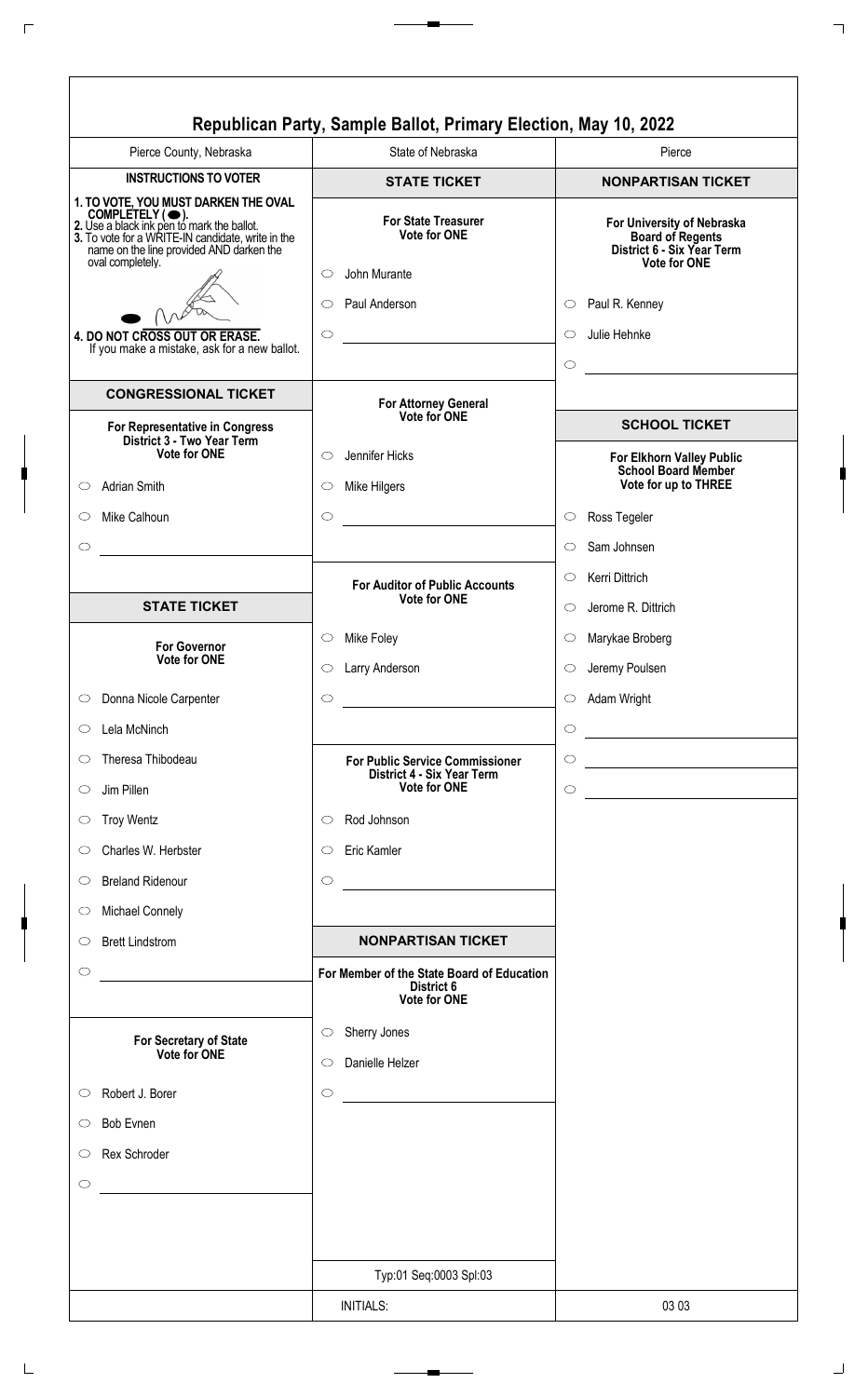| Pierce County, Nebraska                                                                              | State of Nebraska                                                               | South Branch                                                                                               |
|------------------------------------------------------------------------------------------------------|---------------------------------------------------------------------------------|------------------------------------------------------------------------------------------------------------|
| <b>INSTRUCTIONS TO VOTER</b>                                                                         | <b>STATE TICKET</b>                                                             | <b>NONPARTISAN TICKET</b>                                                                                  |
| 1. TO VOTE, YOU MUST DARKEN THE OVAL<br>name on the line provided AND darken the<br>oval completely. | <b>For State Treasurer</b><br><b>Vote for ONE</b><br>Paul Anderson<br>$\circ$   | For University of Nebraska<br><b>Board of Regents</b><br>District 6 - Six Year Term<br><b>Vote for ONE</b> |
|                                                                                                      | John Murante<br>O                                                               | Julie Hehnke<br>$\circ$                                                                                    |
| 4. DO NOT CROSS OUT OR ERASE.                                                                        | $\circ$                                                                         | $\circ$ Paul R. Kenney                                                                                     |
| If you make a mistake, ask for a new ballot.                                                         |                                                                                 | $\bigcirc$<br><u> 1990 - Johann Barnett, f</u>                                                             |
| <b>CONGRESSIONAL TICKET</b>                                                                          | For Attorney General<br>Vote for ONE                                            | <b>SCHOOL TICKET</b>                                                                                       |
| For Representative in Congress<br>District 3 - Two Year Term<br>Vote for ONE                         |                                                                                 |                                                                                                            |
|                                                                                                      | Mike Hilgers<br>O                                                               | <b>For Norfolk Public</b><br><b>School Board Member</b>                                                    |
| Mike Calhoun<br>$\circ$                                                                              | Jennifer Hicks<br>$\circlearrowright$                                           | Vote for up to THREE                                                                                       |
| <b>Adrian Smith</b><br>$\circ$                                                                       | $\circ$<br><u> 1990 - Jan Barbara III, martx</u>                                | $\circ$ Leann Widhalm                                                                                      |
| $\circ$                                                                                              |                                                                                 | Randy Dee<br>$\circlearrowright$                                                                           |
|                                                                                                      | <b>For Auditor of Public Accounts</b><br><b>Vote for ONE</b>                    | Jake Claussen<br>$\circ$                                                                                   |
| <b>STATE TICKET</b>                                                                                  |                                                                                 | $\circ$ Teri Bauer                                                                                         |
| <b>For Governor</b><br><b>Vote for ONE</b>                                                           | Larry Anderson<br>$\circ$                                                       | Lindsay Rohleder-Dixon<br>$\circ$                                                                          |
|                                                                                                      | Mike Foley<br>$\circ$                                                           | Leonor Fuhrer<br>$\circ$                                                                                   |
| Lela McNinch<br>$\circ$                                                                              | $\circ$                                                                         | Cindy Booth<br>$\bigcirc$                                                                                  |
| Theresa Thibodeau<br>O                                                                               |                                                                                 | $\circ$                                                                                                    |
| Jim Pillen<br>$\circ$                                                                                | <b>For Public Service Commissioner</b><br>District 4 - Six Year Term            | $\circ$                                                                                                    |
| <b>Troy Wentz</b><br>$\circ$                                                                         | Vote for ONE                                                                    | $\circ$                                                                                                    |
| Charles W. Herbster<br>$\circ$                                                                       | Eric Kamler<br>$\circ$                                                          |                                                                                                            |
| <b>Breland Ridenour</b><br>$\circ$                                                                   | Rod Johnson<br>$\circlearrowright$                                              |                                                                                                            |
| Michael Connely<br>$\circ$                                                                           | $\circ$                                                                         |                                                                                                            |
| <b>Brett Lindstrom</b><br>$\circ$                                                                    |                                                                                 |                                                                                                            |
| Donna Nicole Carpenter<br>$\circ$                                                                    | <b>NONPARTISAN TICKET</b>                                                       |                                                                                                            |
| $\circ$                                                                                              | For Member of the State Board of Education<br>District 6<br><b>Vote for ONE</b> |                                                                                                            |
| For Secretary of State<br>Vote for ONE                                                               | Danielle Helzer<br>$\circ$<br>Sherry Jones<br>$\circ$                           |                                                                                                            |
| <b>Bob Evnen</b><br>$\circ$                                                                          | $\circ$                                                                         |                                                                                                            |
| Rex Schroder<br>$\circ$                                                                              |                                                                                 |                                                                                                            |
| Robert J. Borer<br>$\circ$                                                                           |                                                                                 |                                                                                                            |
| $\circ$                                                                                              |                                                                                 |                                                                                                            |
|                                                                                                      |                                                                                 |                                                                                                            |
|                                                                                                      | Typ:01 Seq:0004 Spl:01                                                          |                                                                                                            |
|                                                                                                      | <b>INITIALS:</b>                                                                | 04 01                                                                                                      |
|                                                                                                      |                                                                                 |                                                                                                            |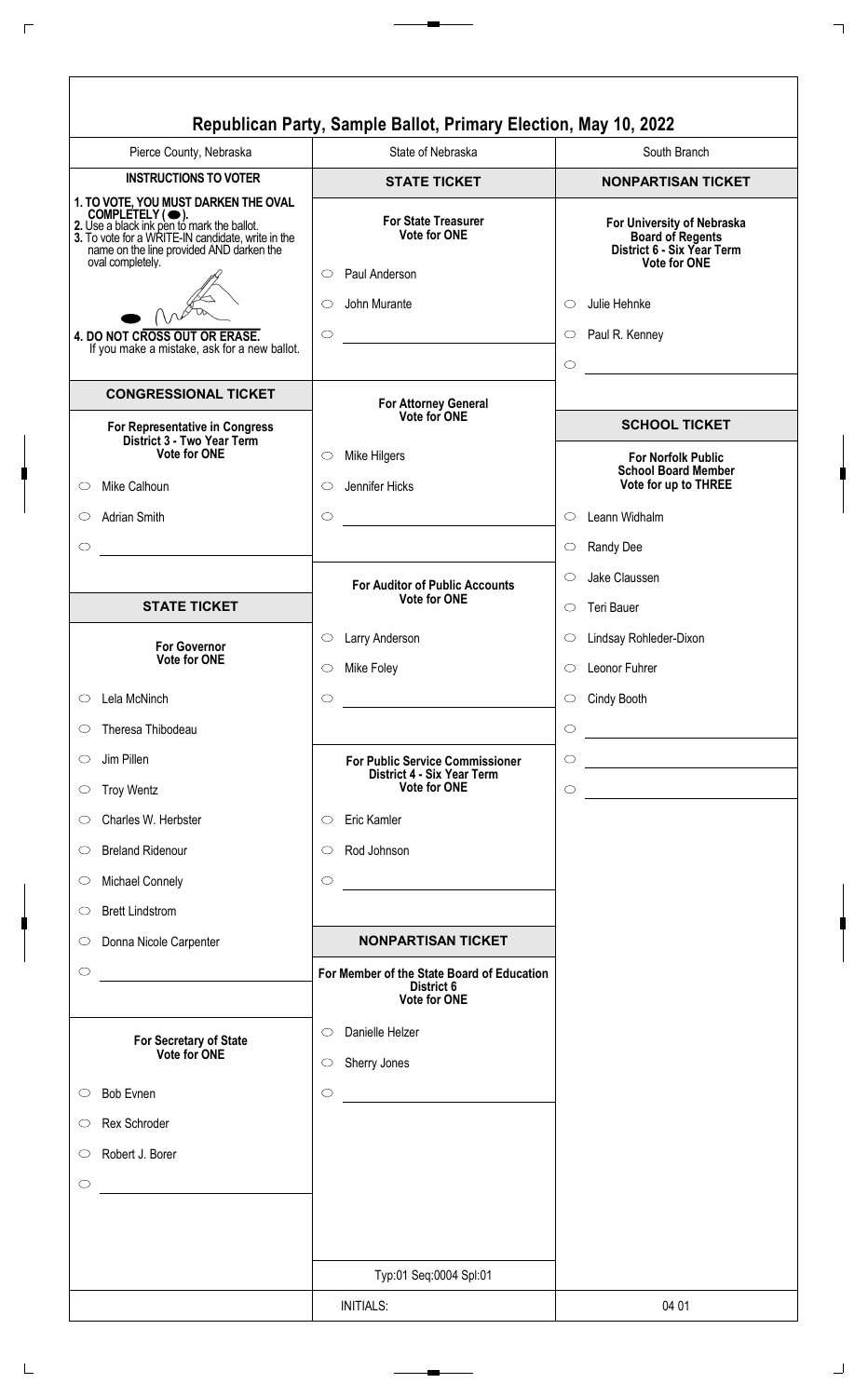|                                                                                                                                                                                                                            | Republican Party, Sample Ballot, Primary Election, May 10, 2022                                    |                                                                                                                                       |
|----------------------------------------------------------------------------------------------------------------------------------------------------------------------------------------------------------------------------|----------------------------------------------------------------------------------------------------|---------------------------------------------------------------------------------------------------------------------------------------|
| Pierce County, Nebraska                                                                                                                                                                                                    | State of Nebraska                                                                                  | South Branch                                                                                                                          |
| <b>INSTRUCTIONS TO VOTER</b>                                                                                                                                                                                               | <b>STATE TICKET</b>                                                                                | <b>NONPARTISAN TICKET</b>                                                                                                             |
| 1. TO VOTE, YOU MUST DARKEN THE OVAL<br>COMPLETELY (C).<br>2. Use a black ink pen to mark the ballot.<br>3. To vote for a WRITE-IN candidate, write in the<br>name on the line provided AND darken the<br>oval completely. | <b>For State Treasurer</b><br><b>Vote for ONE</b><br>Paul Anderson<br>$\circ$<br>John Murante<br>O | For University of Nebraska<br><b>Board of Regents</b><br>District 6 - Six Year Term<br><b>Vote for ONE</b><br>Julie Hehnke<br>$\circ$ |
|                                                                                                                                                                                                                            |                                                                                                    |                                                                                                                                       |
| 4. DO NOT CROSS OUT OR ERASE.<br>If you make a mistake, ask for a new ballot.                                                                                                                                              | $\circ$                                                                                            | $\circ$ Paul R. Kenney                                                                                                                |
|                                                                                                                                                                                                                            |                                                                                                    | $\circ$                                                                                                                               |
| <b>CONGRESSIONAL TICKET</b><br>For Representative in Congress                                                                                                                                                              | For Attorney General<br>Vote for ONE                                                               |                                                                                                                                       |
| District 3 - Two Year Term<br><b>Vote for ONE</b>                                                                                                                                                                          | Mike Hilgers<br>$\circ$                                                                            |                                                                                                                                       |
| Mike Calhoun<br>$\circ$                                                                                                                                                                                                    | Jennifer Hicks<br>$\circ$                                                                          |                                                                                                                                       |
| Adrian Smith<br>$\circ$                                                                                                                                                                                                    | $\bigcirc$                                                                                         |                                                                                                                                       |
|                                                                                                                                                                                                                            |                                                                                                    |                                                                                                                                       |
| $\circ$                                                                                                                                                                                                                    |                                                                                                    |                                                                                                                                       |
|                                                                                                                                                                                                                            | <b>For Auditor of Public Accounts</b><br><b>Vote for ONE</b>                                       |                                                                                                                                       |
| <b>STATE TICKET</b>                                                                                                                                                                                                        |                                                                                                    |                                                                                                                                       |
| <b>For Governor</b><br><b>Vote for ONE</b>                                                                                                                                                                                 | Larry Anderson<br>$\circ$                                                                          |                                                                                                                                       |
|                                                                                                                                                                                                                            | Mike Foley<br>$\circ$                                                                              |                                                                                                                                       |
| Lela McNinch<br>$\circ$                                                                                                                                                                                                    | $\circ$                                                                                            |                                                                                                                                       |
| Theresa Thibodeau<br>$\circ$                                                                                                                                                                                               |                                                                                                    |                                                                                                                                       |
| Jim Pillen<br>$\circ$                                                                                                                                                                                                      | <b>For Public Service Commissioner</b><br>District 4 - Six Year Term                               |                                                                                                                                       |
| <b>Troy Wentz</b><br>$\circ$                                                                                                                                                                                               | <b>Vote for ONE</b>                                                                                |                                                                                                                                       |
| Charles W. Herbster<br>$\circ$                                                                                                                                                                                             | Eric Kamler<br>$\circ$                                                                             |                                                                                                                                       |
| <b>Breland Ridenour</b><br>$\circ$                                                                                                                                                                                         | Rod Johnson<br>$\circlearrowright$                                                                 |                                                                                                                                       |
| <b>Michael Connely</b><br>$\circ$                                                                                                                                                                                          | $\circ$<br><u> 1980 - Johann Barbara, martxa amerikan per</u>                                      |                                                                                                                                       |
| <b>Brett Lindstrom</b><br>$\circ$                                                                                                                                                                                          |                                                                                                    |                                                                                                                                       |
| Donna Nicole Carpenter<br>$\circ$                                                                                                                                                                                          | <b>NONPARTISAN TICKET</b>                                                                          |                                                                                                                                       |
| $\circ$                                                                                                                                                                                                                    | For Member of the State Board of Education<br>District 6<br>Vote for ONE                           |                                                                                                                                       |
| For Secretary of State<br>Vote for ONE                                                                                                                                                                                     | Danielle Helzer<br>$\circlearrowright$<br>Sherry Jones<br>$\circ$                                  |                                                                                                                                       |
| <b>Bob Evnen</b><br>$\circ$                                                                                                                                                                                                | $\circ$                                                                                            |                                                                                                                                       |
| Rex Schroder<br>$\circ$                                                                                                                                                                                                    |                                                                                                    |                                                                                                                                       |
| Robert J. Borer<br>$\circ$                                                                                                                                                                                                 |                                                                                                    |                                                                                                                                       |
| $\circ$                                                                                                                                                                                                                    |                                                                                                    |                                                                                                                                       |
|                                                                                                                                                                                                                            |                                                                                                    |                                                                                                                                       |
|                                                                                                                                                                                                                            | Typ:01 Seq:0004 Spl:02                                                                             |                                                                                                                                       |
|                                                                                                                                                                                                                            | <b>INITIALS:</b>                                                                                   | 04 02                                                                                                                                 |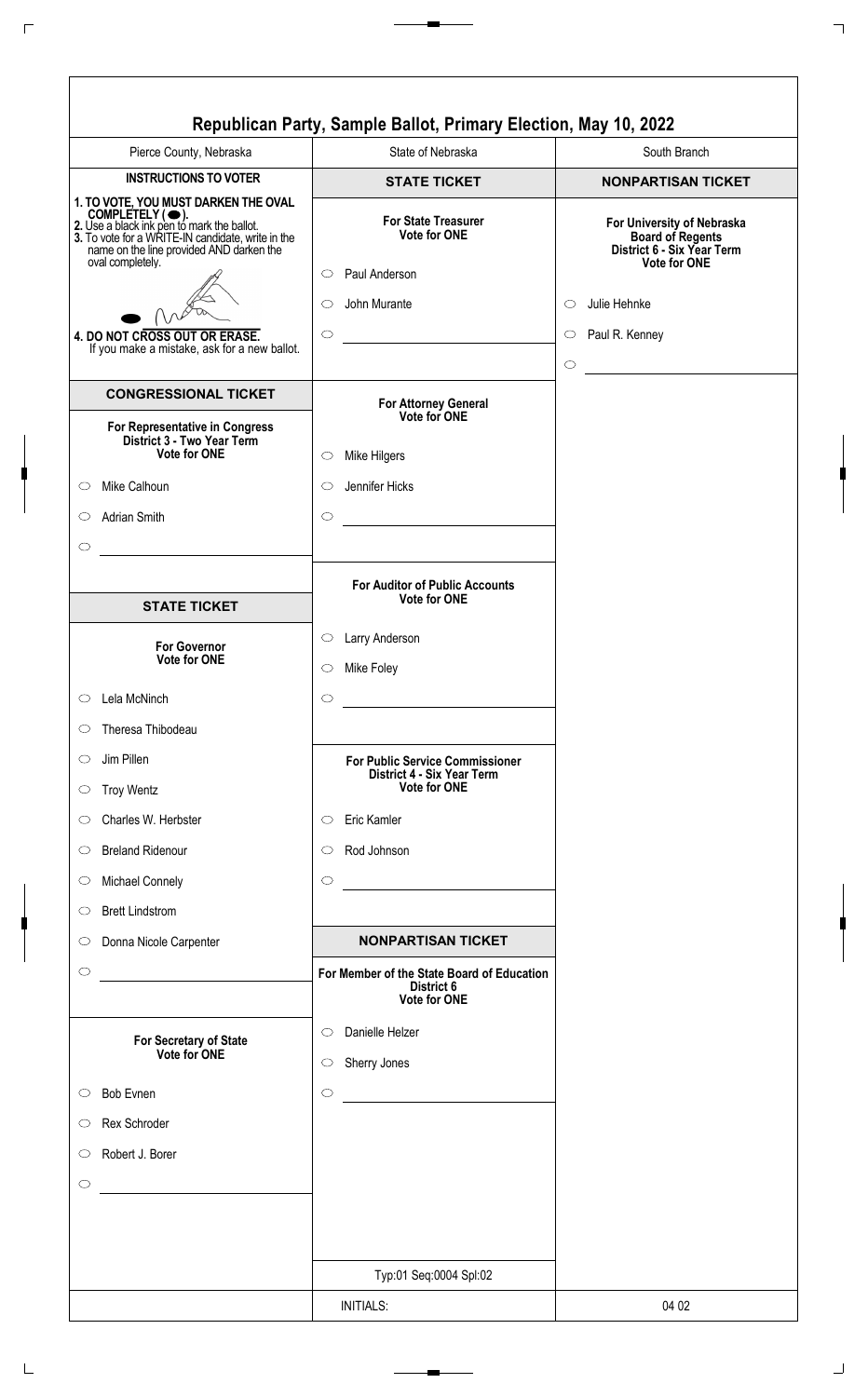|                                                                                                                                                                                                        | Republican Party, Sample Ballot, Primary Election, May 10, 2022      |                                                                          |
|--------------------------------------------------------------------------------------------------------------------------------------------------------------------------------------------------------|----------------------------------------------------------------------|--------------------------------------------------------------------------|
| Pierce County, Nebraska                                                                                                                                                                                | State of Nebraska                                                    | Pierce City                                                              |
| <b>INSTRUCTIONS TO VOTER</b>                                                                                                                                                                           | <b>STATE TICKET</b>                                                  | <b>NONPARTISAN TICKET</b>                                                |
| 1. TO VOTE, YOU MUST DARKEN THE OVAL<br>COMPLETELY (C).<br>2. Use a black ink pen to mark the ballot.<br>3. To vote for a WRITE-IN candidate, write in the<br>name on the line provided AND darken the | <b>For State Treasurer</b><br><b>Vote for ONE</b>                    | For Member of the State Board of Education<br>District 6<br>Vote for ONE |
| oval completely.                                                                                                                                                                                       | John Murante<br>◯                                                    | Sherry Jones<br>$\circ$                                                  |
|                                                                                                                                                                                                        | Paul Anderson<br>O                                                   | Danielle Helzer<br>$\circ$                                               |
| 4. DO NOT CROSS OUT OR ERASE.                                                                                                                                                                          | $\circ$                                                              | $\bigcirc$                                                               |
| If you make a mistake, ask for a new ballot.                                                                                                                                                           |                                                                      |                                                                          |
| <b>CONGRESSIONAL TICKET</b><br>For Representative in Congress                                                                                                                                          | For Attorney General<br>Vote for ONE                                 | For University of Nebraska<br><b>Board of Regents</b>                    |
| District 3 - Two Year Term<br>Vote for ONE                                                                                                                                                             | Jennifer Hicks<br>$\bigcirc$                                         | District 6 - Six Year Term<br><b>Vote for ONE</b>                        |
|                                                                                                                                                                                                        |                                                                      |                                                                          |
| <b>Adrian Smith</b><br>$\circ$                                                                                                                                                                         | Mike Hilgers<br>$\circlearrowright$                                  | Paul R. Kenney<br>$\circ$                                                |
| Mike Calhoun<br>$\bigcirc$                                                                                                                                                                             | $\circ$                                                              | Julie Hehnke<br>$\circ$                                                  |
| $\circ$                                                                                                                                                                                                |                                                                      | $\circ$                                                                  |
|                                                                                                                                                                                                        | <b>For Auditor of Public Accounts</b><br><b>Vote for ONE</b>         |                                                                          |
| <b>STATE TICKET</b>                                                                                                                                                                                    |                                                                      |                                                                          |
| <b>For Governor</b><br><b>Vote for ONE</b>                                                                                                                                                             | Mike Foley<br>$\circ$                                                |                                                                          |
|                                                                                                                                                                                                        | Larry Anderson<br>$\circ$                                            |                                                                          |
| Theresa Thibodeau<br>$\circ$                                                                                                                                                                           | $\circ$                                                              |                                                                          |
| Jim Pillen<br>$\circ$                                                                                                                                                                                  |                                                                      |                                                                          |
| <b>Troy Wentz</b><br>$\circ$                                                                                                                                                                           | <b>For Public Service Commissioner</b><br>District 4 - Six Year Term |                                                                          |
| Charles W. Herbster<br>$\circ$                                                                                                                                                                         | <b>Vote for ONE</b>                                                  |                                                                          |
| <b>Breland Ridenour</b><br>$\circ$                                                                                                                                                                     | Rod Johnson<br>O                                                     |                                                                          |
| Michael Connely<br>$\circ$                                                                                                                                                                             | Eric Kamler<br>$\circlearrowright$                                   |                                                                          |
| <b>Brett Lindstrom</b><br>$\circ$                                                                                                                                                                      | $\circ$                                                              |                                                                          |
| Donna Nicole Carpenter<br>$\circlearrowright$                                                                                                                                                          |                                                                      |                                                                          |
| Lela McNinch<br>$\circ$                                                                                                                                                                                | <b>COUNTY TICKET</b>                                                 |                                                                          |
| $\circlearrowright$                                                                                                                                                                                    | <b>For County Commissioner</b><br>District 3<br><b>Vote for ONE</b>  |                                                                          |
| For Secretary of State<br>Vote for ONE                                                                                                                                                                 | Carl Martinson<br>$\circlearrowright$<br>Terry J. Wragge<br>$\circ$  |                                                                          |
| Rex Schroder<br>$\circ$                                                                                                                                                                                | $\circ$                                                              |                                                                          |
| Robert J. Borer<br>$\circ$                                                                                                                                                                             |                                                                      |                                                                          |
| <b>Bob Evnen</b><br>$\circlearrowright$                                                                                                                                                                |                                                                      |                                                                          |
| $\circ$                                                                                                                                                                                                |                                                                      |                                                                          |
|                                                                                                                                                                                                        |                                                                      |                                                                          |
|                                                                                                                                                                                                        | Typ:01 Seq:0005 Spl:01                                               |                                                                          |
|                                                                                                                                                                                                        | <b>INITIALS:</b>                                                     | 05 01                                                                    |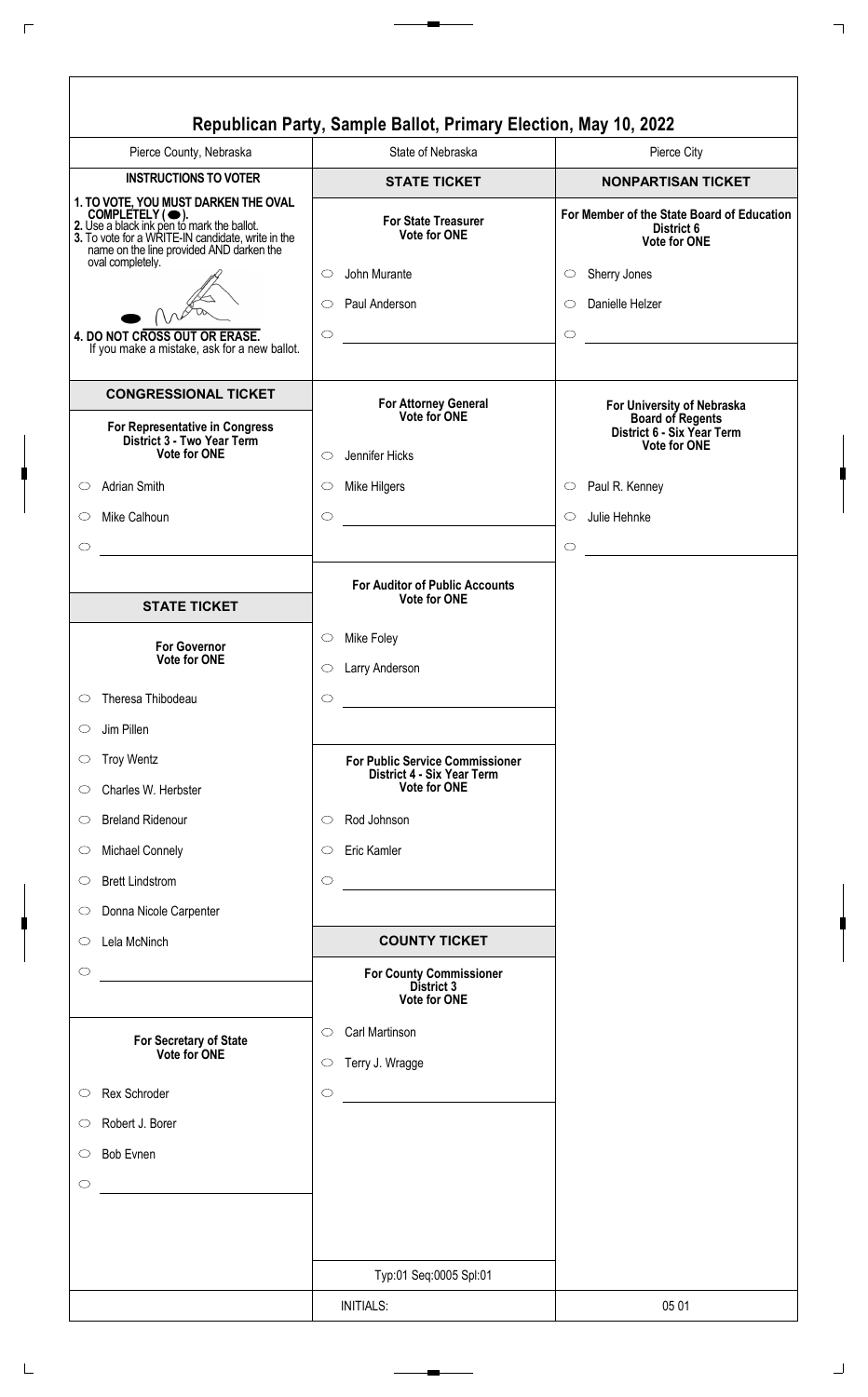|                                                                                                                                                                                                                                                                                                                        | Nonpartisan Republican, Sample Ballot, Primary Election, May 10, 2022 |                      |
|------------------------------------------------------------------------------------------------------------------------------------------------------------------------------------------------------------------------------------------------------------------------------------------------------------------------|-----------------------------------------------------------------------|----------------------|
| Pierce County, Nebraska                                                                                                                                                                                                                                                                                                | State of Nebraska                                                     | NonPartisan-Partisan |
| <b>INSTRUCTIONS TO VOTER</b>                                                                                                                                                                                                                                                                                           |                                                                       |                      |
| 1. TO VOTE, YOU MUST DARKEN THE OVAL<br>COMPLETELY ( $\bigcirc$ ).<br>2. Use a black ink pen to mark the ballot.<br>3. To vote for a WRITE-IN candidate, write in the<br>name on the line provided AND darken the<br>oval completely.<br>4. DO NOT CROSS OUT OR ERASE.<br>If you make a mistake, ask for a new ballot. |                                                                       |                      |
| <b>CONGRESSIONAL TICKET</b>                                                                                                                                                                                                                                                                                            |                                                                       |                      |
| For Representative in Congress<br>District 3 - Two Year Term<br>Vote for ONE                                                                                                                                                                                                                                           |                                                                       |                      |
| Adrian Smith<br>$\circ$                                                                                                                                                                                                                                                                                                |                                                                       |                      |
| Mike Calhoun<br>$\circ$                                                                                                                                                                                                                                                                                                |                                                                       |                      |
| $\bigcirc$                                                                                                                                                                                                                                                                                                             |                                                                       |                      |
|                                                                                                                                                                                                                                                                                                                        |                                                                       |                      |
|                                                                                                                                                                                                                                                                                                                        |                                                                       |                      |
|                                                                                                                                                                                                                                                                                                                        |                                                                       |                      |
|                                                                                                                                                                                                                                                                                                                        |                                                                       |                      |
|                                                                                                                                                                                                                                                                                                                        |                                                                       |                      |
|                                                                                                                                                                                                                                                                                                                        |                                                                       |                      |
|                                                                                                                                                                                                                                                                                                                        |                                                                       |                      |
|                                                                                                                                                                                                                                                                                                                        |                                                                       |                      |
|                                                                                                                                                                                                                                                                                                                        |                                                                       |                      |
|                                                                                                                                                                                                                                                                                                                        |                                                                       |                      |
|                                                                                                                                                                                                                                                                                                                        |                                                                       |                      |
|                                                                                                                                                                                                                                                                                                                        |                                                                       |                      |
|                                                                                                                                                                                                                                                                                                                        |                                                                       |                      |
|                                                                                                                                                                                                                                                                                                                        |                                                                       |                      |
|                                                                                                                                                                                                                                                                                                                        |                                                                       |                      |
|                                                                                                                                                                                                                                                                                                                        |                                                                       |                      |
|                                                                                                                                                                                                                                                                                                                        |                                                                       |                      |
|                                                                                                                                                                                                                                                                                                                        | Typ:01 Seq:0900 Spl:01                                                |                      |
|                                                                                                                                                                                                                                                                                                                        | <b>INITIALS:</b>                                                      | 0900                 |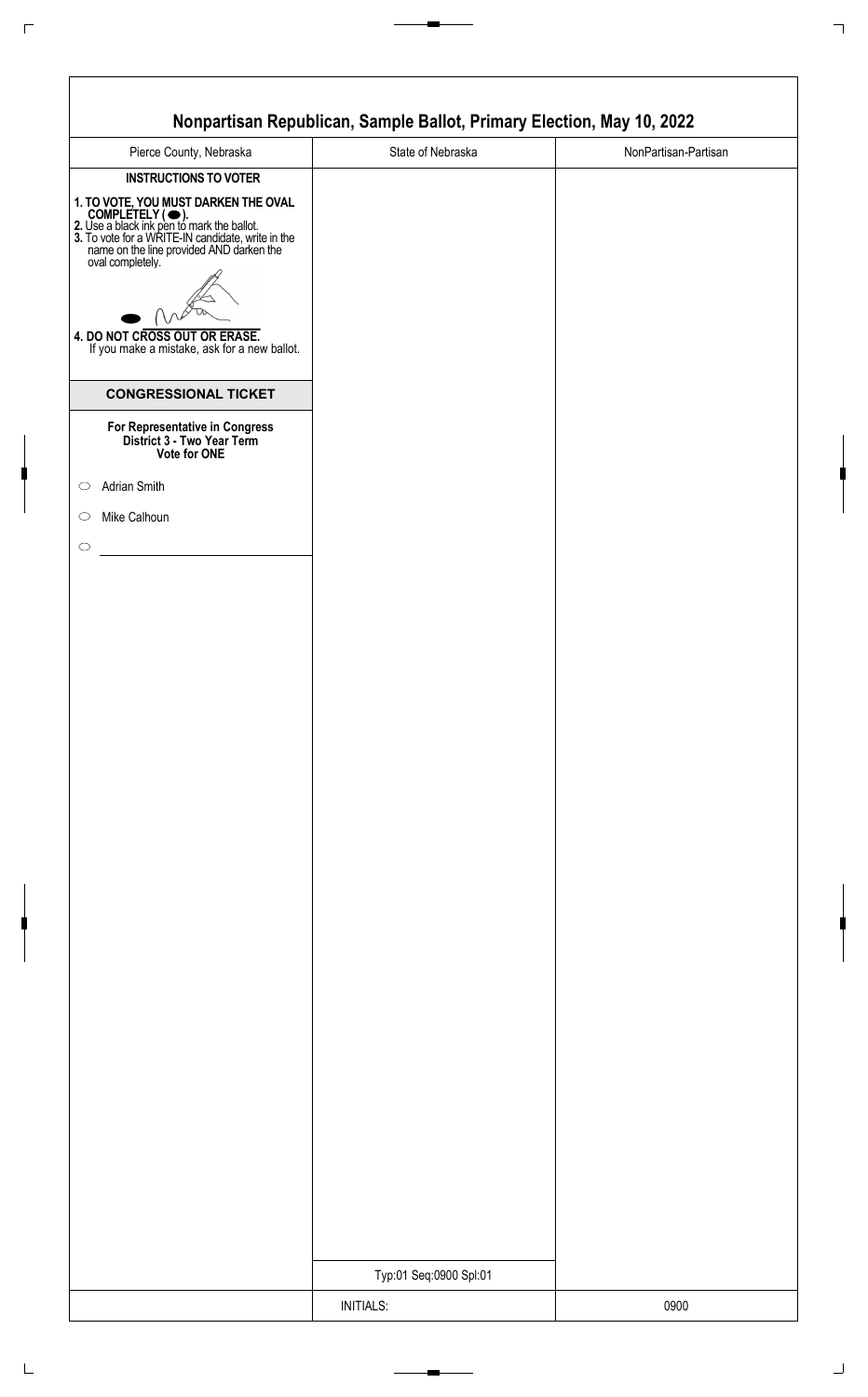| Pierce County, Nebraska                                                                                                                                                                                                    | State of Nebraska                                                                                                                                                                 |  |
|----------------------------------------------------------------------------------------------------------------------------------------------------------------------------------------------------------------------------|-----------------------------------------------------------------------------------------------------------------------------------------------------------------------------------|--|
| <b>INSTRUCTIONS TO VOTER</b>                                                                                                                                                                                               | <b>STATE TICKET</b>                                                                                                                                                               |  |
| 1. TO VOTE, YOU MUST DARKEN THE OVAL<br>COMPLETELY (C).<br>2. Use a black ink pen to mark the ballot.<br>3. To vote for a WRITE-IN candidate, write in the<br>name on the line provided AND darken the<br>oval completely. | <b>For Public Service Commissioner</b><br>District 4 - Six Year Term<br>Vote for ONE<br>$\circ$                                                                                   |  |
| 4. DO NOT CROSS OUT OR ERASE.<br>If you make a mistake, ask for a new ballot.                                                                                                                                              | <b>NONPARTISAN TICKET</b>                                                                                                                                                         |  |
| <b>CONGRESSIONAL TICKET</b>                                                                                                                                                                                                | For Member of the Legislature<br>District 40<br><b>Vote for ONE</b>                                                                                                               |  |
| For Representative in Congress<br>District 3 - Two Year Term                                                                                                                                                               | <b>Barry DeKay</b><br>$\circ$                                                                                                                                                     |  |
| Vote for ONE                                                                                                                                                                                                               | Keith F. Kube<br>$\circ$                                                                                                                                                          |  |
| David J. Else<br>$\circ$                                                                                                                                                                                                   | Mark Patefield<br>$\circ$                                                                                                                                                         |  |
| Daniel M. Wik<br>$\circ$                                                                                                                                                                                                   | Robert E. Johnston<br>$\circ$                                                                                                                                                     |  |
| $\circ$                                                                                                                                                                                                                    | $\circ$                                                                                                                                                                           |  |
| <b>STATE TICKET</b>                                                                                                                                                                                                        | For Member of the State Board of Education<br>District 6                                                                                                                          |  |
| <b>For Governor</b><br>Vote for ONE                                                                                                                                                                                        | <b>Vote for ONE</b><br>Sherry Jones<br>$\circ$                                                                                                                                    |  |
| Carol Blood<br>$\circ$                                                                                                                                                                                                     | Danielle Helzer<br>$\circ$                                                                                                                                                        |  |
| Roy A. Harris<br>$\circ$                                                                                                                                                                                                   | $\circ$                                                                                                                                                                           |  |
| $\circ$                                                                                                                                                                                                                    |                                                                                                                                                                                   |  |
| For Secretary of State<br>Vote for ONE                                                                                                                                                                                     | the control of the control of the control of the control of the control of<br>For University of Nebraska<br>Board of Regents<br>District 6 - Six Year Term<br><b>Vote for ONE</b> |  |
| $\circ$                                                                                                                                                                                                                    | Paul R. Kenney<br>$\circ$                                                                                                                                                         |  |
|                                                                                                                                                                                                                            | Julie Hehnke<br>$\circ$                                                                                                                                                           |  |
| <b>For State Treasurer</b><br>Vote for ONE                                                                                                                                                                                 | $\circ$                                                                                                                                                                           |  |
| $\bigcirc$                                                                                                                                                                                                                 |                                                                                                                                                                                   |  |
| the control of the control of the control of the control of the control of<br>For Attorney General<br>Vote for ONE<br>$\circlearrowright$                                                                                  |                                                                                                                                                                                   |  |
| <b>For Auditor of Public Accounts</b><br>Vote for ONE<br>$\circ$                                                                                                                                                           |                                                                                                                                                                                   |  |
|                                                                                                                                                                                                                            | Typ:02 Seq:0001 Spl:01                                                                                                                                                            |  |
|                                                                                                                                                                                                                            | <b>INITIALS:</b>                                                                                                                                                                  |  |

٦

 $\overline{\Gamma}$ 

 $\sqrt{ }$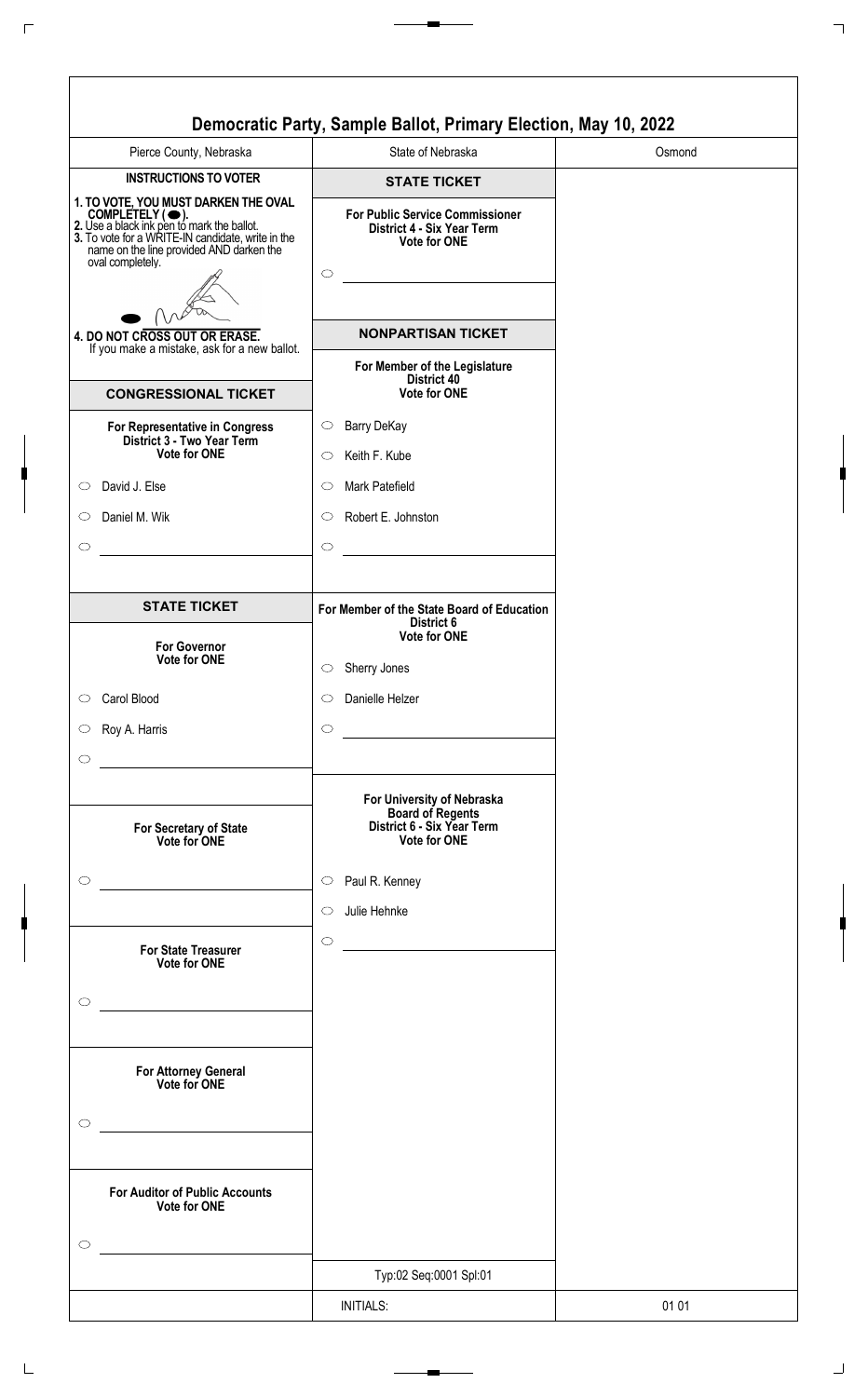|                                                                                                                                                                                                                            | Democratic Party, Sample Ballot, Primary Election, May 10, 2022                                                                                                                         |           |
|----------------------------------------------------------------------------------------------------------------------------------------------------------------------------------------------------------------------------|-----------------------------------------------------------------------------------------------------------------------------------------------------------------------------------------|-----------|
| Pierce County, Nebraska                                                                                                                                                                                                    | State of Nebraska                                                                                                                                                                       | Plainview |
| <b>INSTRUCTIONS TO VOTER</b>                                                                                                                                                                                               | <b>STATE TICKET</b>                                                                                                                                                                     |           |
| 1. TO VOTE, YOU MUST DARKEN THE OVAL<br>COMPLETELY (C).<br>2. Use a black ink pen to mark the ballot.<br>3. To vote for a WRITE-IN candidate, write in the<br>name on the line provided AND darken the<br>oval completely. | <b>For Public Service Commissioner</b><br>District 4 - Six Year Term<br>Vote for ONE<br>$\circ$                                                                                         |           |
| 4. DO NOT CROSS OUT OR ERASE.<br>If you make a mistake, ask for a new ballot.                                                                                                                                              | <b>NONPARTISAN TICKET</b>                                                                                                                                                               |           |
| <b>CONGRESSIONAL TICKET</b>                                                                                                                                                                                                | For Member of the Legislature<br>District 40<br><b>Vote for ONE</b>                                                                                                                     |           |
| For Representative in Congress<br>District 3 - Two Year Term                                                                                                                                                               | Keith F. Kube<br>$\circ$                                                                                                                                                                |           |
| Vote for ONE                                                                                                                                                                                                               | Mark Patefield<br>$\circ$                                                                                                                                                               |           |
| Daniel M. Wik<br>$\circ$                                                                                                                                                                                                   | Robert E. Johnston<br>◯                                                                                                                                                                 |           |
| David J. Else<br>$\circ$                                                                                                                                                                                                   | <b>Barry DeKay</b><br>$\circ$                                                                                                                                                           |           |
| $\circ$                                                                                                                                                                                                                    | $\circ$                                                                                                                                                                                 |           |
| <b>STATE TICKET</b>                                                                                                                                                                                                        | For Member of the State Board of Education<br>District 6                                                                                                                                |           |
| <b>For Governor</b><br>Vote for ONE                                                                                                                                                                                        | <b>Vote for ONE</b><br>Danielle Helzer<br>◯                                                                                                                                             |           |
| Roy A. Harris<br>$\circ$                                                                                                                                                                                                   | Sherry Jones<br>$\circlearrowright$                                                                                                                                                     |           |
| Carol Blood<br>$\circ$                                                                                                                                                                                                     | $\circ$<br>$\mathcal{L}^{\mathcal{L}}(\mathcal{L}^{\mathcal{L}})$ and $\mathcal{L}^{\mathcal{L}}(\mathcal{L}^{\mathcal{L}})$ and $\mathcal{L}^{\mathcal{L}}(\mathcal{L}^{\mathcal{L}})$ |           |
| $\circ$                                                                                                                                                                                                                    | <u> 1980 - Johann Barn, amerikan bestemanns og forskellige og det blev til store og det blev til store og det blev</u>                                                                  |           |
| For Secretary of State<br>Vote for ONE                                                                                                                                                                                     | For University of Nebraska<br>Board of Regents<br>District 6 - Six Year Term<br><b>Vote for ONE</b>                                                                                     |           |
| $\circ$                                                                                                                                                                                                                    | Julie Hehnke<br>$\circ$<br>Paul R. Kenney<br>$\circ$                                                                                                                                    |           |
| <b>For State Treasurer</b><br>Vote for ONE<br>$\circ$                                                                                                                                                                      | $\circ$                                                                                                                                                                                 |           |
| <u> 1980 - Johann Barn, mars an t-Amerikaansk politiker (</u><br>For Attorney General<br>Vote for ONE<br>$\circlearrowright$                                                                                               |                                                                                                                                                                                         |           |
| <b>For Auditor of Public Accounts</b><br>Vote for ONE<br>$\circ$                                                                                                                                                           |                                                                                                                                                                                         |           |
|                                                                                                                                                                                                                            | Typ:02 Seq:0002 Spl:01                                                                                                                                                                  |           |
|                                                                                                                                                                                                                            | <b>INITIALS:</b>                                                                                                                                                                        | 02 01     |

٦

 $\overline{\Gamma}$ 

 $\sqrt{ }$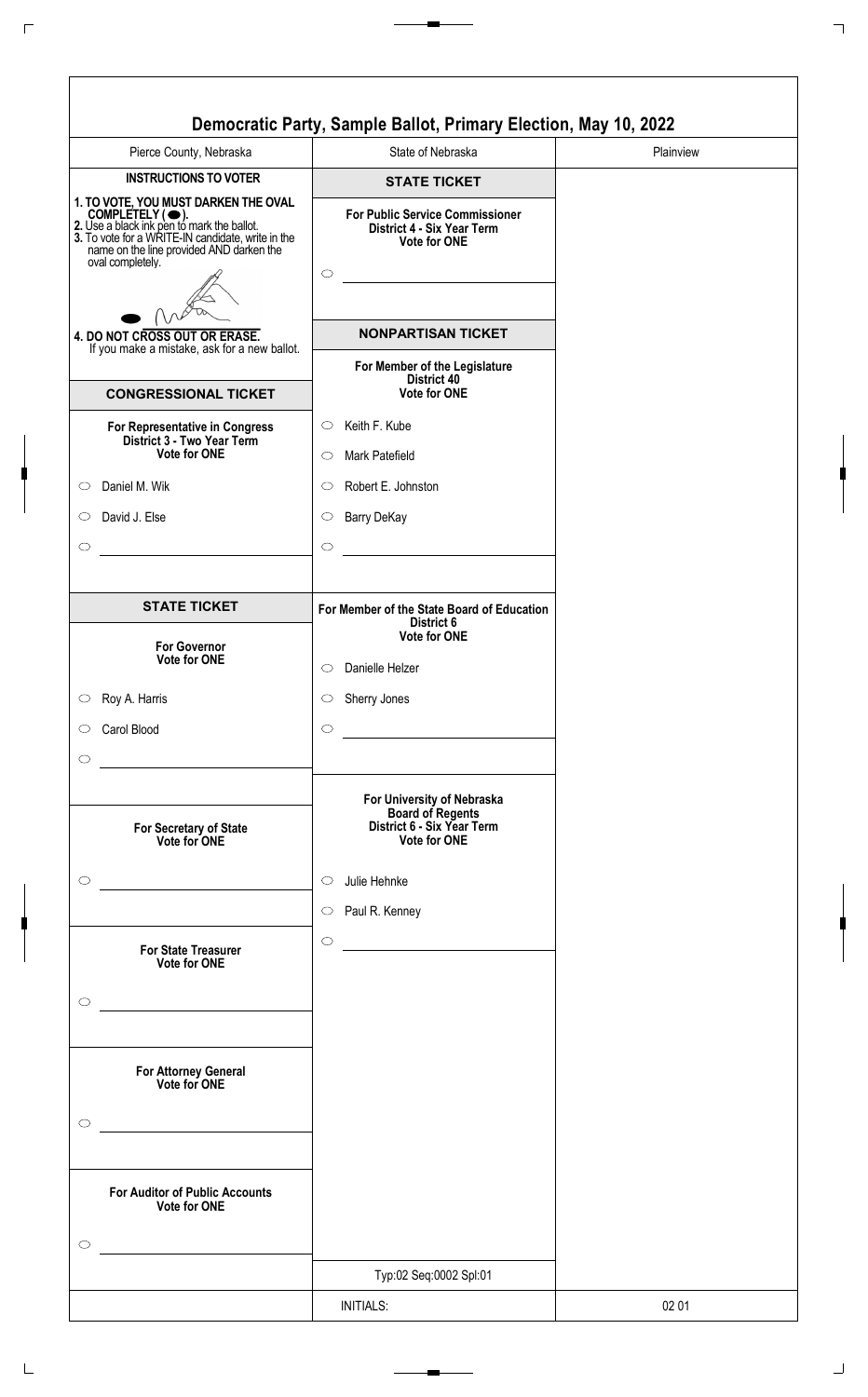|                                                                                                                                                                                                                            | State of Nebraska                                                                                                                   | Plainview                                          |
|----------------------------------------------------------------------------------------------------------------------------------------------------------------------------------------------------------------------------|-------------------------------------------------------------------------------------------------------------------------------------|----------------------------------------------------|
| <b>INSTRUCTIONS TO VOTER</b>                                                                                                                                                                                               | <b>STATE TICKET</b>                                                                                                                 | <b>CITY TICKET</b>                                 |
| 1. TO VOTE, YOU MUST DARKEN THE OVAL<br>COMPLETELY (C).<br>2. Use a black ink pen to mark the ballot.<br>3. To vote for a WRITE-IN candidate, write in the<br>name on the line provided AND darken the<br>oval completely. | <b>For Public Service Commissioner</b><br>District 4 - Six Year Term<br><b>Vote for ONE</b>                                         | For Plainview City Council<br>Vote for up to TWO   |
|                                                                                                                                                                                                                            | $\bigcirc$<br><u> 1989 - Johann Barn, mars et al. 1989 - Anna ann an t-Anna ann an t-Anna ann an t-Anna ann an t-Anna ann an t-</u> | <b>Bob Burriel</b><br>$\circ$                      |
|                                                                                                                                                                                                                            |                                                                                                                                     | Corrine Janovec<br>$\bigcirc$                      |
| 4. DO NOT CROSS OUT OR ERASE.                                                                                                                                                                                              | <b>NONPARTISAN TICKET</b>                                                                                                           | Jody S. Born<br>$\circ$                            |
| If you make a mistake, ask for a new ballot.                                                                                                                                                                               | For Member of the Legislature                                                                                                       | Chari Hansen<br>$\circ$                            |
| <b>CONGRESSIONAL TICKET</b>                                                                                                                                                                                                | District 40<br><b>Vote for ONE</b>                                                                                                  | Krista Hanks<br>$\circ$                            |
| For Representative in Congress                                                                                                                                                                                             | Keith F. Kube<br>$\circ$                                                                                                            | Cal Fluckey<br>$\circlearrowright$                 |
| District 3 - Two Year Term<br>Vote for ONE                                                                                                                                                                                 | Mark Patefield<br>$\circ$                                                                                                           | Nancy M. Allen<br>$\circ$                          |
| Daniel M. Wik<br>$\circ$                                                                                                                                                                                                   | Robert E. Johnston<br>$\circ$                                                                                                       | $\circ$                                            |
| David J. Else<br>$\circ$                                                                                                                                                                                                   | $\circ$                                                                                                                             | <u> 1980 - Johann Barbara, martxa a</u><br>$\circ$ |
|                                                                                                                                                                                                                            | <b>Barry DeKay</b>                                                                                                                  | <u> 1980 - Johann Barbara, martxa a</u>            |
| $\circ$<br><u> 1989 - Jan Stern Stern Stern Stern Stern Stern Stern Stern Stern Stern Stern Stern Stern Stern Stern Stern St</u>                                                                                           | $\circ$<br><u> 1989 - Jan Stein Stein Stein Stein Stein Stein Stein Stein Stein Stein Stein Stein Stein Stein Stein Stein S</u>     |                                                    |
|                                                                                                                                                                                                                            |                                                                                                                                     |                                                    |
| <b>STATE TICKET</b>                                                                                                                                                                                                        | For Member of the State Board of Education<br>District 6<br><b>Vote for ONE</b>                                                     |                                                    |
| <b>For Governor</b><br><b>Vote for ONE</b>                                                                                                                                                                                 | Danielle Helzer<br>$\circ$                                                                                                          |                                                    |
| Roy A. Harris<br>$\circ$                                                                                                                                                                                                   | Sherry Jones<br>$\circ$                                                                                                             |                                                    |
| Carol Blood<br>$\circ$                                                                                                                                                                                                     | $\circ$                                                                                                                             |                                                    |
| $\circ$                                                                                                                                                                                                                    |                                                                                                                                     |                                                    |
| For Secretary of State<br>Vote for ONE                                                                                                                                                                                     | For University of Nebraska<br><b>Board of Regents</b><br>District 6 - Six Year Term<br><b>Vote for ONE</b>                          |                                                    |
| $\circ$                                                                                                                                                                                                                    | Julie Hehnke<br>$\circ$                                                                                                             |                                                    |
|                                                                                                                                                                                                                            | $\circ$<br>Paul R. Kenney                                                                                                           |                                                    |
| <b>For State Treasurer</b>                                                                                                                                                                                                 | $\circ$                                                                                                                             |                                                    |
|                                                                                                                                                                                                                            |                                                                                                                                     |                                                    |
| <b>Vote for ONE</b>                                                                                                                                                                                                        |                                                                                                                                     |                                                    |
|                                                                                                                                                                                                                            | <b>CITY TICKET</b>                                                                                                                  |                                                    |
| $\circ$                                                                                                                                                                                                                    |                                                                                                                                     |                                                    |
|                                                                                                                                                                                                                            | For Plainview City Mayor<br>Vote for ONE                                                                                            |                                                    |
| <b>For Attorney General</b><br>Vote for ONE                                                                                                                                                                                | Brian J. Schlote<br>$\circ$                                                                                                         |                                                    |
| $\circ$                                                                                                                                                                                                                    | <b>Bob Smith</b><br>$\circ$                                                                                                         |                                                    |
|                                                                                                                                                                                                                            | $\circ$                                                                                                                             |                                                    |
|                                                                                                                                                                                                                            | <b>Curtis Brand</b>                                                                                                                 |                                                    |
| <b>For Auditor of Public Accounts</b><br>Vote for ONE                                                                                                                                                                      | $\circ$                                                                                                                             |                                                    |
|                                                                                                                                                                                                                            |                                                                                                                                     |                                                    |
| ◯                                                                                                                                                                                                                          | Typ:02 Seq:0002 Spl:02                                                                                                              |                                                    |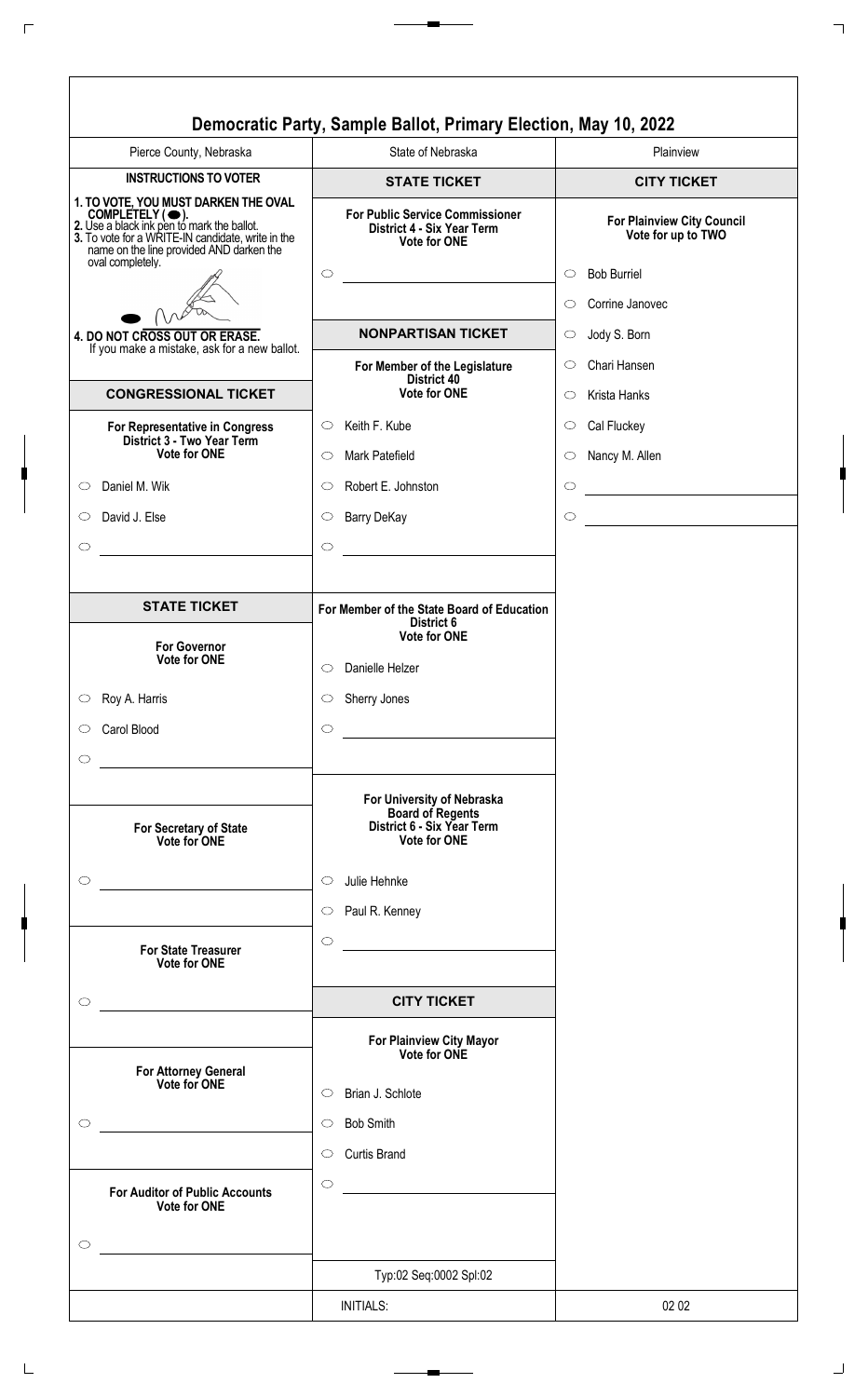| Pierce County, Nebraska                                                                                                                                                                                                    | State of Nebraska                                                                               |
|----------------------------------------------------------------------------------------------------------------------------------------------------------------------------------------------------------------------------|-------------------------------------------------------------------------------------------------|
| <b>INSTRUCTIONS TO VOTER</b>                                                                                                                                                                                               | <b>STATE TICKET</b>                                                                             |
| 1. TO VOTE, YOU MUST DARKEN THE OVAL<br>COMPLETELY (C).<br>2. Use a black ink pen to mark the ballot.<br>3. To vote for a WRITE-IN candidate, write in the<br>name on the line provided AND darken the<br>oval completely. | <b>For Public Service Commissioner</b><br>District 4 - Six Year Term<br>Vote for ONE<br>$\circ$ |
| 4. DO NOT CROSS OUT OR ERASE.                                                                                                                                                                                              | <b>NONPARTISAN TICKET</b>                                                                       |
| If you make a mistake, ask for a new ballot.                                                                                                                                                                               |                                                                                                 |
| <b>CONGRESSIONAL TICKET</b>                                                                                                                                                                                                | For Member of the State Board of Education<br>District 6<br><b>Vote for ONE</b>                 |
| For Representative in Congress<br>District 3 - Two Year Term                                                                                                                                                               | Sherry Jones<br>$\circ$                                                                         |
| <b>Vote for ONE</b>                                                                                                                                                                                                        | Danielle Helzer<br>$\circ$                                                                      |
| David J. Else<br>$\circ$<br>Daniel M. Wik<br>$\circ$                                                                                                                                                                       | $\circ$                                                                                         |
| $\circ$                                                                                                                                                                                                                    | For University of Nebraska<br><b>Board of Regents</b><br>District 6 - Six Year Term             |
| <b>STATE TICKET</b>                                                                                                                                                                                                        | <b>Vote for ONE</b>                                                                             |
| <b>For Governor</b><br>Vote for ONE                                                                                                                                                                                        | Paul R. Kenney<br>$\circ$                                                                       |
|                                                                                                                                                                                                                            | Julie Hehnke<br>$\circ$                                                                         |
| Carol Blood<br>$\circ$                                                                                                                                                                                                     | $\circ$                                                                                         |
| Roy A. Harris<br>$\circ$<br>$\circ$                                                                                                                                                                                        |                                                                                                 |
| For Secretary of State<br>Vote for ONE<br>$\circ$                                                                                                                                                                          |                                                                                                 |
| For State Treasurer<br>Vote for ONE<br>$\circ$                                                                                                                                                                             |                                                                                                 |
| the control of the control of the control of the control of<br>For Attorney General<br>Vote for ONE<br>O<br><u> 1980 - Johann Barbara, martxa a</u>                                                                        |                                                                                                 |
| <b>For Auditor of Public Accounts</b><br>Vote for ONE<br>◯                                                                                                                                                                 |                                                                                                 |
|                                                                                                                                                                                                                            | Typ:02 Seq:0003 Spl:01                                                                          |
|                                                                                                                                                                                                                            |                                                                                                 |
|                                                                                                                                                                                                                            | <b>INITIALS:</b>                                                                                |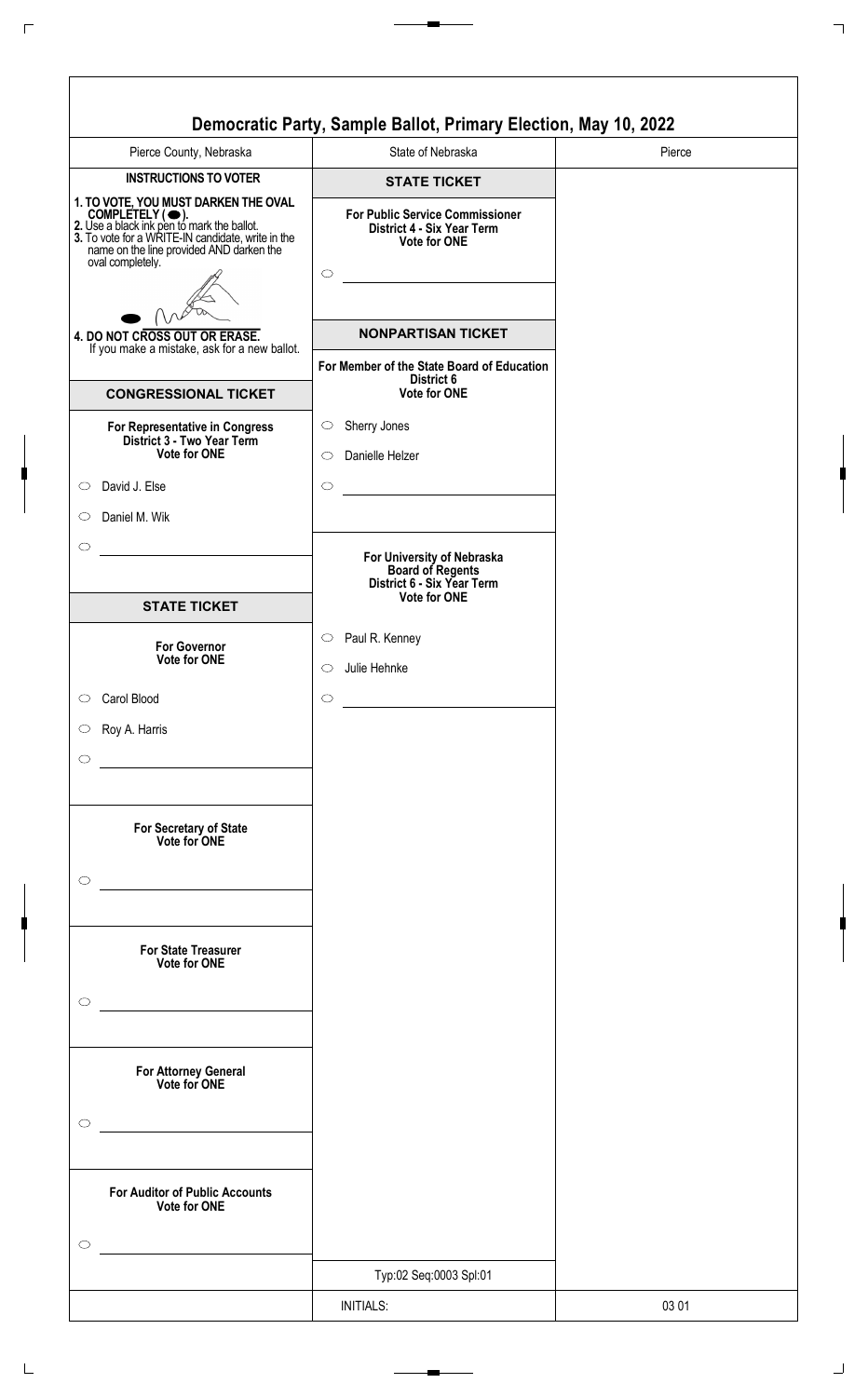| Pierce County, Nebraska                                                                                                                                                                                                    | State of Nebraska                                                                                          |
|----------------------------------------------------------------------------------------------------------------------------------------------------------------------------------------------------------------------------|------------------------------------------------------------------------------------------------------------|
| <b>INSTRUCTIONS TO VOTER</b>                                                                                                                                                                                               | <b>STATE TICKET</b>                                                                                        |
| 1. TO VOTE, YOU MUST DARKEN THE OVAL<br>COMPLETELY (C).<br>2. Use a black ink pen to mark the ballot.<br>3. To vote for a WRITE-IN candidate, write in the<br>name on the line provided AND darken the<br>oval completely. | <b>For Public Service Commissioner</b><br>District 4 - Six Year Term<br>Vote for ONE<br>$\circ$            |
|                                                                                                                                                                                                                            | <b>NONPARTISAN TICKET</b>                                                                                  |
| 4. DO NOT CROSS OUT OR ERASE.<br>If you make a mistake, ask for a new ballot.                                                                                                                                              |                                                                                                            |
| <b>CONGRESSIONAL TICKET</b>                                                                                                                                                                                                | For Member of the State Board of Education<br>District 6<br><b>Vote for ONE</b>                            |
| For Representative in Congress<br>District 3 - Two Year Term                                                                                                                                                               | Sherry Jones<br>$\circ$                                                                                    |
| <b>Vote for ONE</b>                                                                                                                                                                                                        | Danielle Helzer<br>$\circ$                                                                                 |
| David J. Else<br>$\circ$                                                                                                                                                                                                   | $\circ$                                                                                                    |
| Daniel M. Wik<br>$\circ$                                                                                                                                                                                                   |                                                                                                            |
| $\circ$                                                                                                                                                                                                                    | For University of Nebraska<br><b>Board of Regents</b><br>District 6 - Six Year Term<br><b>Vote for ONE</b> |
| <b>STATE TICKET</b>                                                                                                                                                                                                        |                                                                                                            |
| <b>For Governor</b><br>Vote for ONE                                                                                                                                                                                        | Paul R. Kenney<br>$\circ$                                                                                  |
|                                                                                                                                                                                                                            | Julie Hehnke<br>$\circ$                                                                                    |
| Carol Blood<br>$\circ$                                                                                                                                                                                                     | $\circ$                                                                                                    |
| Roy A. Harris<br>$\circ$<br>$\circ$                                                                                                                                                                                        |                                                                                                            |
|                                                                                                                                                                                                                            |                                                                                                            |
| For Secretary of State<br>Vote for ONE                                                                                                                                                                                     |                                                                                                            |
| $\circlearrowright$                                                                                                                                                                                                        |                                                                                                            |
|                                                                                                                                                                                                                            |                                                                                                            |
| For State Treasurer<br>Vote for ONE                                                                                                                                                                                        |                                                                                                            |
|                                                                                                                                                                                                                            |                                                                                                            |
| $\circ$                                                                                                                                                                                                                    |                                                                                                            |
| the control of the control of the control of the<br>For Attorney General<br>Vote for ONE                                                                                                                                   |                                                                                                            |
| O                                                                                                                                                                                                                          |                                                                                                            |
| <u> 1980 - Johann Barbara, martxa a</u>                                                                                                                                                                                    |                                                                                                            |
| <b>For Auditor of Public Accounts</b><br>Vote for ONE                                                                                                                                                                      |                                                                                                            |
| ◯                                                                                                                                                                                                                          |                                                                                                            |
|                                                                                                                                                                                                                            | Typ:02 Seq:0003 Spl:02                                                                                     |
|                                                                                                                                                                                                                            | <b>INITIALS:</b>                                                                                           |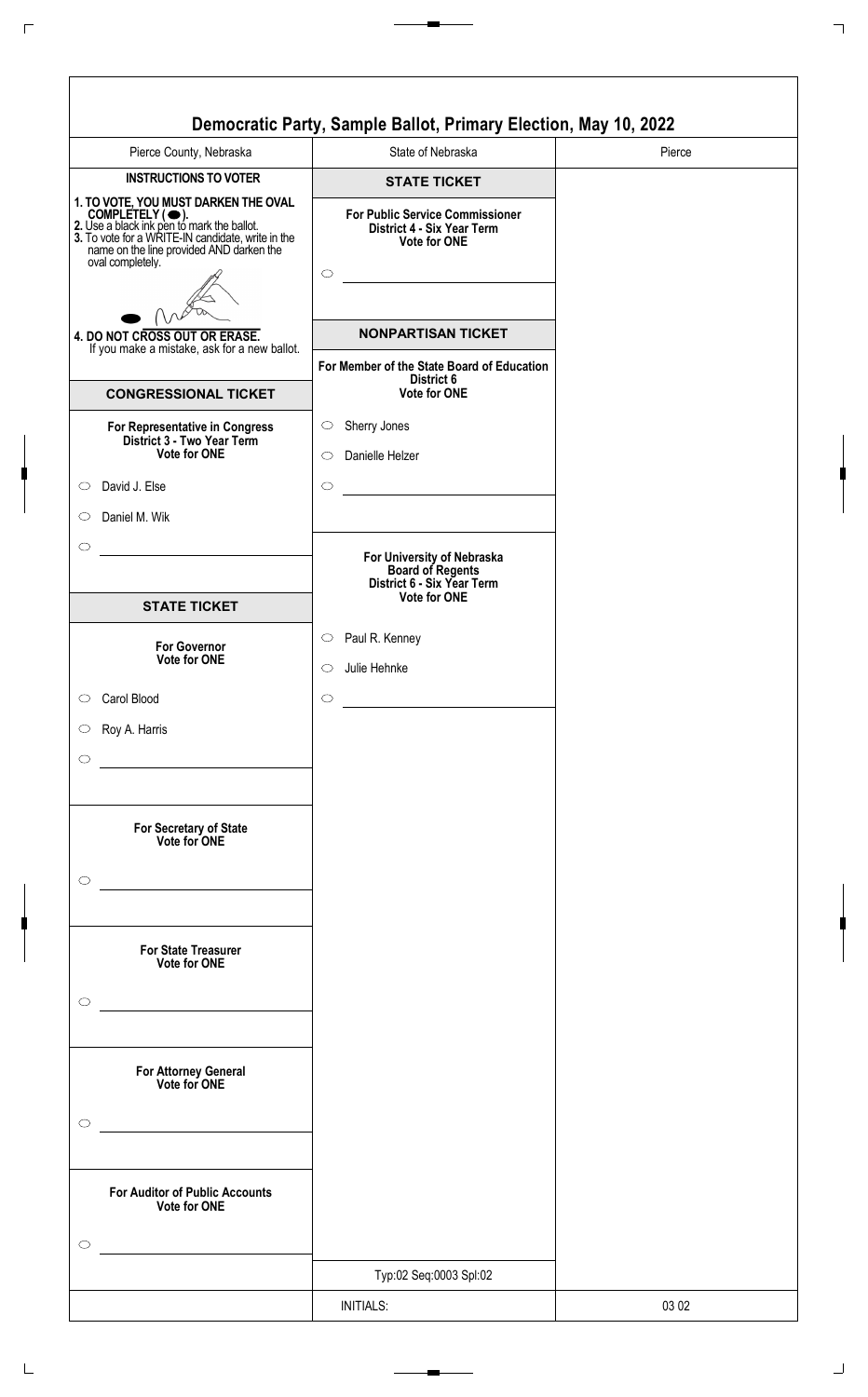|                                                                                                                                                                                                                                       | Democratic Party, Sample Ballot, Primary Election, May 10, 2022                                        |        |
|---------------------------------------------------------------------------------------------------------------------------------------------------------------------------------------------------------------------------------------|--------------------------------------------------------------------------------------------------------|--------|
| Pierce County, Nebraska                                                                                                                                                                                                               | State of Nebraska                                                                                      | Pierce |
| <b>INSTRUCTIONS TO VOTER</b>                                                                                                                                                                                                          | <b>STATE TICKET</b>                                                                                    |        |
| 1. TO VOTE, YOU MUST DARKEN THE OVAL<br>COMPLETELY ( $\bigcirc$ ).<br>2. Use a black ink pen to mark the ballot.<br>3. To vote for a WRITE-IN candidate, write in the<br>name on the line provided AND darken the<br>oval completely. | <b>For Public Service Commissioner</b><br>District 4 - Six Year Term<br><b>Vote for ONE</b><br>$\circ$ |        |
|                                                                                                                                                                                                                                       | <b>NONPARTISAN TICKET</b>                                                                              |        |
| 4. DO NOT CROSS OUT OR ERASE.<br>If you make a mistake, ask for a new ballot.                                                                                                                                                         |                                                                                                        |        |
| <b>CONGRESSIONAL TICKET</b>                                                                                                                                                                                                           | For Member of the State Board of Education<br>District 6<br><b>Vote for ONE</b>                        |        |
| For Representative in Congress                                                                                                                                                                                                        | Sherry Jones<br>$\circ$                                                                                |        |
| District 3 - Two Year Term<br>Vote for ONE                                                                                                                                                                                            | Danielle Helzer<br>$\bigcirc$                                                                          |        |
| David J. Else                                                                                                                                                                                                                         | $\circlearrowright$                                                                                    |        |
| Daniel M. Wik                                                                                                                                                                                                                         |                                                                                                        |        |
| <b>STATE TICKET</b>                                                                                                                                                                                                                   | For University of Nebraska<br>Board of Regents<br>District 6 - Six Year Term<br><b>Vote for ONE</b>    |        |
|                                                                                                                                                                                                                                       | Paul R. Kenney<br>$\circ$                                                                              |        |
| <b>For Governor</b><br><b>Vote for ONE</b>                                                                                                                                                                                            | Julie Hehnke<br>O                                                                                      |        |
|                                                                                                                                                                                                                                       |                                                                                                        |        |
| Carol Blood                                                                                                                                                                                                                           | $\circlearrowright$                                                                                    |        |
| Roy A. Harris                                                                                                                                                                                                                         |                                                                                                        |        |
|                                                                                                                                                                                                                                       | <b>SCHOOL TICKET</b>                                                                                   |        |
|                                                                                                                                                                                                                                       | For Elkhorn Valley Public<br>School Board Member                                                       |        |
|                                                                                                                                                                                                                                       | Vote for up to THREE                                                                                   |        |
| For Secretary of State<br>Vote for ONE                                                                                                                                                                                                | Ross Tegeler<br>$\circlearrowright$                                                                    |        |
|                                                                                                                                                                                                                                       | Sam Johnsen<br>$\circ$                                                                                 |        |
|                                                                                                                                                                                                                                       | Kerri Dittrich<br>$\circlearrowright$                                                                  |        |
|                                                                                                                                                                                                                                       |                                                                                                        |        |
| <b>For State Treasurer</b><br>Vote for ONE                                                                                                                                                                                            | Jerome R. Dittrich<br>$\circ$                                                                          |        |
|                                                                                                                                                                                                                                       | Marykae Broberg<br>$\circ$                                                                             |        |
|                                                                                                                                                                                                                                       | Jeremy Poulsen<br>$\circlearrowright$                                                                  |        |
|                                                                                                                                                                                                                                       | Adam Wright<br>$\circ$                                                                                 |        |
|                                                                                                                                                                                                                                       | $\circ$                                                                                                |        |
| <b>For Attorney General</b><br>Vote for ONE                                                                                                                                                                                           | $\circ$                                                                                                |        |
|                                                                                                                                                                                                                                       |                                                                                                        |        |
|                                                                                                                                                                                                                                       | $\circ$                                                                                                |        |
| <b>For Auditor of Public Accounts</b><br>Vote for ONE                                                                                                                                                                                 |                                                                                                        |        |
|                                                                                                                                                                                                                                       | Typ:02 Seq:0003 Spl:03                                                                                 |        |
|                                                                                                                                                                                                                                       | <b>INITIALS:</b>                                                                                       | 03 03  |
|                                                                                                                                                                                                                                       |                                                                                                        |        |

 $\Gamma$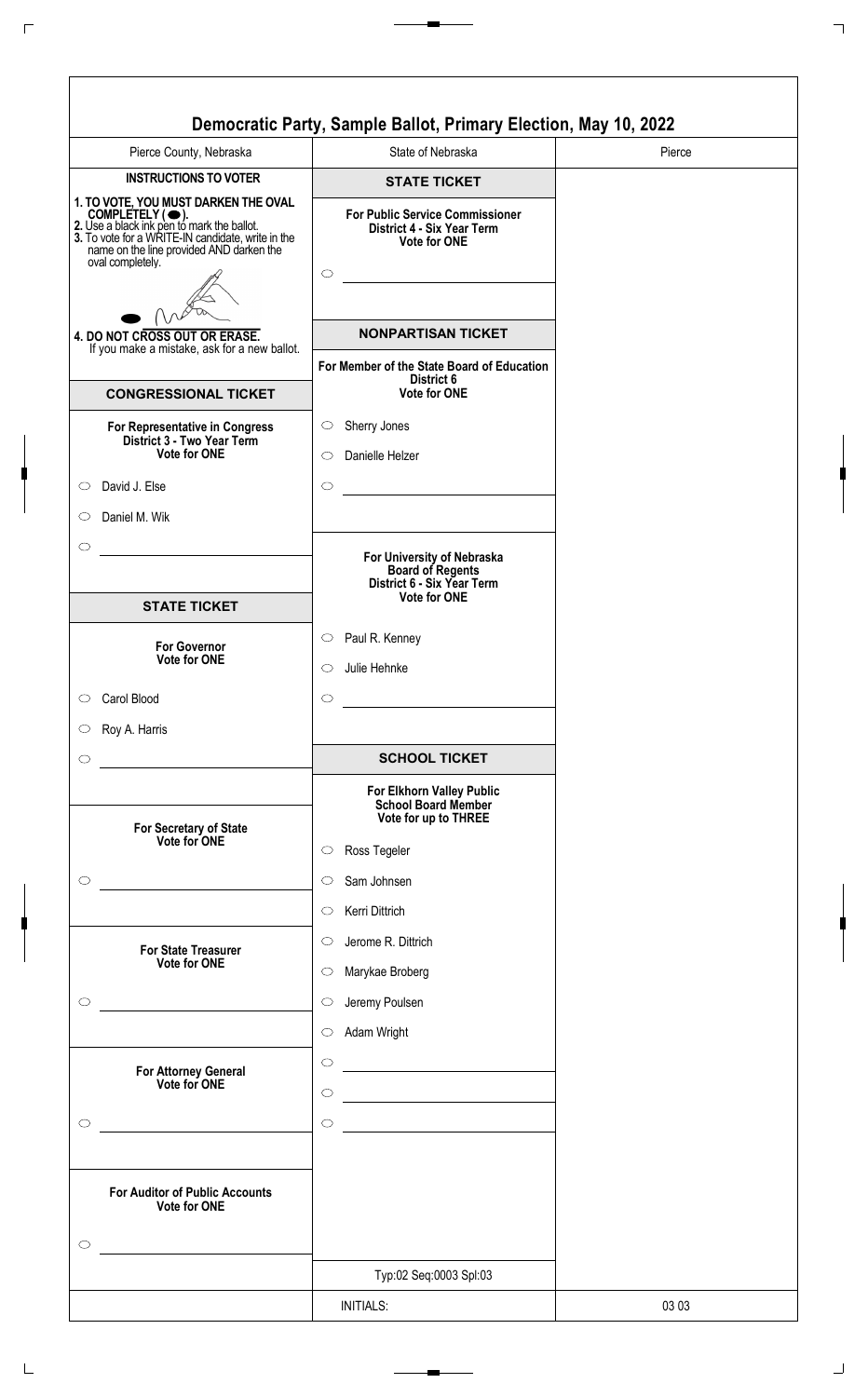| Pierce County, Nebraska                                                                                                                                                                                                    | State of Nebraska                                                                                          | South Branch |
|----------------------------------------------------------------------------------------------------------------------------------------------------------------------------------------------------------------------------|------------------------------------------------------------------------------------------------------------|--------------|
| <b>INSTRUCTIONS TO VOTER</b>                                                                                                                                                                                               | <b>STATE TICKET</b>                                                                                        |              |
| 1. TO VOTE, YOU MUST DARKEN THE OVAL<br>COMPLETELY (C).<br>2. Use a black ink pen to mark the ballot.<br>3. To vote for a WRITE-IN candidate, write in the<br>name on the line provided AND darken the<br>oval completely. | <b>For Public Service Commissioner</b><br>District 4 - Six Year Term<br><b>Vote for ONE</b><br>$\circ$     |              |
|                                                                                                                                                                                                                            |                                                                                                            |              |
| 4. DO NOT CROSS OUT OR ERASE.<br>If you make a mistake, ask for a new ballot.                                                                                                                                              | <b>NONPARTISAN TICKET</b>                                                                                  |              |
| <b>CONGRESSIONAL TICKET</b>                                                                                                                                                                                                | For Member of the State Board of Education<br>District 6<br><b>Vote for ONE</b>                            |              |
| For Representative in Congress                                                                                                                                                                                             | Danielle Helzer<br>$\circ$                                                                                 |              |
| District 3 - Two Year Term<br>Vote for ONE                                                                                                                                                                                 | Sherry Jones<br>$\circ$                                                                                    |              |
| Daniel M. Wik                                                                                                                                                                                                              | $\circ$                                                                                                    |              |
| David J. Else                                                                                                                                                                                                              |                                                                                                            |              |
|                                                                                                                                                                                                                            |                                                                                                            |              |
|                                                                                                                                                                                                                            | For University of Nebraska<br><b>Board of Regents</b><br>District 6 - Six Year Term<br><b>Vote for ONE</b> |              |
| <b>STATE TICKET</b>                                                                                                                                                                                                        |                                                                                                            |              |
| <b>For Governor</b>                                                                                                                                                                                                        | Julie Hehnke<br>$\circ$                                                                                    |              |
| Vote for ONE                                                                                                                                                                                                               | Paul R. Kenney<br>$\circ$                                                                                  |              |
| Roy A. Harris                                                                                                                                                                                                              | $\circ$                                                                                                    |              |
| Carol Blood                                                                                                                                                                                                                |                                                                                                            |              |
|                                                                                                                                                                                                                            | <b>SCHOOL TICKET</b>                                                                                       |              |
|                                                                                                                                                                                                                            | <b>For Norfolk Public</b>                                                                                  |              |
|                                                                                                                                                                                                                            | <b>School Board Member</b><br>Vote for up to THREE                                                         |              |
| For Secretary of State<br>Vote for ONE                                                                                                                                                                                     | Leann Widhalm<br>$\circ$                                                                                   |              |
|                                                                                                                                                                                                                            |                                                                                                            |              |
|                                                                                                                                                                                                                            | Randy Dee<br>$\circlearrowright$                                                                           |              |
|                                                                                                                                                                                                                            | Jake Claussen<br>$\circ$                                                                                   |              |
| <b>For State Treasurer</b>                                                                                                                                                                                                 | Teri Bauer<br>$\circ$                                                                                      |              |
| Vote for ONE                                                                                                                                                                                                               | Lindsay Rohleder-Dixon<br>$\circ$                                                                          |              |
|                                                                                                                                                                                                                            | Leonor Fuhrer<br>$\circ$                                                                                   |              |
|                                                                                                                                                                                                                            | Cindy Booth<br>$\circ$                                                                                     |              |
|                                                                                                                                                                                                                            | $\circ$                                                                                                    |              |
| For Attorney General<br>Vote for ONE                                                                                                                                                                                       | $\circ$                                                                                                    |              |
|                                                                                                                                                                                                                            |                                                                                                            |              |
|                                                                                                                                                                                                                            | $\circ$                                                                                                    |              |
| <b>For Auditor of Public Accounts</b><br>Vote for ONE                                                                                                                                                                      |                                                                                                            |              |
| ◯                                                                                                                                                                                                                          |                                                                                                            |              |
|                                                                                                                                                                                                                            | Typ:02 Seq:0004 Spl:01                                                                                     |              |
|                                                                                                                                                                                                                            |                                                                                                            |              |
|                                                                                                                                                                                                                            | <b>INITIALS:</b>                                                                                           | 04 01        |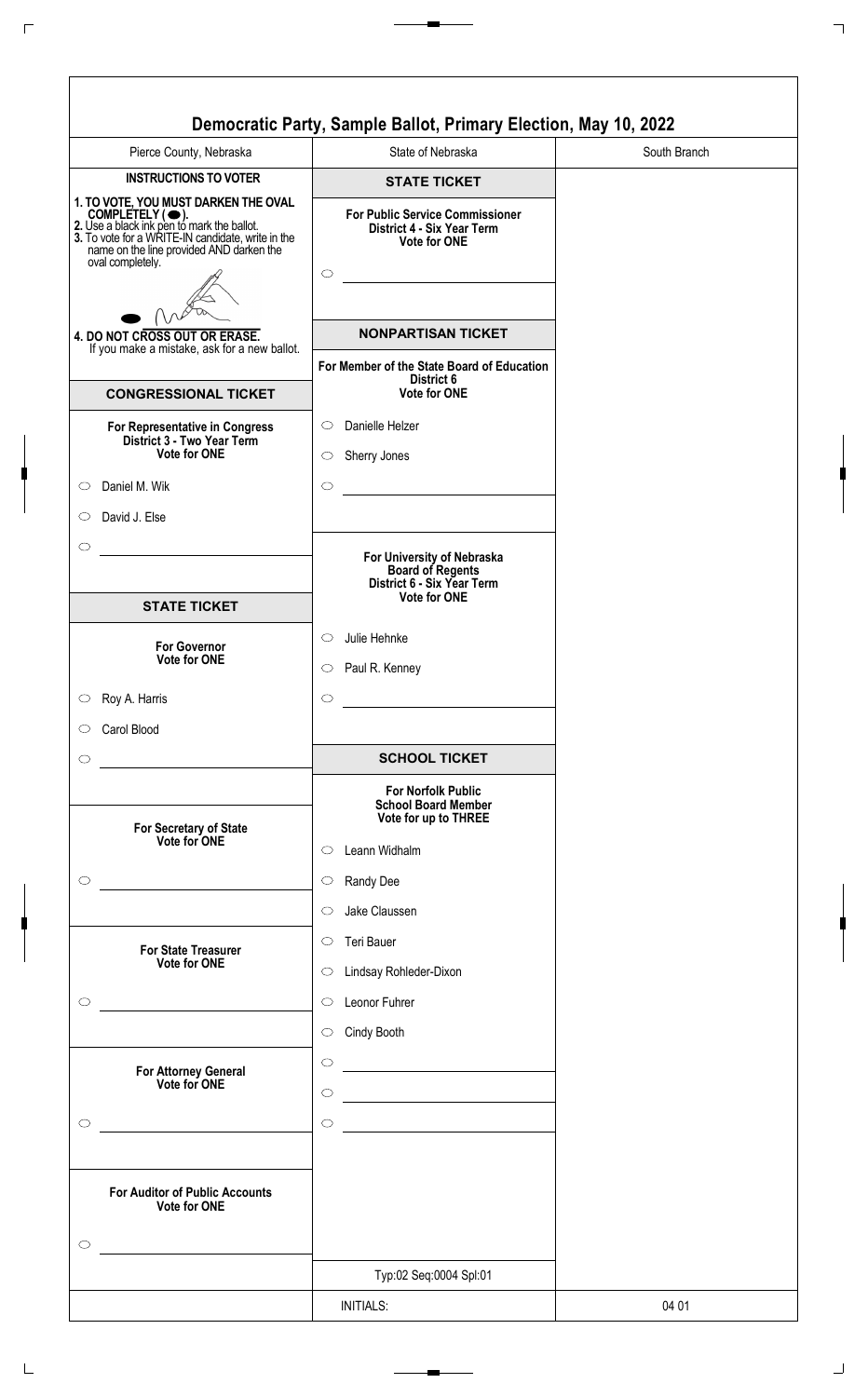| <b>INSTRUCTIONS TO VOTER</b><br><b>STATE TICKET</b><br><b>For Public Service Commissioner</b><br>District 4 - Six Year Term<br><b>Vote for ONE</b><br>$\circ$<br><b>NONPARTISAN TICKET</b><br>4. DO NOT CROSS OUT OR ERASE.<br>For Member of the State Board of Education<br>District 6<br>Vote for ONE<br>Danielle Helzer<br>$\circ$<br>Vote for ONE<br>Sherry Jones<br>$\circ$<br>$\circ$<br>For University of Nebraska<br><b>Board of Regents</b><br>District 6 - Six Year Term<br><b>Vote for ONE</b><br><b>STATE TICKET</b><br>Julie Hehnke<br>$\circ$<br><b>For Governor</b><br><b>Vote for ONE</b><br>Paul R. Kenney<br>$\circ$<br>Roy A. Harris<br>$\circ$<br>Carol Blood<br>For Secretary of State<br>Vote for ONE<br><b>For State Treasurer</b><br><b>Vote for ONE</b><br><u> 1980 - Johann Barn, mars an t-Amerikaansk politiker (</u><br>For Attorney General<br>Vote for ONE<br>Vote for ONE<br>Typ:02 Seq:0004 Spl:02 | Pierce County, Nebraska                                                                                                                                                                                                    | State of Nebraska | South Branch |
|-------------------------------------------------------------------------------------------------------------------------------------------------------------------------------------------------------------------------------------------------------------------------------------------------------------------------------------------------------------------------------------------------------------------------------------------------------------------------------------------------------------------------------------------------------------------------------------------------------------------------------------------------------------------------------------------------------------------------------------------------------------------------------------------------------------------------------------------------------------------------------------------------------------------------------------|----------------------------------------------------------------------------------------------------------------------------------------------------------------------------------------------------------------------------|-------------------|--------------|
|                                                                                                                                                                                                                                                                                                                                                                                                                                                                                                                                                                                                                                                                                                                                                                                                                                                                                                                                     |                                                                                                                                                                                                                            |                   |              |
|                                                                                                                                                                                                                                                                                                                                                                                                                                                                                                                                                                                                                                                                                                                                                                                                                                                                                                                                     | 1. TO VOTE, YOU MUST DARKEN THE OVAL<br>COMPLETELY (C).<br>2. Use a black ink pen to mark the ballot.<br>3. To vote for a WRITE-IN candidate, write in the<br>name on the line provided AND darken the<br>oval completely. |                   |              |
|                                                                                                                                                                                                                                                                                                                                                                                                                                                                                                                                                                                                                                                                                                                                                                                                                                                                                                                                     |                                                                                                                                                                                                                            |                   |              |
|                                                                                                                                                                                                                                                                                                                                                                                                                                                                                                                                                                                                                                                                                                                                                                                                                                                                                                                                     | If you make a mistake, ask for a new ballot.                                                                                                                                                                               |                   |              |
|                                                                                                                                                                                                                                                                                                                                                                                                                                                                                                                                                                                                                                                                                                                                                                                                                                                                                                                                     | <b>CONGRESSIONAL TICKET</b>                                                                                                                                                                                                |                   |              |
|                                                                                                                                                                                                                                                                                                                                                                                                                                                                                                                                                                                                                                                                                                                                                                                                                                                                                                                                     | For Representative in Congress<br>District 3 - Two Year Term                                                                                                                                                               |                   |              |
|                                                                                                                                                                                                                                                                                                                                                                                                                                                                                                                                                                                                                                                                                                                                                                                                                                                                                                                                     | Daniel M. Wik                                                                                                                                                                                                              |                   |              |
|                                                                                                                                                                                                                                                                                                                                                                                                                                                                                                                                                                                                                                                                                                                                                                                                                                                                                                                                     | David J. Else<br>$\circ$                                                                                                                                                                                                   |                   |              |
|                                                                                                                                                                                                                                                                                                                                                                                                                                                                                                                                                                                                                                                                                                                                                                                                                                                                                                                                     | $\circ$                                                                                                                                                                                                                    |                   |              |
|                                                                                                                                                                                                                                                                                                                                                                                                                                                                                                                                                                                                                                                                                                                                                                                                                                                                                                                                     |                                                                                                                                                                                                                            |                   |              |
|                                                                                                                                                                                                                                                                                                                                                                                                                                                                                                                                                                                                                                                                                                                                                                                                                                                                                                                                     |                                                                                                                                                                                                                            |                   |              |
|                                                                                                                                                                                                                                                                                                                                                                                                                                                                                                                                                                                                                                                                                                                                                                                                                                                                                                                                     | $\circ$                                                                                                                                                                                                                    |                   |              |
|                                                                                                                                                                                                                                                                                                                                                                                                                                                                                                                                                                                                                                                                                                                                                                                                                                                                                                                                     | $\circ$                                                                                                                                                                                                                    |                   |              |
|                                                                                                                                                                                                                                                                                                                                                                                                                                                                                                                                                                                                                                                                                                                                                                                                                                                                                                                                     | $\circ$                                                                                                                                                                                                                    |                   |              |
|                                                                                                                                                                                                                                                                                                                                                                                                                                                                                                                                                                                                                                                                                                                                                                                                                                                                                                                                     |                                                                                                                                                                                                                            |                   |              |
|                                                                                                                                                                                                                                                                                                                                                                                                                                                                                                                                                                                                                                                                                                                                                                                                                                                                                                                                     | $\circ$                                                                                                                                                                                                                    |                   |              |
|                                                                                                                                                                                                                                                                                                                                                                                                                                                                                                                                                                                                                                                                                                                                                                                                                                                                                                                                     |                                                                                                                                                                                                                            |                   |              |
|                                                                                                                                                                                                                                                                                                                                                                                                                                                                                                                                                                                                                                                                                                                                                                                                                                                                                                                                     | $\circ$                                                                                                                                                                                                                    |                   |              |
|                                                                                                                                                                                                                                                                                                                                                                                                                                                                                                                                                                                                                                                                                                                                                                                                                                                                                                                                     | $\circlearrowright$                                                                                                                                                                                                        |                   |              |
|                                                                                                                                                                                                                                                                                                                                                                                                                                                                                                                                                                                                                                                                                                                                                                                                                                                                                                                                     |                                                                                                                                                                                                                            |                   |              |
|                                                                                                                                                                                                                                                                                                                                                                                                                                                                                                                                                                                                                                                                                                                                                                                                                                                                                                                                     | <b>For Auditor of Public Accounts</b>                                                                                                                                                                                      |                   |              |
|                                                                                                                                                                                                                                                                                                                                                                                                                                                                                                                                                                                                                                                                                                                                                                                                                                                                                                                                     | $\circ$                                                                                                                                                                                                                    |                   |              |
|                                                                                                                                                                                                                                                                                                                                                                                                                                                                                                                                                                                                                                                                                                                                                                                                                                                                                                                                     |                                                                                                                                                                                                                            | <b>INITIALS:</b>  | 04 02        |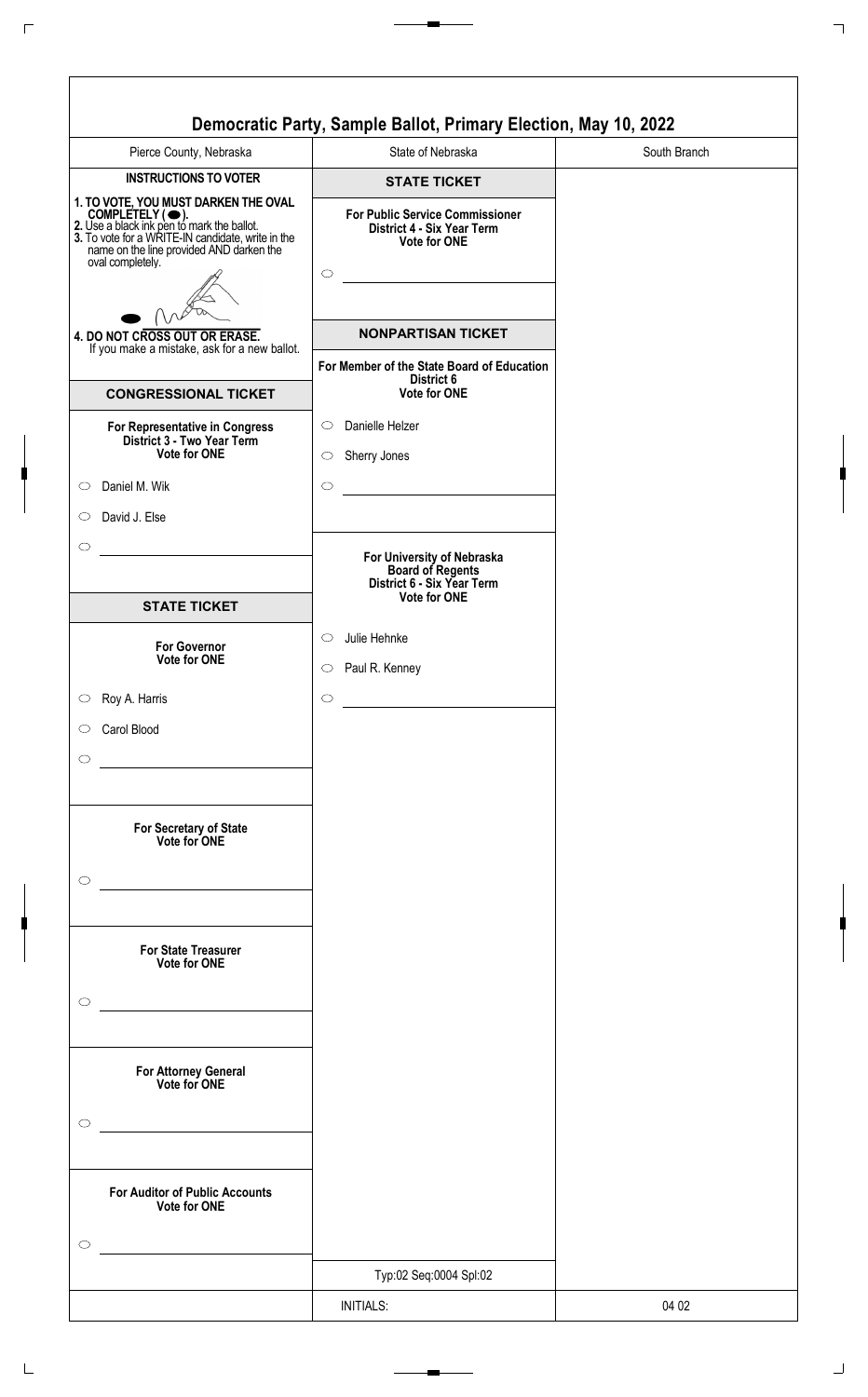| Pierce County, Nebraska                                                                                                                                                                                                    | State of Nebraska                                                                                          | Pierce City |
|----------------------------------------------------------------------------------------------------------------------------------------------------------------------------------------------------------------------------|------------------------------------------------------------------------------------------------------------|-------------|
| <b>INSTRUCTIONS TO VOTER</b>                                                                                                                                                                                               | <b>STATE TICKET</b>                                                                                        |             |
| 1. TO VOTE, YOU MUST DARKEN THE OVAL<br>COMPLETELY (C).<br>2. Use a black ink pen to mark the ballot.<br>3. To vote for a WRITE-IN candidate, write in the<br>name on the line provided AND darken the<br>oval completely. | <b>For Public Service Commissioner</b><br>District 4 - Six Year Term<br><b>Vote for ONE</b><br>$\circ$     |             |
|                                                                                                                                                                                                                            | <b>NONPARTISAN TICKET</b>                                                                                  |             |
| 4. DO NOT CROSS OUT OR ERASE.<br>If you make a mistake, ask for a new ballot.                                                                                                                                              |                                                                                                            |             |
| <b>CONGRESSIONAL TICKET</b>                                                                                                                                                                                                | For Member of the State Board of Education<br>District 6<br><b>Vote for ONE</b>                            |             |
|                                                                                                                                                                                                                            | Sherry Jones<br>$\circ$                                                                                    |             |
| For Representative in Congress<br>District 3 - Two Year Term<br>Vote for ONE                                                                                                                                               | Danielle Helzer<br>$\circ$                                                                                 |             |
|                                                                                                                                                                                                                            |                                                                                                            |             |
| David J. Else                                                                                                                                                                                                              | $\circ$                                                                                                    |             |
| Daniel M. Wik                                                                                                                                                                                                              |                                                                                                            |             |
|                                                                                                                                                                                                                            | For University of Nebraska<br><b>Board of Regents</b><br>District 6 - Six Year Term<br><b>Vote for ONE</b> |             |
| <b>STATE TICKET</b>                                                                                                                                                                                                        |                                                                                                            |             |
| <b>For Governor</b>                                                                                                                                                                                                        | Paul R. Kenney<br>$\circ$                                                                                  |             |
| Vote for ONE                                                                                                                                                                                                               | Julie Hehnke<br>$\circ$                                                                                    |             |
| Carol Blood                                                                                                                                                                                                                | $\circ$                                                                                                    |             |
| Roy A. Harris                                                                                                                                                                                                              |                                                                                                            |             |
|                                                                                                                                                                                                                            |                                                                                                            |             |
|                                                                                                                                                                                                                            |                                                                                                            |             |
| For Secretary of State<br>Vote for ONE                                                                                                                                                                                     |                                                                                                            |             |
|                                                                                                                                                                                                                            |                                                                                                            |             |
|                                                                                                                                                                                                                            |                                                                                                            |             |
| <b>For State Treasurer</b>                                                                                                                                                                                                 |                                                                                                            |             |
| <b>Vote for ONE</b>                                                                                                                                                                                                        |                                                                                                            |             |
|                                                                                                                                                                                                                            |                                                                                                            |             |
|                                                                                                                                                                                                                            |                                                                                                            |             |
| the control of the control of the control of the control of<br>For Attorney General<br>Vote for ONE                                                                                                                        |                                                                                                            |             |
|                                                                                                                                                                                                                            |                                                                                                            |             |
|                                                                                                                                                                                                                            |                                                                                                            |             |
| <b>For Auditor of Public Accounts</b><br>Vote for ONE                                                                                                                                                                      |                                                                                                            |             |
|                                                                                                                                                                                                                            |                                                                                                            |             |
|                                                                                                                                                                                                                            | Typ:02 Seq:0005 Spl:01                                                                                     |             |
|                                                                                                                                                                                                                            | <b>INITIALS:</b>                                                                                           | 05 01       |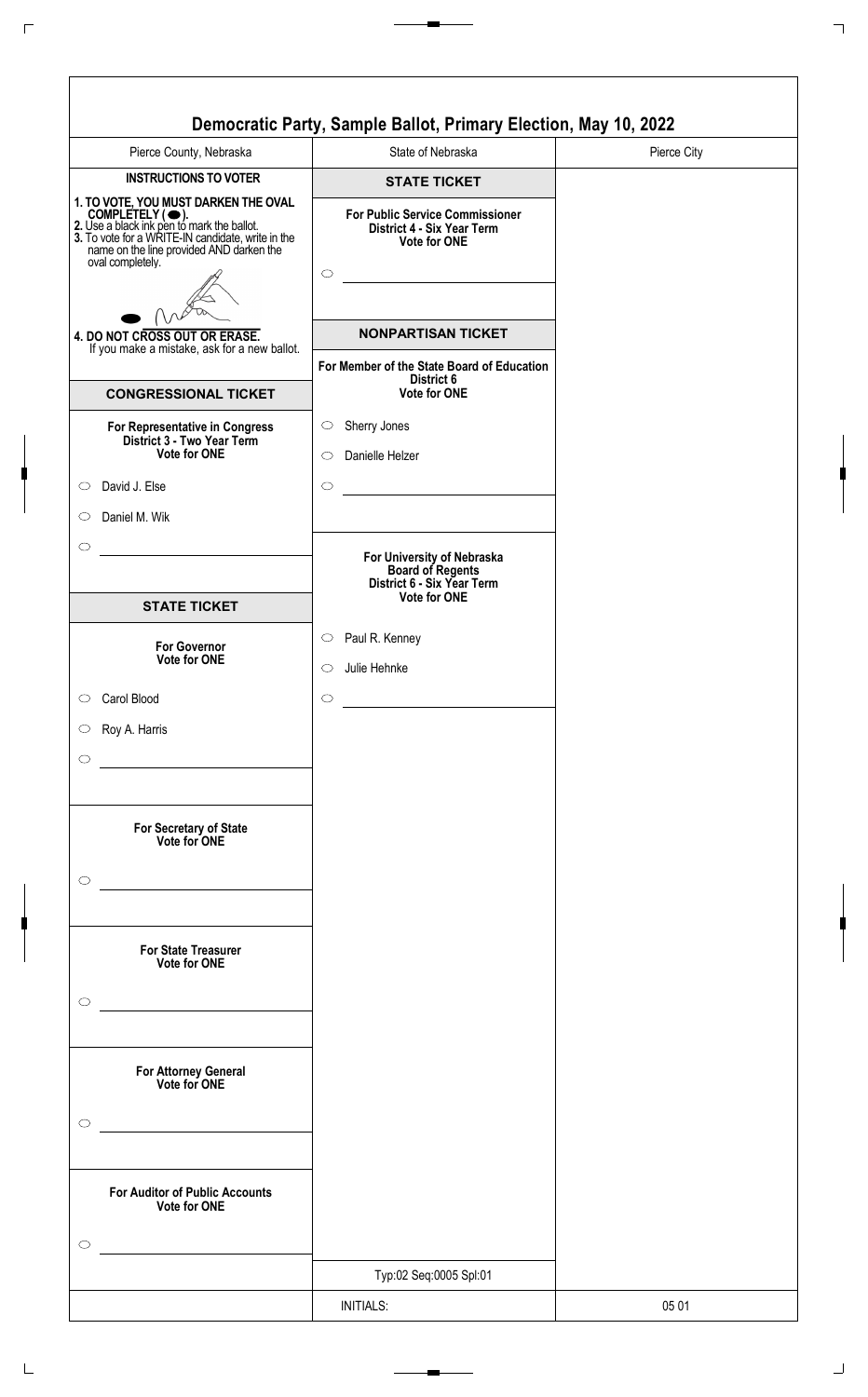| Pierce County, Nebraska                                                                                                                                                                                   | State of Nebraska                                                                           | NonPartisan-Partisan |
|-----------------------------------------------------------------------------------------------------------------------------------------------------------------------------------------------------------|---------------------------------------------------------------------------------------------|----------------------|
| <b>INSTRUCTIONS TO VOTER</b>                                                                                                                                                                              | <b>STATE TICKET</b>                                                                         |                      |
| 1. TO VOTE, YOU MUST DARKEN THE OVAL<br>COMPLETELY ( •• ).<br>2. Use a black ink pen to mark the ballot.<br>3. To vote for a WRITE-IN candidate, write in the<br>name on the line provided AND darken the | <b>For Public Service Commissioner</b><br>District 4 - Six Year Term<br><b>Vote for ONE</b> |                      |
| oval completely.                                                                                                                                                                                          | $\circ$                                                                                     |                      |
| 4. DO NOT CROSS OUT OR ERASE.<br>If you make a mistake, ask for a new ballot.                                                                                                                             |                                                                                             |                      |
| <b>CONGRESSIONAL TICKET</b>                                                                                                                                                                               |                                                                                             |                      |
| For Representative in Congress<br>District 3 - Two Year Term<br>Vote for ONE                                                                                                                              |                                                                                             |                      |
| David J. Else                                                                                                                                                                                             |                                                                                             |                      |
| Daniel M. Wik                                                                                                                                                                                             |                                                                                             |                      |
|                                                                                                                                                                                                           |                                                                                             |                      |
| <b>STATE TICKET</b>                                                                                                                                                                                       |                                                                                             |                      |
| <b>For Governor</b><br><b>Vote for ONE</b>                                                                                                                                                                |                                                                                             |                      |
| Carol Blood                                                                                                                                                                                               |                                                                                             |                      |
| Roy A. Harris                                                                                                                                                                                             |                                                                                             |                      |
|                                                                                                                                                                                                           |                                                                                             |                      |
| For Secretary of State<br>Vote for ONE                                                                                                                                                                    |                                                                                             |                      |
|                                                                                                                                                                                                           |                                                                                             |                      |
| <b>For State Treasurer</b><br>Vote for ONE                                                                                                                                                                |                                                                                             |                      |
|                                                                                                                                                                                                           |                                                                                             |                      |
| <u> 1980 - Johann Barn, mars an t-Amerikaansk kommunister (</u><br>For Attorney General<br>Vote for ONE                                                                                                   |                                                                                             |                      |
|                                                                                                                                                                                                           |                                                                                             |                      |
| <b>For Auditor of Public Accounts</b><br>Vote for ONE                                                                                                                                                     |                                                                                             |                      |
|                                                                                                                                                                                                           |                                                                                             |                      |
|                                                                                                                                                                                                           | Typ:02 Seq:0900 Spl:01                                                                      |                      |
|                                                                                                                                                                                                           | <b>INITIALS:</b>                                                                            | 0900                 |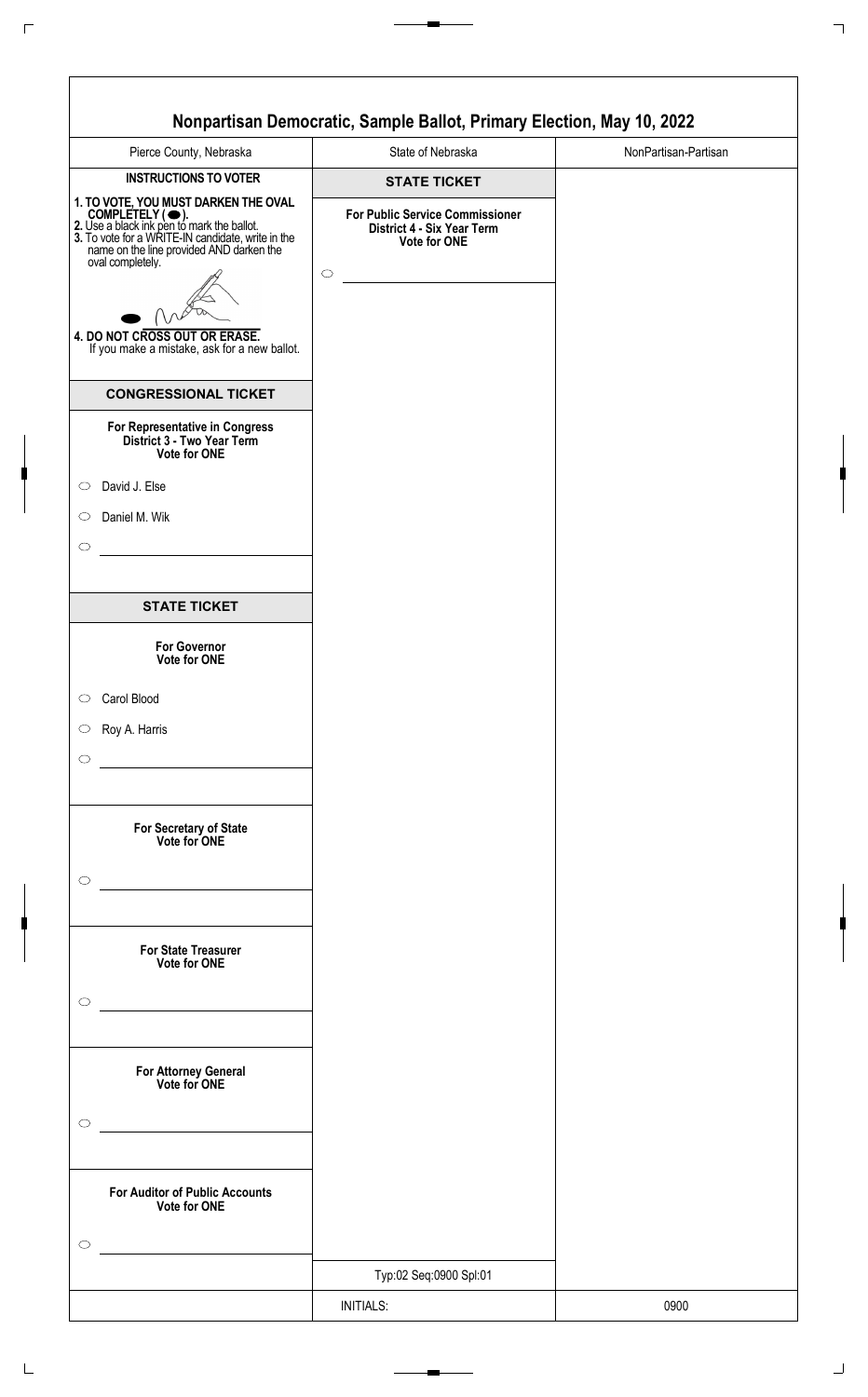|                                                                                                                                                                                                                             | Libertarian Party, Sample Ballot, Primary Election, May 10, 2022                            |        |
|-----------------------------------------------------------------------------------------------------------------------------------------------------------------------------------------------------------------------------|---------------------------------------------------------------------------------------------|--------|
| Pierce County, Nebraska                                                                                                                                                                                                     | State of Nebraska                                                                           | Osmond |
| <b>INSTRUCTIONS TO VOTER</b>                                                                                                                                                                                                | <b>STATE TICKET</b>                                                                         |        |
| 1. TO VOTE, YOU MUST DARKEN THE OVAL<br>COMPLETELY ( •).<br>2. Use a black ink pen to mark the ballot.<br>3. To vote for a WRITE-IN candidate, write in the<br>name on the line provided AND darken the<br>oval completely. | <b>For Public Service Commissioner</b><br>District 4 - Six Year Term<br><b>Vote for ONE</b> |        |
|                                                                                                                                                                                                                             | $\circ$                                                                                     |        |
|                                                                                                                                                                                                                             |                                                                                             |        |
| 4. DO NOT CROSS OUT OR ERASE.<br>If you make a mistake, ask for a new ballot.                                                                                                                                               | <b>NONPARTISAN TICKET</b>                                                                   |        |
| <b>CONGRESSIONAL TICKET</b>                                                                                                                                                                                                 | For Member of the Legislature<br>District 40<br><b>Vote for ONE</b>                         |        |
| For Representative in Congress                                                                                                                                                                                              | Barry DeKay<br>$\circ$                                                                      |        |
| District 3 - Two Year Term<br><b>Vote for ONE</b>                                                                                                                                                                           | Keith F. Kube<br>O                                                                          |        |
|                                                                                                                                                                                                                             | Mark Patefield<br>$\circlearrowright$                                                       |        |
|                                                                                                                                                                                                                             | Robert E. Johnston<br>$\circ$                                                               |        |
| <b>STATE TICKET</b>                                                                                                                                                                                                         | $\circ$                                                                                     |        |
| <b>For Governor</b><br>Vote for ONE                                                                                                                                                                                         |                                                                                             |        |
|                                                                                                                                                                                                                             | For Member of the State Board of Education<br>District 6                                    |        |
| Scott Zimmerman                                                                                                                                                                                                             | <b>Vote for ONE</b>                                                                         |        |
|                                                                                                                                                                                                                             | Sherry Jones<br>$\circ$                                                                     |        |
|                                                                                                                                                                                                                             | Danielle Helzer<br>$\circ$                                                                  |        |
| For Secretary of State<br>Vote for ONE                                                                                                                                                                                      | $\circ$<br><u> 1980 - Johann Barnett, fransk politik (</u>                                  |        |
|                                                                                                                                                                                                                             |                                                                                             |        |
|                                                                                                                                                                                                                             | For University of Nebraska<br><b>Board of Regents<br/>District 6 - Six Year Term</b>        |        |
| <b>For State Treasurer</b><br>Vote for ONE                                                                                                                                                                                  | <b>Vote for ONE</b>                                                                         |        |
|                                                                                                                                                                                                                             | Paul R. Kenney<br>$\circ$                                                                   |        |
| Katrina Tomsen                                                                                                                                                                                                              | Julie Hehnke<br>$\circ$                                                                     |        |
|                                                                                                                                                                                                                             | $\circ$<br><u> 1989 - Johann Stein, mars an t-Amerikaansk kommunister (</u>                 |        |
| <b>For Attorney General</b><br>Vote for ONE                                                                                                                                                                                 |                                                                                             |        |
|                                                                                                                                                                                                                             |                                                                                             |        |
|                                                                                                                                                                                                                             |                                                                                             |        |
| <b>For Auditor of Public Accounts</b><br>Vote for ONE                                                                                                                                                                       |                                                                                             |        |
| Gene Siadek<br>$\circ$                                                                                                                                                                                                      |                                                                                             |        |
|                                                                                                                                                                                                                             |                                                                                             |        |
|                                                                                                                                                                                                                             |                                                                                             |        |
|                                                                                                                                                                                                                             | Typ:03 Seq:0001 Spl:01                                                                      |        |
|                                                                                                                                                                                                                             | <b>INITIALS:</b>                                                                            | 01 01  |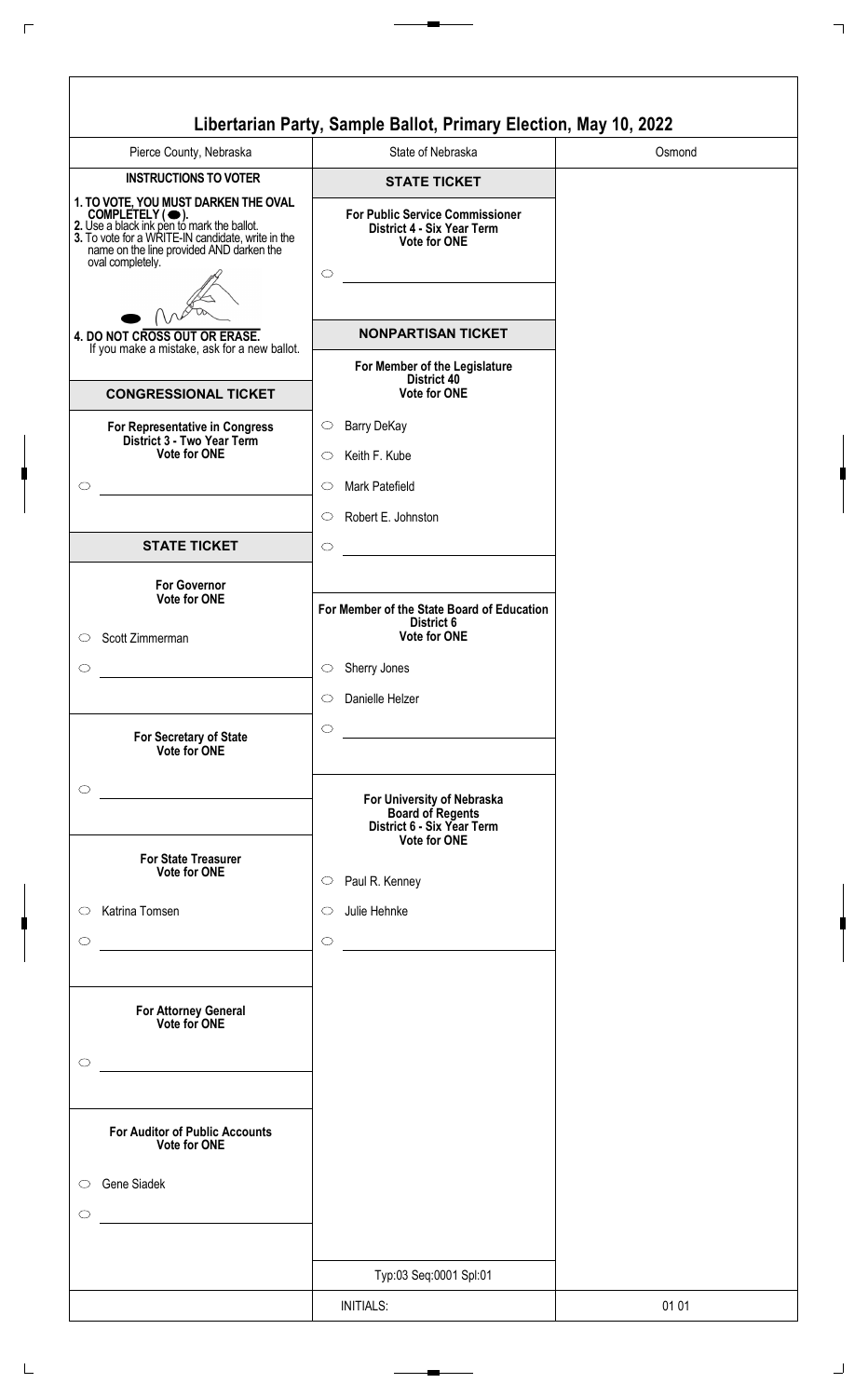|                                                                                                                                                                                                                             | Libertarian Party, Sample Ballot, Primary Election, May 10, 2022                            |           |
|-----------------------------------------------------------------------------------------------------------------------------------------------------------------------------------------------------------------------------|---------------------------------------------------------------------------------------------|-----------|
| Pierce County, Nebraska                                                                                                                                                                                                     | State of Nebraska                                                                           | Plainview |
| <b>INSTRUCTIONS TO VOTER</b>                                                                                                                                                                                                | <b>STATE TICKET</b>                                                                         |           |
| 1. TO VOTE, YOU MUST DARKEN THE OVAL<br>COMPLETELY ( •).<br>2. Use a black ink pen to mark the ballot.<br>3. To vote for a WRITE-IN candidate, write in the<br>name on the line provided AND darken the<br>oval completely. | <b>For Public Service Commissioner</b><br>District 4 - Six Year Term<br><b>Vote for ONE</b> |           |
|                                                                                                                                                                                                                             | $\circ$                                                                                     |           |
|                                                                                                                                                                                                                             |                                                                                             |           |
| 4. DO NOT CROSS OUT OR ERASE.<br>If you make a mistake, ask for a new ballot.                                                                                                                                               | <b>NONPARTISAN TICKET</b>                                                                   |           |
|                                                                                                                                                                                                                             | For Member of the Legislature<br>District 40                                                |           |
| <b>CONGRESSIONAL TICKET</b>                                                                                                                                                                                                 | <b>Vote for ONE</b>                                                                         |           |
| For Representative in Congress                                                                                                                                                                                              | Keith F. Kube<br>$\circ$                                                                    |           |
| District 3 - Two Year Term<br><b>Vote for ONE</b>                                                                                                                                                                           | Mark Patefield<br>◯                                                                         |           |
| $\circlearrowright$                                                                                                                                                                                                         | Robert E. Johnston<br>$\circlearrowright$                                                   |           |
|                                                                                                                                                                                                                             | <b>Barry DeKay</b><br>$\circ$                                                               |           |
| <b>STATE TICKET</b>                                                                                                                                                                                                         | $\circ$                                                                                     |           |
|                                                                                                                                                                                                                             |                                                                                             |           |
| <b>For Governor</b><br>Vote for ONE                                                                                                                                                                                         | For Member of the State Board of Education                                                  |           |
| Scott Zimmerman<br>$\circ$                                                                                                                                                                                                  | District 6<br><b>Vote for ONE</b>                                                           |           |
|                                                                                                                                                                                                                             |                                                                                             |           |
| $\circlearrowright$                                                                                                                                                                                                         | Danielle Helzer<br>$\circ$                                                                  |           |
|                                                                                                                                                                                                                             | Sherry Jones<br>$\circ$                                                                     |           |
| For Secretary of State<br>Vote for ONE                                                                                                                                                                                      | $\circ$                                                                                     |           |
|                                                                                                                                                                                                                             |                                                                                             |           |
| $\circ$                                                                                                                                                                                                                     | For University of Nebraska                                                                  |           |
|                                                                                                                                                                                                                             | <b>Board of Regents<br/>District 6 - Six Year Term</b>                                      |           |
| <b>For State Treasurer</b>                                                                                                                                                                                                  | <b>Vote for ONE</b>                                                                         |           |
| Vote for ONE                                                                                                                                                                                                                | Julie Hehnke<br>$\circ$                                                                     |           |
| Katrina Tomsen<br>$\circ$                                                                                                                                                                                                   | Paul R. Kenney<br>$\circlearrowright$                                                       |           |
| $\circlearrowright$                                                                                                                                                                                                         | $\circ$                                                                                     |           |
|                                                                                                                                                                                                                             |                                                                                             |           |
| For Attorney General                                                                                                                                                                                                        |                                                                                             |           |
| Vote for ONE                                                                                                                                                                                                                |                                                                                             |           |
| $\circ$                                                                                                                                                                                                                     |                                                                                             |           |
|                                                                                                                                                                                                                             |                                                                                             |           |
|                                                                                                                                                                                                                             |                                                                                             |           |
| <b>For Auditor of Public Accounts</b><br>Vote for ONE                                                                                                                                                                       |                                                                                             |           |
| Gene Siadek<br>$\circ$                                                                                                                                                                                                      |                                                                                             |           |
|                                                                                                                                                                                                                             |                                                                                             |           |
| O                                                                                                                                                                                                                           |                                                                                             |           |
|                                                                                                                                                                                                                             |                                                                                             |           |
|                                                                                                                                                                                                                             | Typ:03 Seq:0002 Spl:01                                                                      |           |
|                                                                                                                                                                                                                             | <b>INITIALS:</b>                                                                            | 02 01     |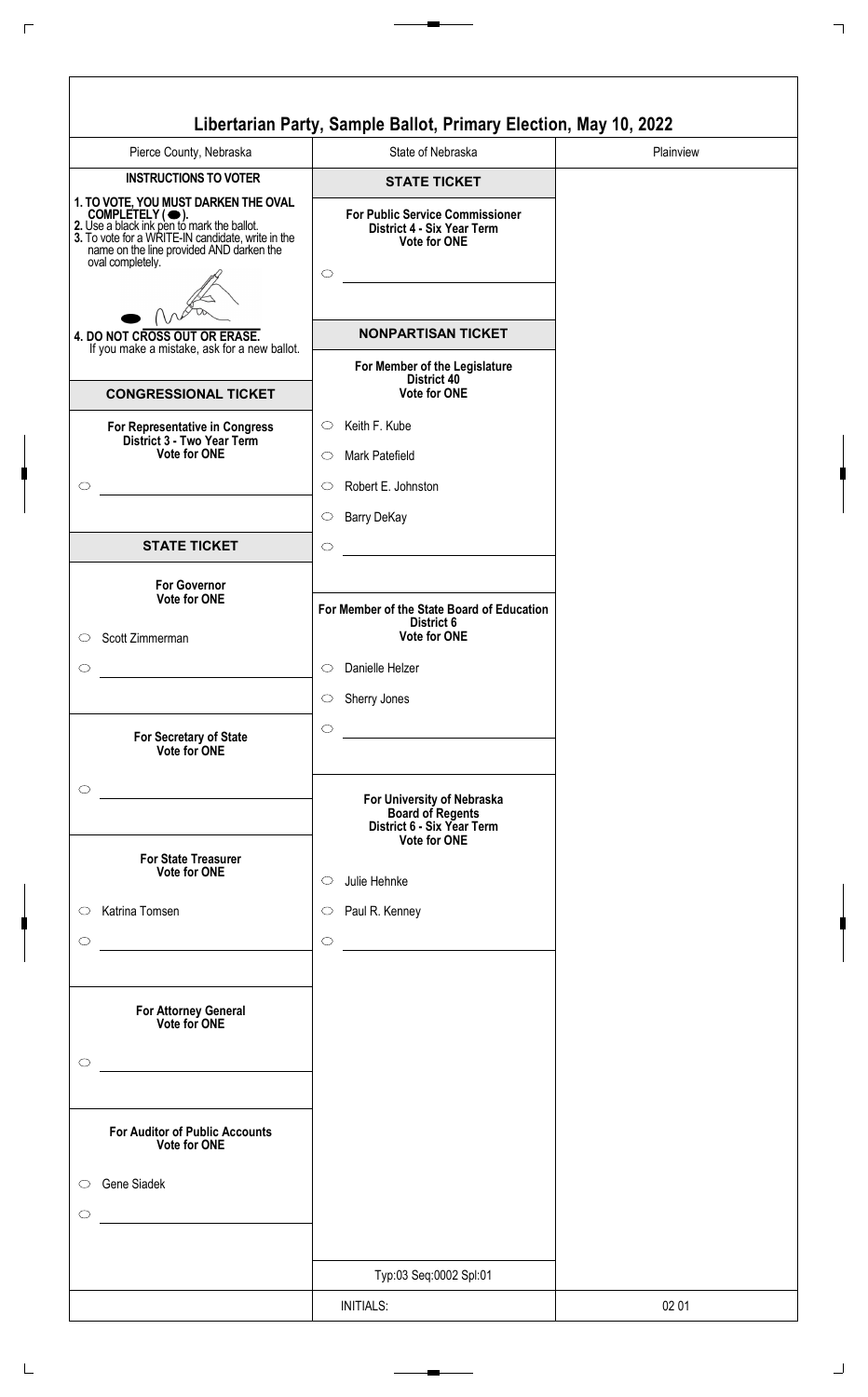| Libertarian Party, Sample Ballot, Primary Election, May 10, 2022<br>Pierce County, Nebraska<br>State of Nebraska<br>Plainview<br><b>INSTRUCTIONS TO VOTER</b><br><b>CITY TICKET</b><br><b>STATE TICKET</b><br>1. TO VOTE, YOU MUST DARKEN THE OVAL<br>COMPLETELY (O).<br>2. Use a black ink pen to mark the ballot.<br>3. To vote for a WRITE-IN candidate, write in the<br><b>For Public Service Commissioner</b><br><b>For Plainview City Council</b><br>District 4 - Six Year Term<br>Vote for up to TWO<br>Vote for ONE<br>name on the line provided AND darken the<br>oval completely.<br>$\circ$<br><b>Bob Burriel</b><br>$\circ$<br>Corrine Janovec<br>$\circ$<br><b>NONPARTISAN TICKET</b><br>Jody S. Born<br>4. DO NOT CROSS OUT OR ERASE.<br>$\circ$<br>If you make a mistake, ask for a new ballot.<br>Chari Hansen<br>$\circlearrowright$<br>For Member of the Legislature<br>District 40<br>Vote for ONE<br><b>CONGRESSIONAL TICKET</b><br>Krista Hanks<br>◯<br>Keith F. Kube<br>Cal Fluckey<br>$\circlearrowright$<br>$\circlearrowright$<br>For Representative in Congress<br>District 3 - Two Year Term<br><b>Vote for ONE</b><br>Mark Patefield<br>Nancy M. Allen<br>$\bigcirc$<br>$\circ$<br>Robert E. Johnston<br>$\circ$<br>$\circ$<br>$\circ$<br><b>Barry DeKay</b><br>$\circ$<br>$\bigcirc$<br><b>STATE TICKET</b><br>$\circ$<br><b>For Governor</b><br>Vote for ONE<br>For Member of the State Board of Education<br>District 6<br><b>Vote for ONE</b><br>Scott Zimmerman<br>O<br>$\circlearrowright$<br>$\circ$<br>Danielle Helzer<br>Sherry Jones<br>$\circlearrowright$<br>$\circ$<br>For Secretary of State<br>Vote for ONE<br>$\circ$<br>For University of Nebraska<br><b>Board of Regents</b><br>District 6 - Six Year Term<br><b>Vote for ONE</b><br><b>For State Treasurer</b><br><b>Vote for ONE</b><br>Julie Hehnke<br>$\circ$<br>Katrina Tomsen<br>Paul R. Kenney<br>$\circ$<br>$\circlearrowright$ |
|---------------------------------------------------------------------------------------------------------------------------------------------------------------------------------------------------------------------------------------------------------------------------------------------------------------------------------------------------------------------------------------------------------------------------------------------------------------------------------------------------------------------------------------------------------------------------------------------------------------------------------------------------------------------------------------------------------------------------------------------------------------------------------------------------------------------------------------------------------------------------------------------------------------------------------------------------------------------------------------------------------------------------------------------------------------------------------------------------------------------------------------------------------------------------------------------------------------------------------------------------------------------------------------------------------------------------------------------------------------------------------------------------------------------------------------------------------------------------------------------------------------------------------------------------------------------------------------------------------------------------------------------------------------------------------------------------------------------------------------------------------------------------------------------------------------------------------------------------------------------------------------------------------------------------------------|
|                                                                                                                                                                                                                                                                                                                                                                                                                                                                                                                                                                                                                                                                                                                                                                                                                                                                                                                                                                                                                                                                                                                                                                                                                                                                                                                                                                                                                                                                                                                                                                                                                                                                                                                                                                                                                                                                                                                                       |
|                                                                                                                                                                                                                                                                                                                                                                                                                                                                                                                                                                                                                                                                                                                                                                                                                                                                                                                                                                                                                                                                                                                                                                                                                                                                                                                                                                                                                                                                                                                                                                                                                                                                                                                                                                                                                                                                                                                                       |
|                                                                                                                                                                                                                                                                                                                                                                                                                                                                                                                                                                                                                                                                                                                                                                                                                                                                                                                                                                                                                                                                                                                                                                                                                                                                                                                                                                                                                                                                                                                                                                                                                                                                                                                                                                                                                                                                                                                                       |
|                                                                                                                                                                                                                                                                                                                                                                                                                                                                                                                                                                                                                                                                                                                                                                                                                                                                                                                                                                                                                                                                                                                                                                                                                                                                                                                                                                                                                                                                                                                                                                                                                                                                                                                                                                                                                                                                                                                                       |
|                                                                                                                                                                                                                                                                                                                                                                                                                                                                                                                                                                                                                                                                                                                                                                                                                                                                                                                                                                                                                                                                                                                                                                                                                                                                                                                                                                                                                                                                                                                                                                                                                                                                                                                                                                                                                                                                                                                                       |
|                                                                                                                                                                                                                                                                                                                                                                                                                                                                                                                                                                                                                                                                                                                                                                                                                                                                                                                                                                                                                                                                                                                                                                                                                                                                                                                                                                                                                                                                                                                                                                                                                                                                                                                                                                                                                                                                                                                                       |
|                                                                                                                                                                                                                                                                                                                                                                                                                                                                                                                                                                                                                                                                                                                                                                                                                                                                                                                                                                                                                                                                                                                                                                                                                                                                                                                                                                                                                                                                                                                                                                                                                                                                                                                                                                                                                                                                                                                                       |
|                                                                                                                                                                                                                                                                                                                                                                                                                                                                                                                                                                                                                                                                                                                                                                                                                                                                                                                                                                                                                                                                                                                                                                                                                                                                                                                                                                                                                                                                                                                                                                                                                                                                                                                                                                                                                                                                                                                                       |
|                                                                                                                                                                                                                                                                                                                                                                                                                                                                                                                                                                                                                                                                                                                                                                                                                                                                                                                                                                                                                                                                                                                                                                                                                                                                                                                                                                                                                                                                                                                                                                                                                                                                                                                                                                                                                                                                                                                                       |
|                                                                                                                                                                                                                                                                                                                                                                                                                                                                                                                                                                                                                                                                                                                                                                                                                                                                                                                                                                                                                                                                                                                                                                                                                                                                                                                                                                                                                                                                                                                                                                                                                                                                                                                                                                                                                                                                                                                                       |
|                                                                                                                                                                                                                                                                                                                                                                                                                                                                                                                                                                                                                                                                                                                                                                                                                                                                                                                                                                                                                                                                                                                                                                                                                                                                                                                                                                                                                                                                                                                                                                                                                                                                                                                                                                                                                                                                                                                                       |
|                                                                                                                                                                                                                                                                                                                                                                                                                                                                                                                                                                                                                                                                                                                                                                                                                                                                                                                                                                                                                                                                                                                                                                                                                                                                                                                                                                                                                                                                                                                                                                                                                                                                                                                                                                                                                                                                                                                                       |
|                                                                                                                                                                                                                                                                                                                                                                                                                                                                                                                                                                                                                                                                                                                                                                                                                                                                                                                                                                                                                                                                                                                                                                                                                                                                                                                                                                                                                                                                                                                                                                                                                                                                                                                                                                                                                                                                                                                                       |
|                                                                                                                                                                                                                                                                                                                                                                                                                                                                                                                                                                                                                                                                                                                                                                                                                                                                                                                                                                                                                                                                                                                                                                                                                                                                                                                                                                                                                                                                                                                                                                                                                                                                                                                                                                                                                                                                                                                                       |
|                                                                                                                                                                                                                                                                                                                                                                                                                                                                                                                                                                                                                                                                                                                                                                                                                                                                                                                                                                                                                                                                                                                                                                                                                                                                                                                                                                                                                                                                                                                                                                                                                                                                                                                                                                                                                                                                                                                                       |
|                                                                                                                                                                                                                                                                                                                                                                                                                                                                                                                                                                                                                                                                                                                                                                                                                                                                                                                                                                                                                                                                                                                                                                                                                                                                                                                                                                                                                                                                                                                                                                                                                                                                                                                                                                                                                                                                                                                                       |
|                                                                                                                                                                                                                                                                                                                                                                                                                                                                                                                                                                                                                                                                                                                                                                                                                                                                                                                                                                                                                                                                                                                                                                                                                                                                                                                                                                                                                                                                                                                                                                                                                                                                                                                                                                                                                                                                                                                                       |
|                                                                                                                                                                                                                                                                                                                                                                                                                                                                                                                                                                                                                                                                                                                                                                                                                                                                                                                                                                                                                                                                                                                                                                                                                                                                                                                                                                                                                                                                                                                                                                                                                                                                                                                                                                                                                                                                                                                                       |
|                                                                                                                                                                                                                                                                                                                                                                                                                                                                                                                                                                                                                                                                                                                                                                                                                                                                                                                                                                                                                                                                                                                                                                                                                                                                                                                                                                                                                                                                                                                                                                                                                                                                                                                                                                                                                                                                                                                                       |
|                                                                                                                                                                                                                                                                                                                                                                                                                                                                                                                                                                                                                                                                                                                                                                                                                                                                                                                                                                                                                                                                                                                                                                                                                                                                                                                                                                                                                                                                                                                                                                                                                                                                                                                                                                                                                                                                                                                                       |
|                                                                                                                                                                                                                                                                                                                                                                                                                                                                                                                                                                                                                                                                                                                                                                                                                                                                                                                                                                                                                                                                                                                                                                                                                                                                                                                                                                                                                                                                                                                                                                                                                                                                                                                                                                                                                                                                                                                                       |
| $\circ$<br>O<br><u> 1986 - Jan Stein Stein Stein Stein Stein Stein Stein Stein Stein Stein Stein Stein Stein Stein Stein Stein S</u>                                                                                                                                                                                                                                                                                                                                                                                                                                                                                                                                                                                                                                                                                                                                                                                                                                                                                                                                                                                                                                                                                                                                                                                                                                                                                                                                                                                                                                                                                                                                                                                                                                                                                                                                                                                                  |
|                                                                                                                                                                                                                                                                                                                                                                                                                                                                                                                                                                                                                                                                                                                                                                                                                                                                                                                                                                                                                                                                                                                                                                                                                                                                                                                                                                                                                                                                                                                                                                                                                                                                                                                                                                                                                                                                                                                                       |
| <b>CITY TICKET</b>                                                                                                                                                                                                                                                                                                                                                                                                                                                                                                                                                                                                                                                                                                                                                                                                                                                                                                                                                                                                                                                                                                                                                                                                                                                                                                                                                                                                                                                                                                                                                                                                                                                                                                                                                                                                                                                                                                                    |
| <b>For Attorney General</b><br>Vote for ONE<br>For Plainview City Mayor<br>Vote for ONE<br>$\circ$                                                                                                                                                                                                                                                                                                                                                                                                                                                                                                                                                                                                                                                                                                                                                                                                                                                                                                                                                                                                                                                                                                                                                                                                                                                                                                                                                                                                                                                                                                                                                                                                                                                                                                                                                                                                                                    |
| Brian J. Schlote<br>$\circ$                                                                                                                                                                                                                                                                                                                                                                                                                                                                                                                                                                                                                                                                                                                                                                                                                                                                                                                                                                                                                                                                                                                                                                                                                                                                                                                                                                                                                                                                                                                                                                                                                                                                                                                                                                                                                                                                                                           |
| <b>Bob Smith</b><br>$\circ$<br><b>For Auditor of Public Accounts</b>                                                                                                                                                                                                                                                                                                                                                                                                                                                                                                                                                                                                                                                                                                                                                                                                                                                                                                                                                                                                                                                                                                                                                                                                                                                                                                                                                                                                                                                                                                                                                                                                                                                                                                                                                                                                                                                                  |
| <b>Vote for ONE</b><br><b>Curtis Brand</b><br>$\circ$                                                                                                                                                                                                                                                                                                                                                                                                                                                                                                                                                                                                                                                                                                                                                                                                                                                                                                                                                                                                                                                                                                                                                                                                                                                                                                                                                                                                                                                                                                                                                                                                                                                                                                                                                                                                                                                                                 |
| Gene Siadek<br>$\circ$<br>$\bigcirc$<br><u> 1980 - Jan Alexandria (h. 1980).</u>                                                                                                                                                                                                                                                                                                                                                                                                                                                                                                                                                                                                                                                                                                                                                                                                                                                                                                                                                                                                                                                                                                                                                                                                                                                                                                                                                                                                                                                                                                                                                                                                                                                                                                                                                                                                                                                      |
| O                                                                                                                                                                                                                                                                                                                                                                                                                                                                                                                                                                                                                                                                                                                                                                                                                                                                                                                                                                                                                                                                                                                                                                                                                                                                                                                                                                                                                                                                                                                                                                                                                                                                                                                                                                                                                                                                                                                                     |
|                                                                                                                                                                                                                                                                                                                                                                                                                                                                                                                                                                                                                                                                                                                                                                                                                                                                                                                                                                                                                                                                                                                                                                                                                                                                                                                                                                                                                                                                                                                                                                                                                                                                                                                                                                                                                                                                                                                                       |
| Typ:03 Seq:0002 Spl:02                                                                                                                                                                                                                                                                                                                                                                                                                                                                                                                                                                                                                                                                                                                                                                                                                                                                                                                                                                                                                                                                                                                                                                                                                                                                                                                                                                                                                                                                                                                                                                                                                                                                                                                                                                                                                                                                                                                |
| <b>INITIALS:</b><br>02 02                                                                                                                                                                                                                                                                                                                                                                                                                                                                                                                                                                                                                                                                                                                                                                                                                                                                                                                                                                                                                                                                                                                                                                                                                                                                                                                                                                                                                                                                                                                                                                                                                                                                                                                                                                                                                                                                                                             |

 $\Gamma$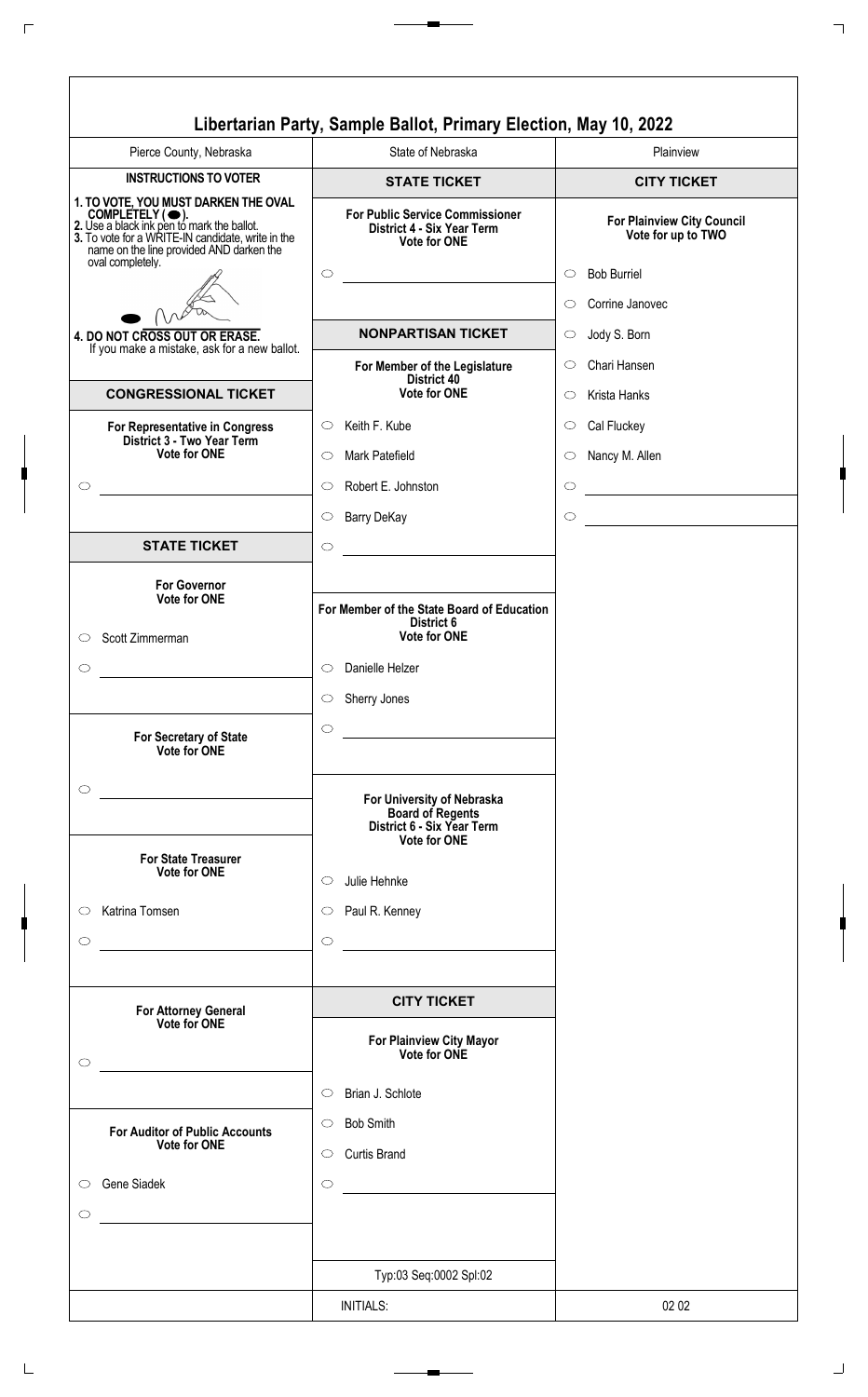|                                                                                                                                                                                                                                       | Libertarian Party, Sample Ballot, Primary Election, May 10, 2022                                       |        |
|---------------------------------------------------------------------------------------------------------------------------------------------------------------------------------------------------------------------------------------|--------------------------------------------------------------------------------------------------------|--------|
| Pierce County, Nebraska                                                                                                                                                                                                               | State of Nebraska                                                                                      | Pierce |
| <b>INSTRUCTIONS TO VOTER</b>                                                                                                                                                                                                          | <b>STATE TICKET</b>                                                                                    |        |
| 1. TO VOTE, YOU MUST DARKEN THE OVAL<br>COMPLETELY ( $\bigcirc$ ).<br>2. Use a black ink pen to mark the ballot.<br>3. To vote for a WRITE-IN candidate, write in the<br>name on the line provided AND darken the<br>oval completely. | <b>For Public Service Commissioner</b><br>District 4 - Six Year Term<br><b>Vote for ONE</b><br>$\circ$ |        |
| 4. DO NOT CROSS OUT OR ERASE.<br>If you make a mistake, ask for a new ballot.                                                                                                                                                         | <b>NONPARTISAN TICKET</b>                                                                              |        |
|                                                                                                                                                                                                                                       | For Member of the State Board of Education<br>District 6                                               |        |
| <b>CONGRESSIONAL TICKET</b>                                                                                                                                                                                                           | Vote for ONE                                                                                           |        |
| For Representative in Congress<br>District 3 - Two Year Term<br><b>Vote for ONE</b><br>$\circlearrowright$                                                                                                                            | Sherry Jones<br>$\circ$<br>Danielle Helzer<br>$\circ$<br>$\circ$                                       |        |
| <b>STATE TICKET</b>                                                                                                                                                                                                                   | For University of Nebraska<br>Board of Regents<br>District 6 - Six Year Term                           |        |
| <b>For Governor</b><br>Vote for ONE                                                                                                                                                                                                   | Vote for ONE                                                                                           |        |
| Scott Zimmerman<br>$\circ$                                                                                                                                                                                                            | Paul R. Kenney<br>$\circ$                                                                              |        |
| O                                                                                                                                                                                                                                     | Julie Hehnke<br>$\circ$<br>$\circ$                                                                     |        |
| For Secretary of State<br>Vote for ONE<br>$\circlearrowright$                                                                                                                                                                         |                                                                                                        |        |
| <b>For State Treasurer</b><br>Vote for ONE<br>Katrina Tomsen<br>$\circ$                                                                                                                                                               |                                                                                                        |        |
| O                                                                                                                                                                                                                                     |                                                                                                        |        |
| For Attorney General<br>Vote for ONE<br>$\circlearrowright$                                                                                                                                                                           |                                                                                                        |        |
| <b>For Auditor of Public Accounts</b><br>Vote for ONE                                                                                                                                                                                 |                                                                                                        |        |
| Gene Siadek<br>$\circ$<br>⌒<br><u> 1989 - Jan Stein Stein Stein Stein Stein Stein Stein Stein Stein Stein Stein Stein Stein Stein Stein Stein S</u>                                                                                   |                                                                                                        |        |
|                                                                                                                                                                                                                                       | Typ:03 Seq:0003 Spl:01                                                                                 |        |
|                                                                                                                                                                                                                                       | <b>INITIALS:</b>                                                                                       | 03 01  |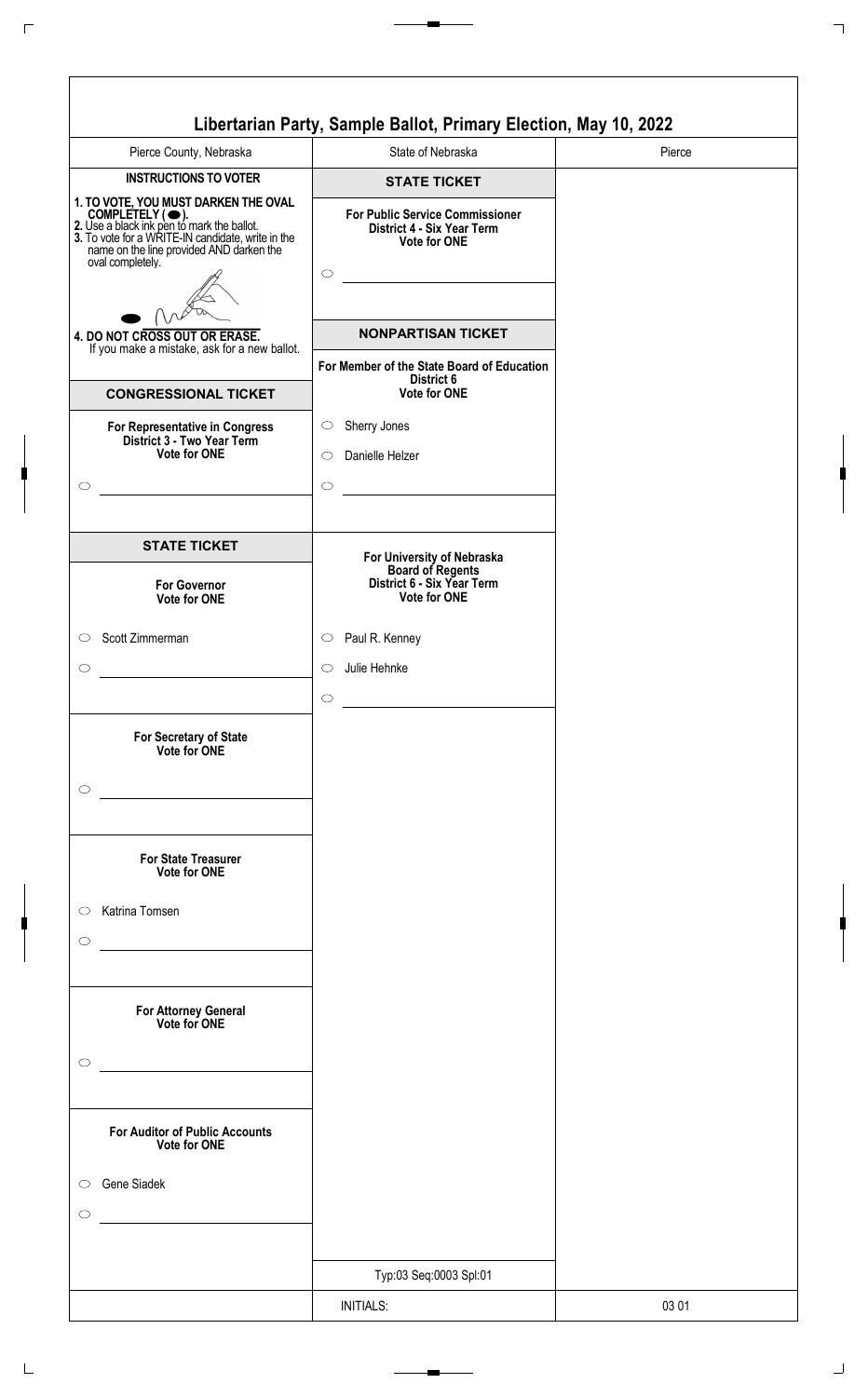| Pierce County, Nebraska                                                                                                                                                                                                               | State of Nebraska                                                                           | Pierce |
|---------------------------------------------------------------------------------------------------------------------------------------------------------------------------------------------------------------------------------------|---------------------------------------------------------------------------------------------|--------|
| <b>INSTRUCTIONS TO VOTER</b>                                                                                                                                                                                                          | <b>STATE TICKET</b>                                                                         |        |
| 1. TO VOTE, YOU MUST DARKEN THE OVAL<br>COMPLETELY ( $\bigcirc$ ).<br>2. Use a black ink pen to mark the ballot.<br>3. To vote for a WRITE-IN candidate, write in the<br>name on the line provided AND darken the<br>oval completely. | <b>For Public Service Commissioner</b><br>District 4 - Six Year Term<br><b>Vote for ONE</b> |        |
|                                                                                                                                                                                                                                       | $\bigcirc$                                                                                  |        |
| 4. DO NOT CROSS OUT OR ERASE.<br>If you make a mistake, ask for a new ballot.                                                                                                                                                         | <b>NONPARTISAN TICKET</b>                                                                   |        |
|                                                                                                                                                                                                                                       | For Member of the State Board of Education<br>District 6                                    |        |
| <b>CONGRESSIONAL TICKET</b>                                                                                                                                                                                                           | <b>Vote for ONE</b>                                                                         |        |
| For Representative in Congress<br>District 3 - Two Year Term<br>Vote for ONE                                                                                                                                                          | Sherry Jones<br>$\circlearrowright$<br>Danielle Helzer<br>$\circ$                           |        |
|                                                                                                                                                                                                                                       | $\circ$                                                                                     |        |
| <b>STATE TICKET</b>                                                                                                                                                                                                                   | For University of Nebraska                                                                  |        |
| <b>For Governor</b><br>Vote for ONE                                                                                                                                                                                                   | <b>Board of Regents</b><br>District 6 - Six Year Term<br>Vote for ONE                       |        |
| Scott Zimmerman                                                                                                                                                                                                                       | Paul R. Kenney<br>$\circ$                                                                   |        |
|                                                                                                                                                                                                                                       | Julie Hehnke<br>$\circ$                                                                     |        |
| For Secretary of State<br>Vote for ONE                                                                                                                                                                                                | $\circ$                                                                                     |        |
|                                                                                                                                                                                                                                       |                                                                                             |        |
| <b>For State Treasurer</b><br>Vote for ONE                                                                                                                                                                                            |                                                                                             |        |
| Katrina Tomsen                                                                                                                                                                                                                        |                                                                                             |        |
|                                                                                                                                                                                                                                       |                                                                                             |        |
| For Attorney General<br>Vote for ONE                                                                                                                                                                                                  |                                                                                             |        |
| <b>For Auditor of Public Accounts</b><br><b>Vote for ONE</b>                                                                                                                                                                          |                                                                                             |        |
| Gene Siadek                                                                                                                                                                                                                           |                                                                                             |        |
| <u> 1989 - Jan Barbara Barbara, masa ka</u>                                                                                                                                                                                           |                                                                                             |        |
|                                                                                                                                                                                                                                       | Typ:03 Seq:0003 Spl:02                                                                      |        |
|                                                                                                                                                                                                                                       | <b>INITIALS:</b>                                                                            | 03 02  |

 $\Box$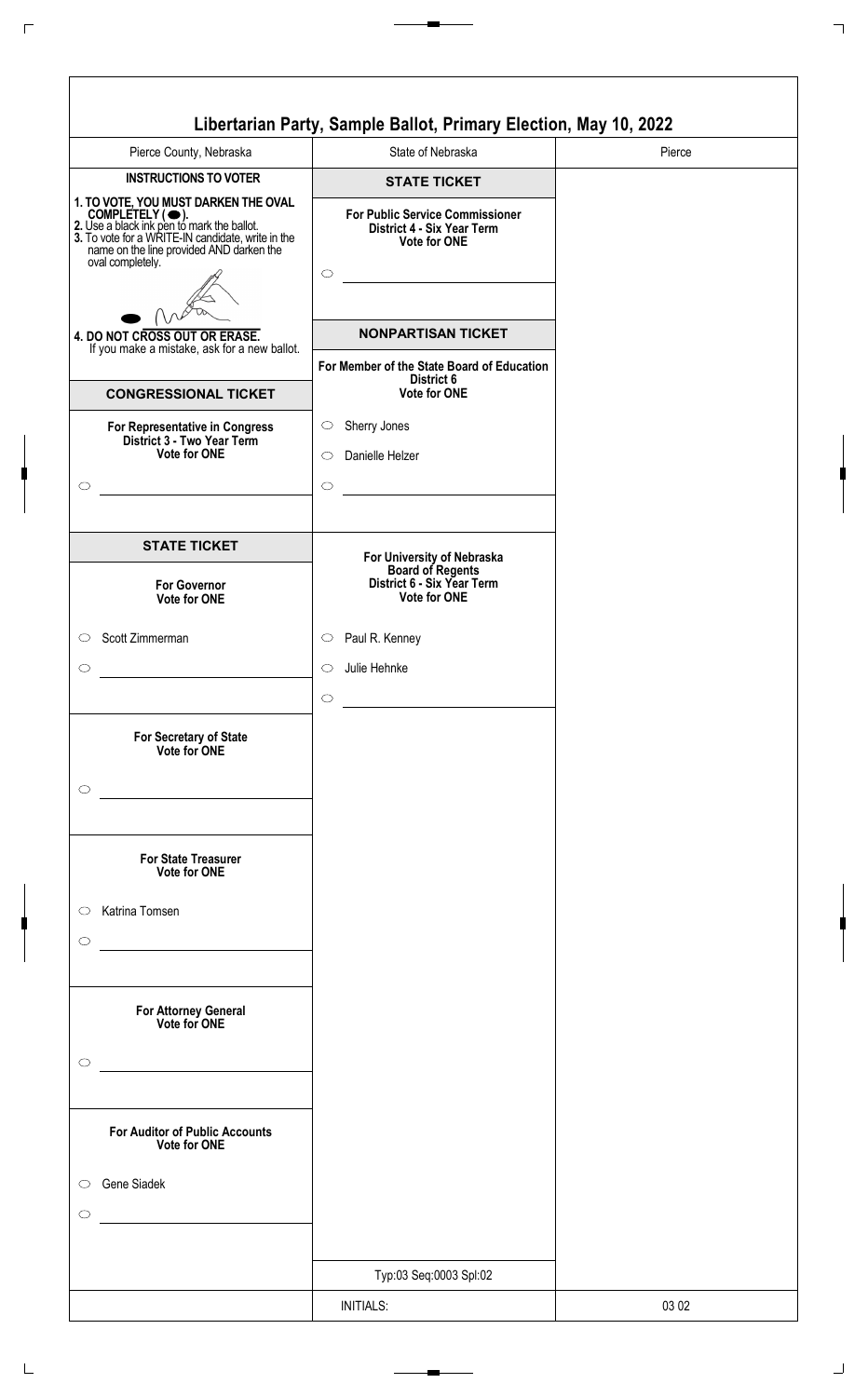| Pierce County, Nebraska                                                                                                                                                                                                    | State of Nebraska                                                                               | Pierce |
|----------------------------------------------------------------------------------------------------------------------------------------------------------------------------------------------------------------------------|-------------------------------------------------------------------------------------------------|--------|
| <b>INSTRUCTIONS TO VOTER</b>                                                                                                                                                                                               | <b>STATE TICKET</b>                                                                             |        |
| 1. TO VOTE, YOU MUST DARKEN THE OVAL<br>COMPLETELY (O).<br>2. Use a black ink pen to mark the ballot.<br>3. To vote for a WRITE-IN candidate, write in the<br>name on the line provided AND darken the<br>oval completely. | <b>For Public Service Commissioner</b><br>District 4 - Six Year Term<br>Vote for ONE<br>$\circ$ |        |
|                                                                                                                                                                                                                            | <b>NONPARTISAN TICKET</b>                                                                       |        |
| 4. DO NOT CROSS OUT OR ERASE.<br>If you make a mistake, ask for a new ballot.                                                                                                                                              |                                                                                                 |        |
| <b>CONGRESSIONAL TICKET</b>                                                                                                                                                                                                | For Member of the State Board of Education<br>District 6<br>Vote for ONE                        |        |
| For Representative in Congress<br>District 3 - Two Year Term                                                                                                                                                               | Sherry Jones<br>$\circ$                                                                         |        |
| <b>Vote for ONE</b>                                                                                                                                                                                                        | Danielle Helzer<br>$\circ$                                                                      |        |
|                                                                                                                                                                                                                            | $\circ$                                                                                         |        |
| <b>STATE TICKET</b>                                                                                                                                                                                                        | For University of Nebraska<br>Board of Regents                                                  |        |
| <b>For Governor</b><br>Vote for ONE                                                                                                                                                                                        | District 6 - Six Year Term<br><b>Vote for ONE</b>                                               |        |
| Scott Zimmerman                                                                                                                                                                                                            | Paul R. Kenney<br>$\circ$                                                                       |        |
|                                                                                                                                                                                                                            | Julie Hehnke<br>◯                                                                               |        |
|                                                                                                                                                                                                                            | $\circ$                                                                                         |        |
|                                                                                                                                                                                                                            |                                                                                                 |        |
| For Secretary of State<br>Vote for ONE                                                                                                                                                                                     | <b>SCHOOL TICKET</b>                                                                            |        |
|                                                                                                                                                                                                                            | For Elkhorn Valley Public<br><b>School Board Member</b>                                         |        |
|                                                                                                                                                                                                                            | Vote for up to THREE                                                                            |        |
| <b>For State Treasurer</b><br><b>Vote for ONE</b>                                                                                                                                                                          | Ross Tegeler<br>$\circ$                                                                         |        |
|                                                                                                                                                                                                                            | Sam Johnsen<br>$\circ$                                                                          |        |
| Katrina Tomsen                                                                                                                                                                                                             | Kerri Dittrich<br>O                                                                             |        |
|                                                                                                                                                                                                                            | Jerome R. Dittrich<br>$\circ$                                                                   |        |
|                                                                                                                                                                                                                            | Marykae Broberg<br>$\circ$                                                                      |        |
|                                                                                                                                                                                                                            | Jeremy Poulsen<br>O                                                                             |        |
| For Attorney General<br>Vote for ONE                                                                                                                                                                                       | Adam Wright<br>$\circ$                                                                          |        |
|                                                                                                                                                                                                                            | $\circ$                                                                                         |        |
|                                                                                                                                                                                                                            |                                                                                                 |        |
|                                                                                                                                                                                                                            | $\circ$                                                                                         |        |
| <b>For Auditor of Public Accounts</b><br><b>Vote for ONE</b>                                                                                                                                                               | $\circ$                                                                                         |        |
| Gene Siadek                                                                                                                                                                                                                |                                                                                                 |        |
|                                                                                                                                                                                                                            |                                                                                                 |        |
| the company of the company of the company                                                                                                                                                                                  |                                                                                                 |        |
|                                                                                                                                                                                                                            |                                                                                                 |        |
|                                                                                                                                                                                                                            | Typ:03 Seq:0003 Spl:03                                                                          |        |
|                                                                                                                                                                                                                            | <b>INITIALS:</b>                                                                                | 03 03  |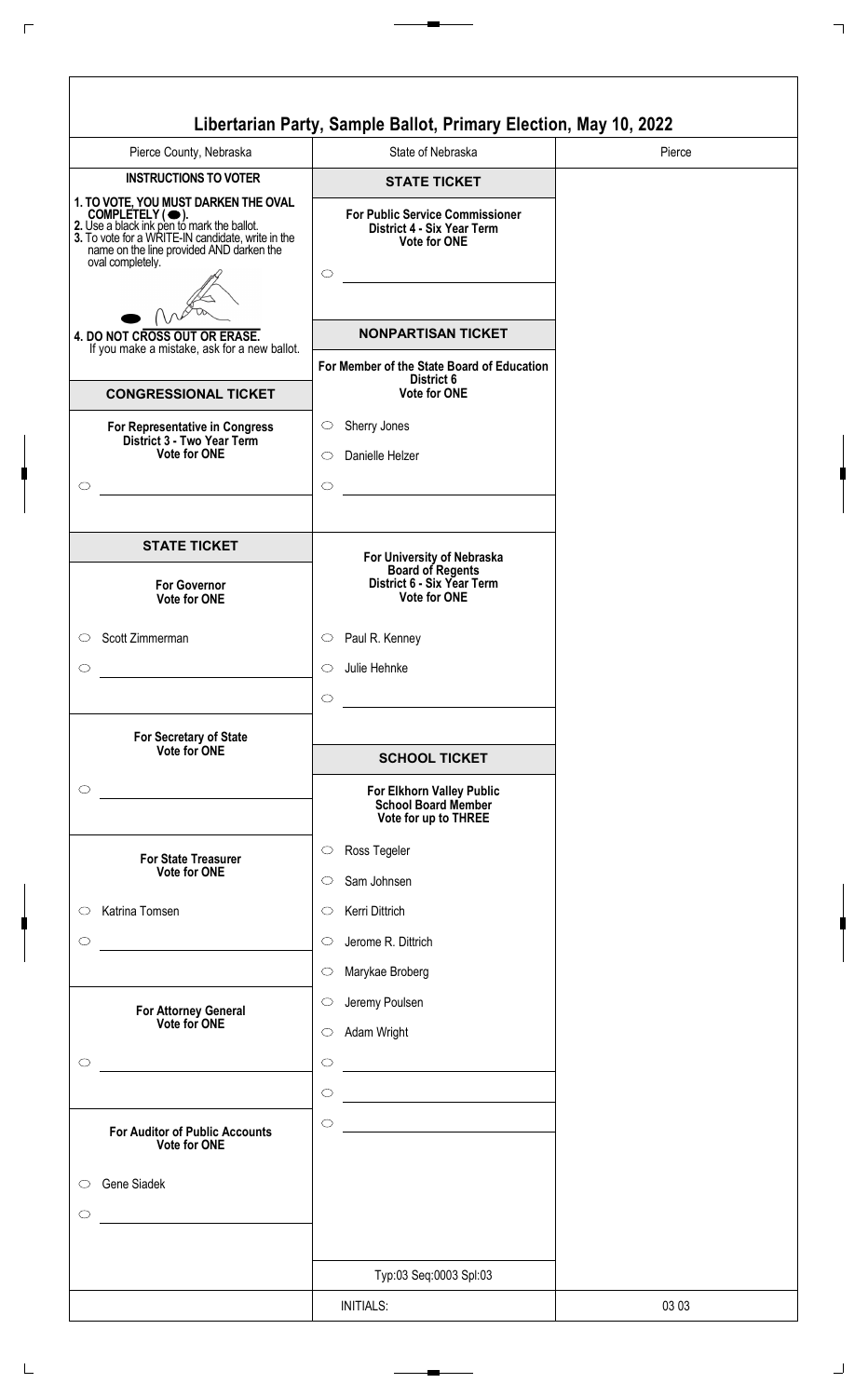|                                                                                                                                                                                                                            | Libertarian Party, Sample Ballot, Primary Election, May 10, 2022                                       |              |
|----------------------------------------------------------------------------------------------------------------------------------------------------------------------------------------------------------------------------|--------------------------------------------------------------------------------------------------------|--------------|
| Pierce County, Nebraska                                                                                                                                                                                                    | State of Nebraska                                                                                      | South Branch |
| <b>INSTRUCTIONS TO VOTER</b>                                                                                                                                                                                               | <b>STATE TICKET</b>                                                                                    |              |
| 1. TO VOTE, YOU MUST DARKEN THE OVAL<br>COMPLETELY (O).<br>2. Use a black ink pen to mark the ballot.<br>3. To vote for a WRITE-IN candidate, write in the<br>name on the line provided AND darken the<br>oval completely. | <b>For Public Service Commissioner</b><br>District 4 - Six Year Term<br><b>Vote for ONE</b><br>$\circ$ |              |
| 4. DO NOT CROSS OUT OR ERASE.                                                                                                                                                                                              | <b>NONPARTISAN TICKET</b>                                                                              |              |
| If you make a mistake, ask for a new ballot.                                                                                                                                                                               | For Member of the State Board of Education                                                             |              |
| <b>CONGRESSIONAL TICKET</b>                                                                                                                                                                                                | District 6<br><b>Vote for ONE</b>                                                                      |              |
| For Representative in Congress<br>District 3 - Two Year Term<br>Vote for ONE<br>$\circlearrowright$                                                                                                                        | Danielle Helzer<br>$\circ$<br>Sherry Jones<br>$\circ$<br>$\circ$                                       |              |
| <b>STATE TICKET</b>                                                                                                                                                                                                        | For University of Nebraska                                                                             |              |
| <b>For Governor</b><br>Vote for ONE                                                                                                                                                                                        | <b>Board of Regents</b><br>District 6 - Six Year Term<br><b>Vote for ONE</b>                           |              |
| Scott Zimmerman<br>$\circ$                                                                                                                                                                                                 | Julie Hehnke<br>O                                                                                      |              |
| $\circlearrowright$                                                                                                                                                                                                        | Paul R. Kenney<br>$\circ$                                                                              |              |
| For Secretary of State<br>Vote for ONE                                                                                                                                                                                     | $\circ$<br><b>SCHOOL TICKET</b>                                                                        |              |
| $\circ$                                                                                                                                                                                                                    | <b>For Norfolk Public</b>                                                                              |              |
|                                                                                                                                                                                                                            | <b>School Board Member</b><br>Vote for up to THREE                                                     |              |
| <b>For State Treasurer</b><br><b>Vote for ONE</b>                                                                                                                                                                          | Leann Widhalm<br>$\circ$<br>Randy Dee<br>$\circ$                                                       |              |
| Katrina Tomsen<br>$\circ$                                                                                                                                                                                                  | Jake Claussen<br>$\circ$                                                                               |              |
| $\circ$                                                                                                                                                                                                                    | Teri Bauer<br>$\circ$                                                                                  |              |
|                                                                                                                                                                                                                            | Lindsay Rohleder-Dixon<br>$\circlearrowright$                                                          |              |
| <b>For Attorney General</b><br>Vote for ONE                                                                                                                                                                                | Leonor Fuhrer<br>$\circ$<br>Cindy Booth<br>$\circ$                                                     |              |
| $\circlearrowright$                                                                                                                                                                                                        | $\circ$<br><u> 1980 - Johann Barn, mars an t-Amerikaansk kommunister (</u><br>$\circ$                  |              |
| <b>For Auditor of Public Accounts</b><br><b>Vote for ONE</b>                                                                                                                                                               | $\circ$                                                                                                |              |
| Gene Siadek<br>$\circ$<br>$\circ$                                                                                                                                                                                          |                                                                                                        |              |
|                                                                                                                                                                                                                            | Typ:03 Seq:0004 Spl:01                                                                                 |              |
|                                                                                                                                                                                                                            | <b>INITIALS:</b>                                                                                       | 04 01        |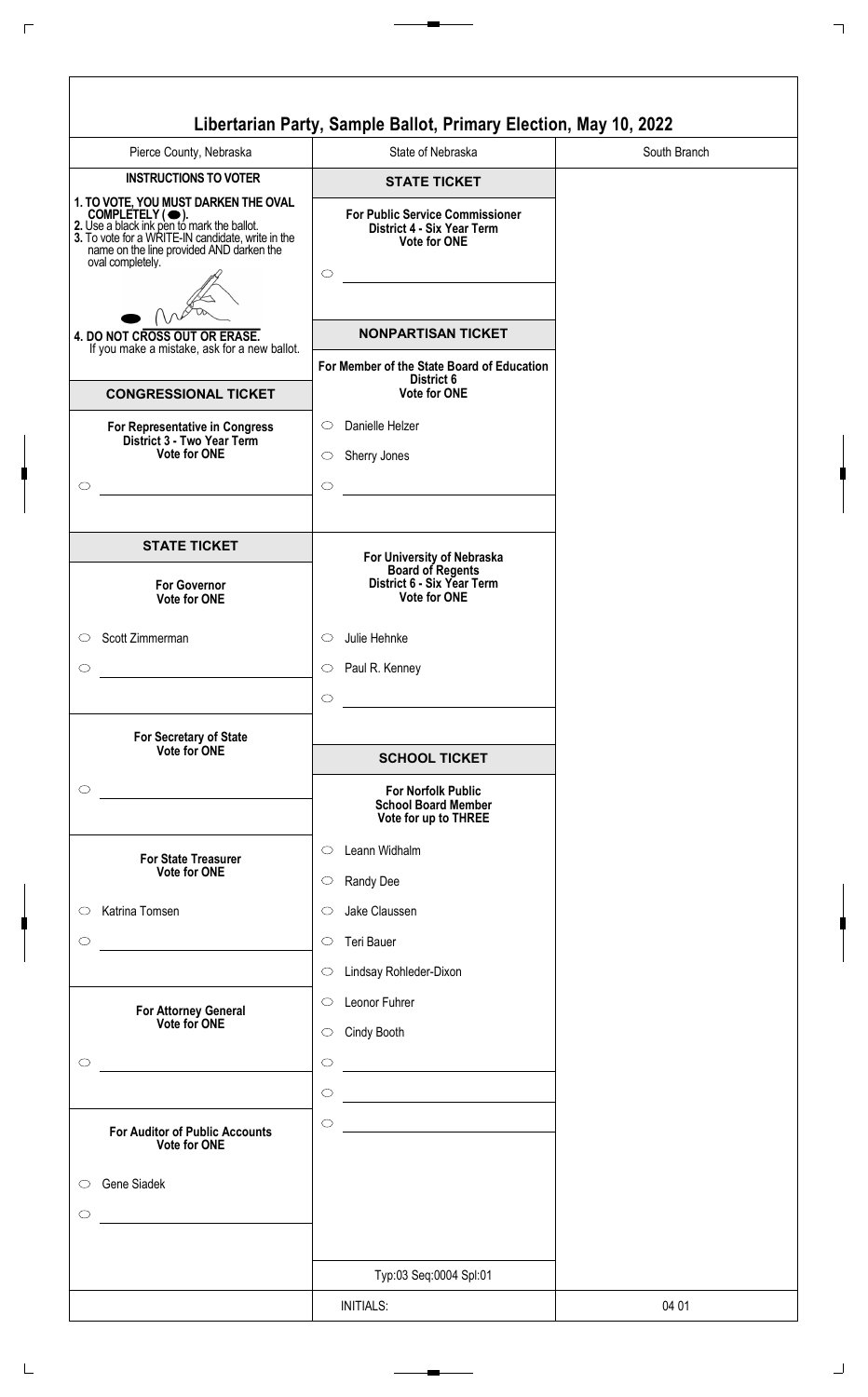| Pierce County, Nebraska                                                                                                                                                                                                               | State of Nebraska                                                                           | South Branch |
|---------------------------------------------------------------------------------------------------------------------------------------------------------------------------------------------------------------------------------------|---------------------------------------------------------------------------------------------|--------------|
| <b>INSTRUCTIONS TO VOTER</b>                                                                                                                                                                                                          | <b>STATE TICKET</b>                                                                         |              |
| 1. TO VOTE, YOU MUST DARKEN THE OVAL<br>COMPLETELY ( $\bigcirc$ ).<br>2. Use a black ink pen to mark the ballot.<br>3. To vote for a WRITE-IN candidate, write in the<br>name on the line provided AND darken the<br>oval completely. | <b>For Public Service Commissioner</b><br>District 4 - Six Year Term<br><b>Vote for ONE</b> |              |
|                                                                                                                                                                                                                                       | $\bigcirc$                                                                                  |              |
| 4. DO NOT CROSS OUT OR ERASE.<br>If you make a mistake, ask for a new ballot.                                                                                                                                                         | <b>NONPARTISAN TICKET</b>                                                                   |              |
|                                                                                                                                                                                                                                       | For Member of the State Board of Education<br>District 6                                    |              |
| <b>CONGRESSIONAL TICKET</b>                                                                                                                                                                                                           | <b>Vote for ONE</b>                                                                         |              |
| For Representative in Congress<br>District 3 - Two Year Term<br>Vote for ONE                                                                                                                                                          | Danielle Helzer<br>$\circ$<br>Sherry Jones<br>$\circ$<br>$\circ$                            |              |
| <b>STATE TICKET</b>                                                                                                                                                                                                                   | For University of Nebraska                                                                  |              |
| <b>For Governor</b><br>Vote for ONE                                                                                                                                                                                                   | <b>Board of Regents</b><br>District 6 - Six Year Term<br>Vote for ONE                       |              |
| Scott Zimmerman<br>$\circ$                                                                                                                                                                                                            | Julie Hehnke<br>$\circ$                                                                     |              |
|                                                                                                                                                                                                                                       | Paul R. Kenney<br>$\circ$<br>$\bigcirc$                                                     |              |
| For Secretary of State<br>Vote for ONE                                                                                                                                                                                                |                                                                                             |              |
| <b>For State Treasurer</b><br>Vote for ONE                                                                                                                                                                                            |                                                                                             |              |
| Katrina Tomsen<br>$\circ$                                                                                                                                                                                                             |                                                                                             |              |
| For Attorney General<br>Vote for ONE                                                                                                                                                                                                  |                                                                                             |              |
| <b>For Auditor of Public Accounts</b><br><b>Vote for ONE</b>                                                                                                                                                                          |                                                                                             |              |
| <b>Gene Siadek</b><br><u> 1989 - Jan Barbara Barbara, prima prima prima prima prima prima prima prima prima prima prima prima prima pri</u>                                                                                           |                                                                                             |              |
|                                                                                                                                                                                                                                       | Typ:03 Seq:0004 Spl:02                                                                      |              |
|                                                                                                                                                                                                                                       |                                                                                             |              |
|                                                                                                                                                                                                                                       | <b>INITIALS:</b>                                                                            | 04 02        |

 $\Box$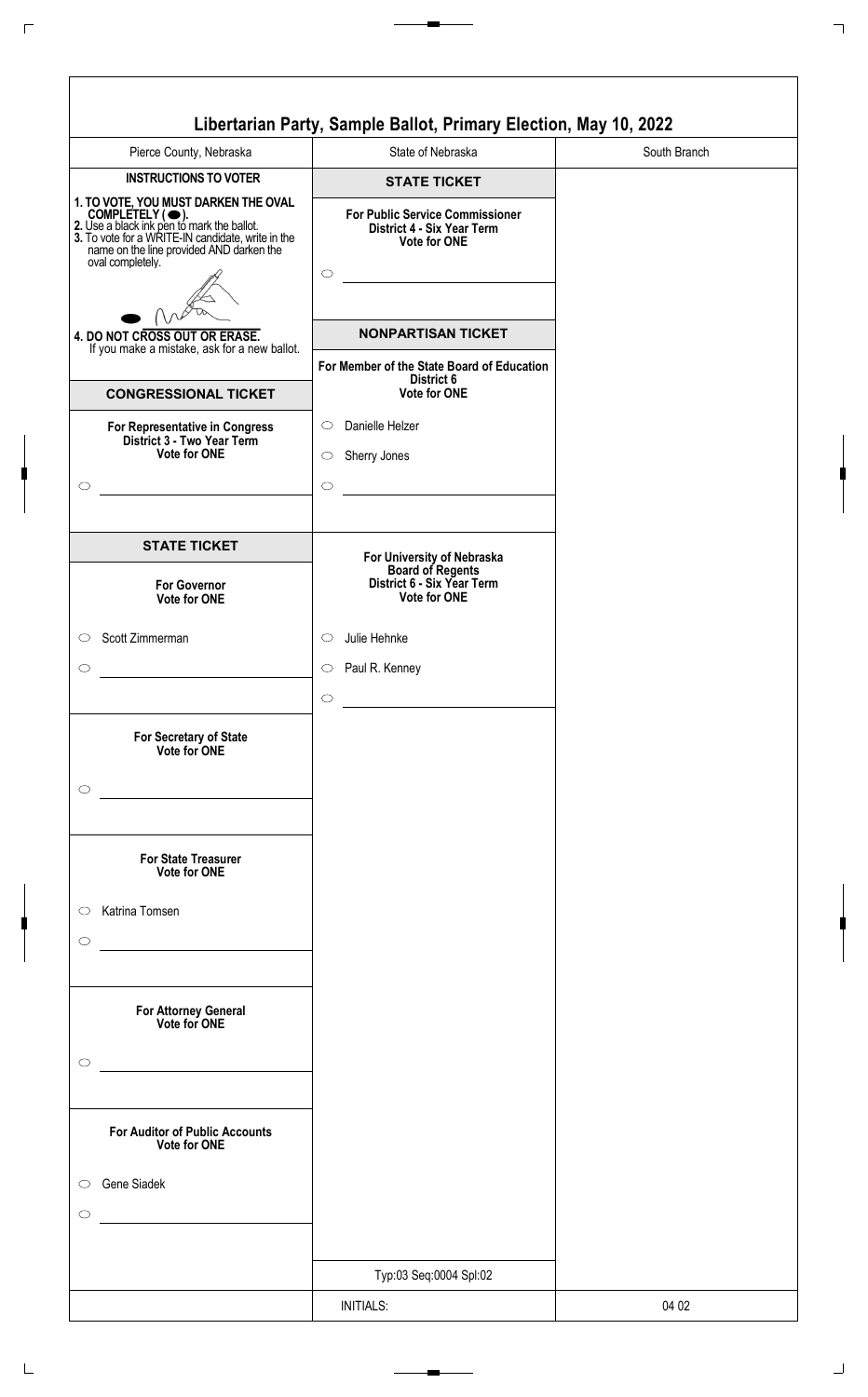| Pierce County, Nebraska                                                                                                                                                                                                               | State of Nebraska                                                                           | Pierce City |
|---------------------------------------------------------------------------------------------------------------------------------------------------------------------------------------------------------------------------------------|---------------------------------------------------------------------------------------------|-------------|
| <b>INSTRUCTIONS TO VOTER</b>                                                                                                                                                                                                          | <b>STATE TICKET</b>                                                                         |             |
| 1. TO VOTE, YOU MUST DARKEN THE OVAL<br>COMPLETELY ( $\bigcirc$ ).<br>2. Use a black ink pen to mark the ballot.<br>3. To vote for a WRITE-IN candidate, write in the<br>name on the line provided AND darken the<br>oval completely. | <b>For Public Service Commissioner</b><br>District 4 - Six Year Term<br><b>Vote for ONE</b> |             |
|                                                                                                                                                                                                                                       | $\bigcirc$                                                                                  |             |
| 4. DO NOT CROSS OUT OR ERASE.<br>If you make a mistake, ask for a new ballot.                                                                                                                                                         | <b>NONPARTISAN TICKET</b>                                                                   |             |
|                                                                                                                                                                                                                                       | For Member of the State Board of Education<br>District 6                                    |             |
| <b>CONGRESSIONAL TICKET</b>                                                                                                                                                                                                           | <b>Vote for ONE</b>                                                                         |             |
| For Representative in Congress<br>District 3 - Two Year Term<br>Vote for ONE                                                                                                                                                          | Sherry Jones<br>$\circlearrowright$<br>Danielle Helzer<br>$\circ$<br>$\circ$                |             |
| <b>STATE TICKET</b>                                                                                                                                                                                                                   | For University of Nebraska                                                                  |             |
| <b>For Governor</b><br>Vote for ONE                                                                                                                                                                                                   | <b>Board of Regents</b><br>District 6 - Six Year Term<br>Vote for ONE                       |             |
| Scott Zimmerman                                                                                                                                                                                                                       | Paul R. Kenney<br>$\circ$                                                                   |             |
|                                                                                                                                                                                                                                       | Julie Hehnke<br>$\circ$<br>$\circ$                                                          |             |
| For Secretary of State<br>Vote for ONE                                                                                                                                                                                                |                                                                                             |             |
| <b>For State Treasurer</b><br>Vote for ONE                                                                                                                                                                                            |                                                                                             |             |
| Katrina Tomsen                                                                                                                                                                                                                        |                                                                                             |             |
| For Attorney General<br>Vote for ONE                                                                                                                                                                                                  |                                                                                             |             |
| <b>For Auditor of Public Accounts</b><br><b>Vote for ONE</b>                                                                                                                                                                          |                                                                                             |             |
| <b>Gene Siadek</b><br><u> 1989 - Jan Barbara Barbara, masa ka</u>                                                                                                                                                                     |                                                                                             |             |
|                                                                                                                                                                                                                                       | Typ:03 Seq:0005 Spl:01                                                                      |             |
|                                                                                                                                                                                                                                       | <b>INITIALS:</b>                                                                            | 05 01       |
|                                                                                                                                                                                                                                       |                                                                                             |             |

 $\Box$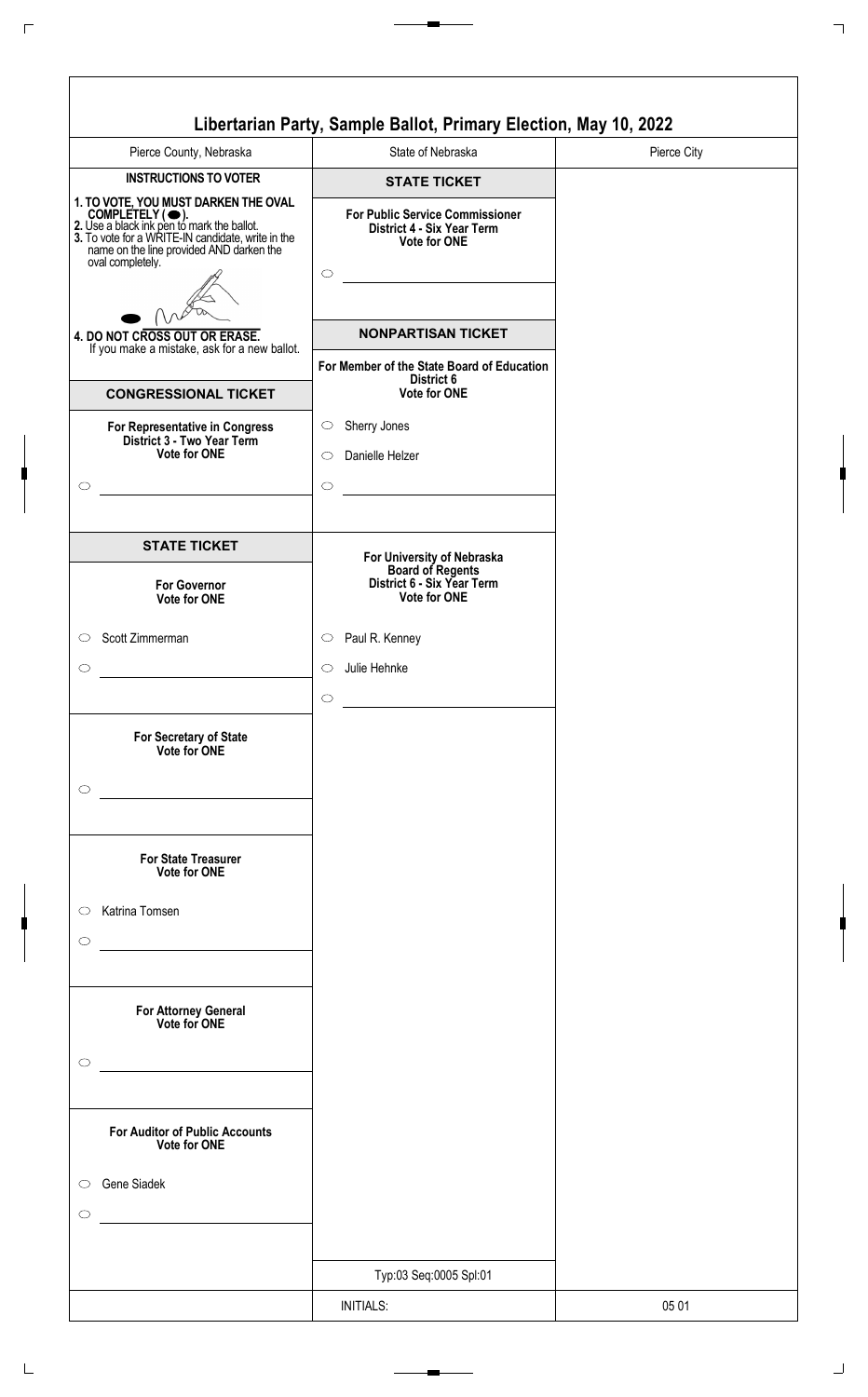|                                                                                                                                                                                                                              | Nonpartisan Libertarian, Sample Ballot, Primary Election, May 10, 2022                      |                      |
|------------------------------------------------------------------------------------------------------------------------------------------------------------------------------------------------------------------------------|---------------------------------------------------------------------------------------------|----------------------|
| Pierce County, Nebraska                                                                                                                                                                                                      | State of Nebraska                                                                           | NonPartisan-Partisan |
| <b>INSTRUCTIONS TO VOTER</b>                                                                                                                                                                                                 | <b>STATE TICKET</b>                                                                         |                      |
| 1. TO VOTE, YOU MUST DARKEN THE OVAL<br>COMPLETELY ( • ).<br>2. Use a black ink pen to mark the ballot.<br>3. To vote for a WRITE-IN candidate, write in the<br>name on the line provided AND darken the<br>oval completely. | <b>For Public Service Commissioner</b><br>District 4 - Six Year Term<br><b>Vote for ONE</b> |                      |
|                                                                                                                                                                                                                              | $\circ$                                                                                     |                      |
|                                                                                                                                                                                                                              |                                                                                             |                      |
| 4. DO NOT CROSS OUT OR ERASE.<br>If you make a mistake, ask for a new ballot.                                                                                                                                                |                                                                                             |                      |
| <b>CONGRESSIONAL TICKET</b>                                                                                                                                                                                                  |                                                                                             |                      |
| For Representative in Congress<br>District 3 - Two Year Term<br>Vote for ONE                                                                                                                                                 |                                                                                             |                      |
|                                                                                                                                                                                                                              |                                                                                             |                      |
| <b>STATE TICKET</b>                                                                                                                                                                                                          |                                                                                             |                      |
| <b>For Governor</b><br>Vote for ONE                                                                                                                                                                                          |                                                                                             |                      |
| Scott Zimmerman                                                                                                                                                                                                              |                                                                                             |                      |
|                                                                                                                                                                                                                              |                                                                                             |                      |
|                                                                                                                                                                                                                              |                                                                                             |                      |
| For Secretary of State<br>Vote for ONE                                                                                                                                                                                       |                                                                                             |                      |
| <u> 1990 - Johann Barbara, martin a</u>                                                                                                                                                                                      |                                                                                             |                      |
|                                                                                                                                                                                                                              |                                                                                             |                      |
| <b>For State Treasurer</b><br>Vote for ONE                                                                                                                                                                                   |                                                                                             |                      |
| Katrina Tomsen<br>$\circ$                                                                                                                                                                                                    |                                                                                             |                      |
|                                                                                                                                                                                                                              |                                                                                             |                      |
|                                                                                                                                                                                                                              |                                                                                             |                      |
|                                                                                                                                                                                                                              |                                                                                             |                      |
| For Attorney General<br>Vote for ONE                                                                                                                                                                                         |                                                                                             |                      |
|                                                                                                                                                                                                                              |                                                                                             |                      |
| <u> 1980 - Johann Barbara, martxa</u>                                                                                                                                                                                        |                                                                                             |                      |
| <b>For Auditor of Public Accounts</b><br>Vote for ONE                                                                                                                                                                        |                                                                                             |                      |
| Gene Siadek<br>$\circ$                                                                                                                                                                                                       |                                                                                             |                      |
| <u> 1989 - Jan Stein Stein Stein Stein Stein Stein Stein Stein Stein Stein Stein Stein Stein Stein Stein Stein S</u>                                                                                                         |                                                                                             |                      |
|                                                                                                                                                                                                                              |                                                                                             |                      |
|                                                                                                                                                                                                                              | Typ:03 Seq:0900 Spl:01                                                                      |                      |
|                                                                                                                                                                                                                              | <b>INITIALS:</b>                                                                            | 0900                 |
|                                                                                                                                                                                                                              |                                                                                             |                      |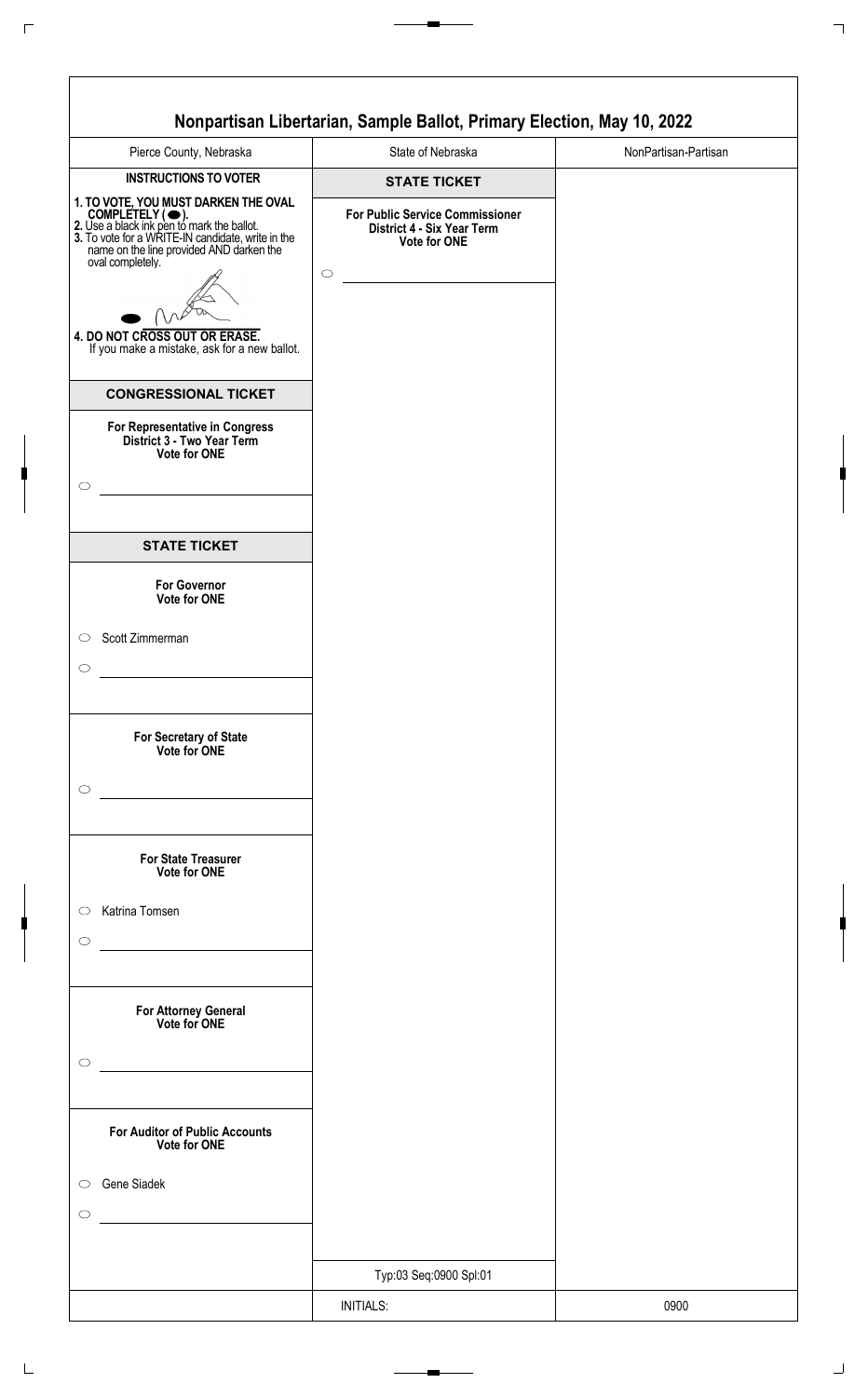| <b>INSTRUCTIONS TO VOTER</b><br><b>STATE TICKET</b><br>1. TO VOTE, YOU MUST DARKEN THE OVAL<br>COMPLETELY ( $\bigcirc$ ).<br>2. Use a black ink pen to mark the ballot.<br>3. To vote for a WRITE-IN candidate, write in the<br>name on the line provided AND darken the<br><b>For Public Service Commissioner</b><br>District 4 - Six Year Term<br><b>Vote for ONE</b><br>oval completely.<br>$\circ$<br><b>NONPARTISAN TICKET</b><br>4. DO NOT CROSS OUT OR ERASE.<br>If you make a mistake, ask for a new ballot.<br>For Member of the Legislature<br>District 40<br><b>Vote for ONE</b><br><b>CONGRESSIONAL TICKET</b><br>Barry DeKay<br>For Representative in Congress<br>$\circ$<br>District 3 - Two Year Term<br>Vote for ONE<br>Keith F. Kube<br>$\circ$<br>Mark Elworth Jr.<br>Mark Patefield<br>O<br>Robert E. Johnston<br>$\circ$<br>$\circ$<br><b>STATE TICKET</b><br>For Member of the State Board of Education<br><b>For Governor</b><br>District 6<br><b>Vote for ONE</b><br><b>Vote for ONE</b><br>Sherry Jones<br>$\circ$<br>Danielle Helzer<br>$\circ$<br>$\circ$<br><u> 1989 - Johann Barbara, martxa a</u><br>For Secretary of State<br>Vote for ONE<br>For University of Nebraska<br><b>Board of Regents</b><br>District 6 - Six Year Term<br><b>Vote for ONE</b><br><b>For State Treasurer</b><br><b>Vote for ONE</b><br>Paul R. Kenney<br>$\circ$<br>Julie Hehnke<br>◯<br>$\circ$<br>For Attorney General<br>Vote for ONE<br>Larry Bolinger<br><b>For Auditor of Public Accounts</b><br>Vote for ONE<br>L. Leroy Lopez | Pierce County, Nebraska | State of Nebraska      | Osmond |
|-----------------------------------------------------------------------------------------------------------------------------------------------------------------------------------------------------------------------------------------------------------------------------------------------------------------------------------------------------------------------------------------------------------------------------------------------------------------------------------------------------------------------------------------------------------------------------------------------------------------------------------------------------------------------------------------------------------------------------------------------------------------------------------------------------------------------------------------------------------------------------------------------------------------------------------------------------------------------------------------------------------------------------------------------------------------------------------------------------------------------------------------------------------------------------------------------------------------------------------------------------------------------------------------------------------------------------------------------------------------------------------------------------------------------------------------------------------------------------------------------------------------------------------------------|-------------------------|------------------------|--------|
|                                                                                                                                                                                                                                                                                                                                                                                                                                                                                                                                                                                                                                                                                                                                                                                                                                                                                                                                                                                                                                                                                                                                                                                                                                                                                                                                                                                                                                                                                                                                               |                         |                        |        |
|                                                                                                                                                                                                                                                                                                                                                                                                                                                                                                                                                                                                                                                                                                                                                                                                                                                                                                                                                                                                                                                                                                                                                                                                                                                                                                                                                                                                                                                                                                                                               |                         |                        |        |
|                                                                                                                                                                                                                                                                                                                                                                                                                                                                                                                                                                                                                                                                                                                                                                                                                                                                                                                                                                                                                                                                                                                                                                                                                                                                                                                                                                                                                                                                                                                                               |                         |                        |        |
|                                                                                                                                                                                                                                                                                                                                                                                                                                                                                                                                                                                                                                                                                                                                                                                                                                                                                                                                                                                                                                                                                                                                                                                                                                                                                                                                                                                                                                                                                                                                               |                         |                        |        |
|                                                                                                                                                                                                                                                                                                                                                                                                                                                                                                                                                                                                                                                                                                                                                                                                                                                                                                                                                                                                                                                                                                                                                                                                                                                                                                                                                                                                                                                                                                                                               |                         |                        |        |
|                                                                                                                                                                                                                                                                                                                                                                                                                                                                                                                                                                                                                                                                                                                                                                                                                                                                                                                                                                                                                                                                                                                                                                                                                                                                                                                                                                                                                                                                                                                                               |                         |                        |        |
|                                                                                                                                                                                                                                                                                                                                                                                                                                                                                                                                                                                                                                                                                                                                                                                                                                                                                                                                                                                                                                                                                                                                                                                                                                                                                                                                                                                                                                                                                                                                               |                         |                        |        |
|                                                                                                                                                                                                                                                                                                                                                                                                                                                                                                                                                                                                                                                                                                                                                                                                                                                                                                                                                                                                                                                                                                                                                                                                                                                                                                                                                                                                                                                                                                                                               |                         |                        |        |
|                                                                                                                                                                                                                                                                                                                                                                                                                                                                                                                                                                                                                                                                                                                                                                                                                                                                                                                                                                                                                                                                                                                                                                                                                                                                                                                                                                                                                                                                                                                                               |                         |                        |        |
|                                                                                                                                                                                                                                                                                                                                                                                                                                                                                                                                                                                                                                                                                                                                                                                                                                                                                                                                                                                                                                                                                                                                                                                                                                                                                                                                                                                                                                                                                                                                               |                         |                        |        |
|                                                                                                                                                                                                                                                                                                                                                                                                                                                                                                                                                                                                                                                                                                                                                                                                                                                                                                                                                                                                                                                                                                                                                                                                                                                                                                                                                                                                                                                                                                                                               |                         |                        |        |
|                                                                                                                                                                                                                                                                                                                                                                                                                                                                                                                                                                                                                                                                                                                                                                                                                                                                                                                                                                                                                                                                                                                                                                                                                                                                                                                                                                                                                                                                                                                                               |                         |                        |        |
|                                                                                                                                                                                                                                                                                                                                                                                                                                                                                                                                                                                                                                                                                                                                                                                                                                                                                                                                                                                                                                                                                                                                                                                                                                                                                                                                                                                                                                                                                                                                               |                         |                        |        |
|                                                                                                                                                                                                                                                                                                                                                                                                                                                                                                                                                                                                                                                                                                                                                                                                                                                                                                                                                                                                                                                                                                                                                                                                                                                                                                                                                                                                                                                                                                                                               |                         |                        |        |
|                                                                                                                                                                                                                                                                                                                                                                                                                                                                                                                                                                                                                                                                                                                                                                                                                                                                                                                                                                                                                                                                                                                                                                                                                                                                                                                                                                                                                                                                                                                                               |                         |                        |        |
|                                                                                                                                                                                                                                                                                                                                                                                                                                                                                                                                                                                                                                                                                                                                                                                                                                                                                                                                                                                                                                                                                                                                                                                                                                                                                                                                                                                                                                                                                                                                               |                         |                        |        |
|                                                                                                                                                                                                                                                                                                                                                                                                                                                                                                                                                                                                                                                                                                                                                                                                                                                                                                                                                                                                                                                                                                                                                                                                                                                                                                                                                                                                                                                                                                                                               |                         |                        |        |
|                                                                                                                                                                                                                                                                                                                                                                                                                                                                                                                                                                                                                                                                                                                                                                                                                                                                                                                                                                                                                                                                                                                                                                                                                                                                                                                                                                                                                                                                                                                                               |                         |                        |        |
|                                                                                                                                                                                                                                                                                                                                                                                                                                                                                                                                                                                                                                                                                                                                                                                                                                                                                                                                                                                                                                                                                                                                                                                                                                                                                                                                                                                                                                                                                                                                               |                         |                        |        |
|                                                                                                                                                                                                                                                                                                                                                                                                                                                                                                                                                                                                                                                                                                                                                                                                                                                                                                                                                                                                                                                                                                                                                                                                                                                                                                                                                                                                                                                                                                                                               |                         |                        |        |
|                                                                                                                                                                                                                                                                                                                                                                                                                                                                                                                                                                                                                                                                                                                                                                                                                                                                                                                                                                                                                                                                                                                                                                                                                                                                                                                                                                                                                                                                                                                                               |                         |                        |        |
|                                                                                                                                                                                                                                                                                                                                                                                                                                                                                                                                                                                                                                                                                                                                                                                                                                                                                                                                                                                                                                                                                                                                                                                                                                                                                                                                                                                                                                                                                                                                               |                         |                        |        |
|                                                                                                                                                                                                                                                                                                                                                                                                                                                                                                                                                                                                                                                                                                                                                                                                                                                                                                                                                                                                                                                                                                                                                                                                                                                                                                                                                                                                                                                                                                                                               |                         |                        |        |
|                                                                                                                                                                                                                                                                                                                                                                                                                                                                                                                                                                                                                                                                                                                                                                                                                                                                                                                                                                                                                                                                                                                                                                                                                                                                                                                                                                                                                                                                                                                                               |                         |                        |        |
|                                                                                                                                                                                                                                                                                                                                                                                                                                                                                                                                                                                                                                                                                                                                                                                                                                                                                                                                                                                                                                                                                                                                                                                                                                                                                                                                                                                                                                                                                                                                               |                         |                        |        |
|                                                                                                                                                                                                                                                                                                                                                                                                                                                                                                                                                                                                                                                                                                                                                                                                                                                                                                                                                                                                                                                                                                                                                                                                                                                                                                                                                                                                                                                                                                                                               |                         |                        |        |
|                                                                                                                                                                                                                                                                                                                                                                                                                                                                                                                                                                                                                                                                                                                                                                                                                                                                                                                                                                                                                                                                                                                                                                                                                                                                                                                                                                                                                                                                                                                                               |                         |                        |        |
|                                                                                                                                                                                                                                                                                                                                                                                                                                                                                                                                                                                                                                                                                                                                                                                                                                                                                                                                                                                                                                                                                                                                                                                                                                                                                                                                                                                                                                                                                                                                               |                         |                        |        |
|                                                                                                                                                                                                                                                                                                                                                                                                                                                                                                                                                                                                                                                                                                                                                                                                                                                                                                                                                                                                                                                                                                                                                                                                                                                                                                                                                                                                                                                                                                                                               |                         |                        |        |
|                                                                                                                                                                                                                                                                                                                                                                                                                                                                                                                                                                                                                                                                                                                                                                                                                                                                                                                                                                                                                                                                                                                                                                                                                                                                                                                                                                                                                                                                                                                                               |                         | Typ:04 Seq:0001 Spl:01 |        |
| <b>INITIALS:</b>                                                                                                                                                                                                                                                                                                                                                                                                                                                                                                                                                                                                                                                                                                                                                                                                                                                                                                                                                                                                                                                                                                                                                                                                                                                                                                                                                                                                                                                                                                                              |                         |                        | 01 01  |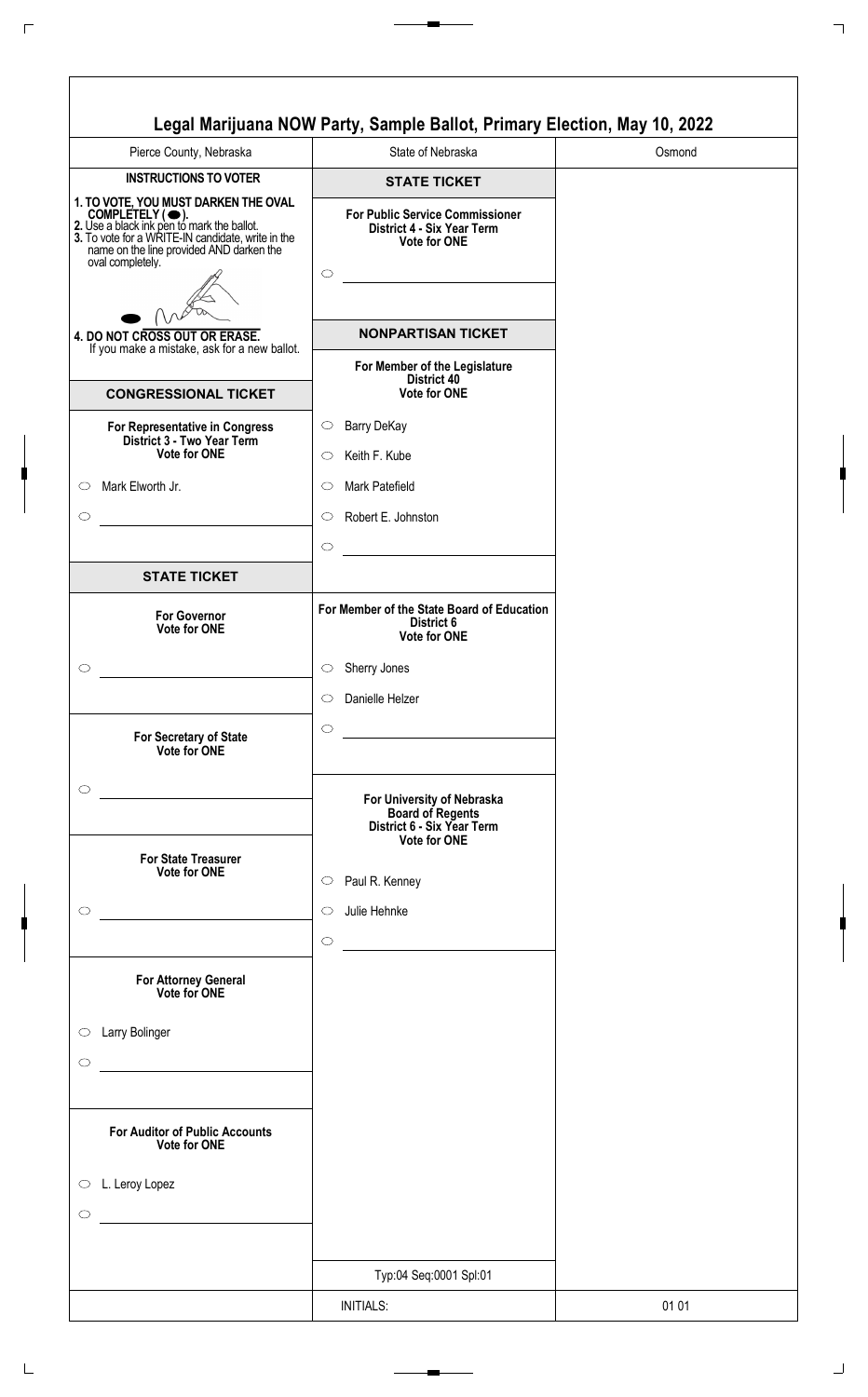| Pierce County, Nebraska                                                       | State of Nebraska                                                                                      |
|-------------------------------------------------------------------------------|--------------------------------------------------------------------------------------------------------|
| <b>INSTRUCTIONS TO VOTER</b>                                                  | <b>STATE TICKET</b>                                                                                    |
| 1. TO VOTE, YOU MUST DARKEN THE OVAL<br>oval completely.                      | <b>For Public Service Commissioner</b><br>District 4 - Six Year Term<br><b>Vote for ONE</b><br>$\circ$ |
|                                                                               | <b>NONPARTISAN TICKET</b>                                                                              |
| 4. DO NOT CROSS OUT OR ERASE.<br>If you make a mistake, ask for a new ballot. | For Member of the Legislature                                                                          |
| <b>CONGRESSIONAL TICKET</b>                                                   | District 40<br>Vote for ONE                                                                            |
| For Representative in Congress<br>District 3 - Two Year Term                  | Keith F. Kube<br>$\circ$                                                                               |
| Vote for ONE                                                                  | Mark Patefield<br>$\circ$                                                                              |
| Mark Elworth Jr.                                                              | Robert E. Johnston<br>$\circ$                                                                          |
|                                                                               | <b>Barry DeKay</b><br>$\circ$                                                                          |
| <b>STATE TICKET</b>                                                           | $\circ$                                                                                                |
|                                                                               | For Member of the State Board of Education                                                             |
| <b>For Governor</b><br><b>Vote for ONE</b>                                    | District 6<br>Vote for ONE                                                                             |
|                                                                               | Danielle Helzer<br>$\circ$                                                                             |
|                                                                               | Sherry Jones<br>$\circ$                                                                                |
| For Secretary of State<br>Vote for ONE                                        | $\circ$<br><u> 1980 - Johann Barnett, fransk politik (</u>                                             |
| $\circ$                                                                       |                                                                                                        |
|                                                                               | For University of Nebraska<br><b>Board of Regents<br/>District 6 - Six Year Term</b>                   |
| <b>For State Treasurer</b><br><b>Vote for ONE</b>                             | <b>Vote for ONE</b>                                                                                    |
| $\circ$                                                                       | Julie Hehnke<br>$\circ$                                                                                |
|                                                                               | Paul R. Kenney<br>$\circ$                                                                              |
|                                                                               | $\circ$                                                                                                |
| For Attorney General<br>Vote for ONE                                          |                                                                                                        |
| Larry Bolinger                                                                |                                                                                                        |
|                                                                               |                                                                                                        |
|                                                                               |                                                                                                        |
| <b>For Auditor of Public Accounts</b><br><b>Vote for ONE</b>                  |                                                                                                        |
| $\circ$ L. Leroy Lopez                                                        |                                                                                                        |
|                                                                               |                                                                                                        |
|                                                                               |                                                                                                        |
|                                                                               | Typ:04 Seq:0002 Spl:01                                                                                 |
|                                                                               | <b>INITIALS:</b>                                                                                       |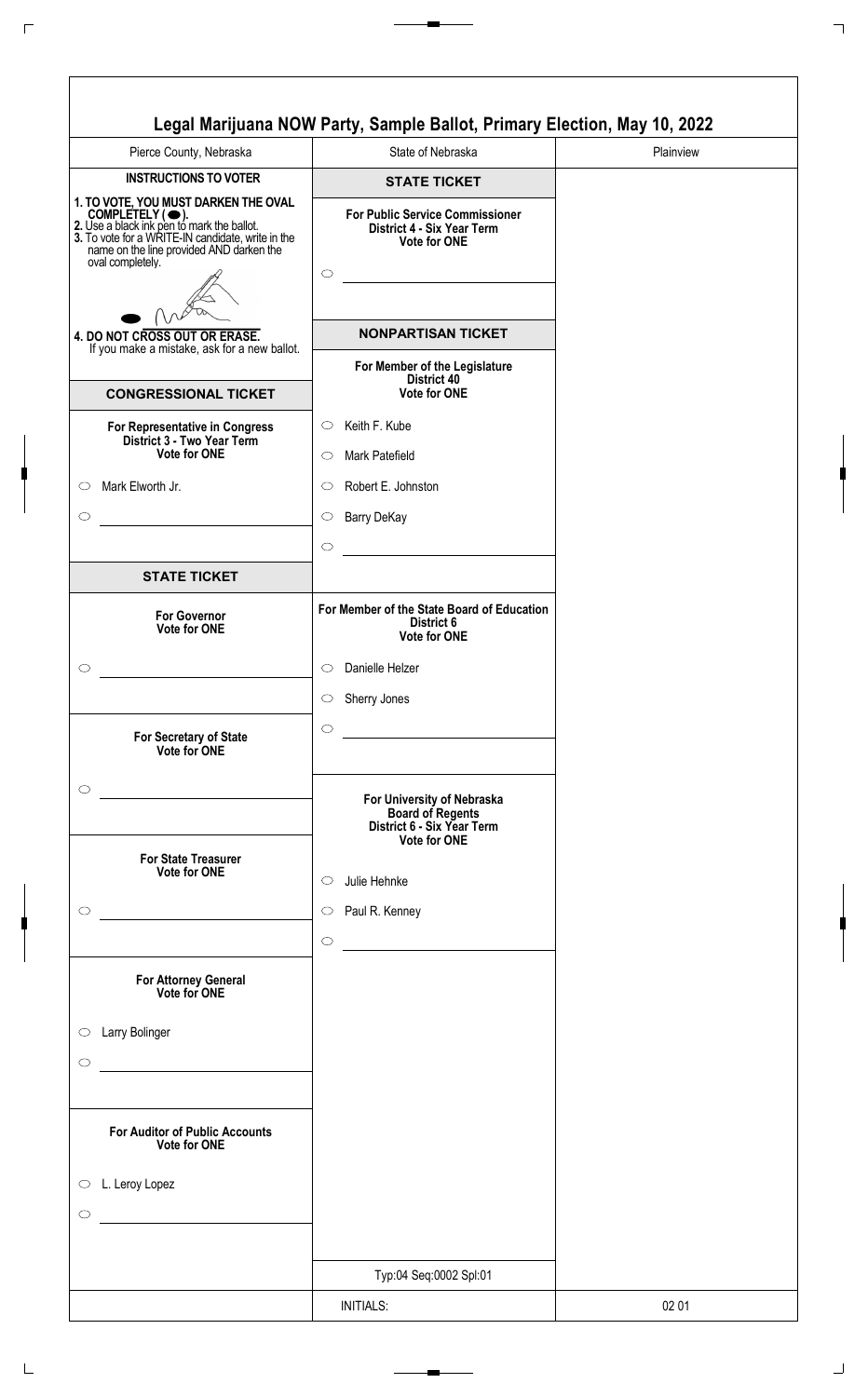| Pierce County, Nebraska                                                                                                                                                                                | State of Nebraska                                                                                                                 | Plainview                                        |
|--------------------------------------------------------------------------------------------------------------------------------------------------------------------------------------------------------|-----------------------------------------------------------------------------------------------------------------------------------|--------------------------------------------------|
| <b>INSTRUCTIONS TO VOTER</b>                                                                                                                                                                           | <b>STATE TICKET</b>                                                                                                               | <b>CITY TICKET</b>                               |
| 1. TO VOTE, YOU MUST DARKEN THE OVAL<br>COMPLETELY (O).<br>2. Use a black ink pen to mark the ballot.<br>3. To vote for a WRITE-IN candidate, write in the<br>name on the line provided AND darken the | <b>For Public Service Commissioner</b><br>District 4 - Six Year Term<br><b>Vote for ONE</b>                                       | For Plainview City Council<br>Vote for up to TWO |
| oval completely.                                                                                                                                                                                       | $\circ$                                                                                                                           | <b>Bob Burriel</b><br>$\circ$                    |
|                                                                                                                                                                                                        |                                                                                                                                   | Corrine Janovec<br>$\circ$                       |
| 4. DO NOT CROSS OUT OR ERASE.                                                                                                                                                                          | <b>NONPARTISAN TICKET</b>                                                                                                         | Jody S. Born<br>$\circ$                          |
| If you make a mistake, ask for a new ballot.                                                                                                                                                           | For Member of the Legislature                                                                                                     | Chari Hansen<br>$\circlearrowright$              |
| <b>CONGRESSIONAL TICKET</b>                                                                                                                                                                            | <b>District 40</b><br><b>Vote for ONE</b>                                                                                         | Krista Hanks<br>$\circ$                          |
| <b>For Representative in Congress</b>                                                                                                                                                                  | Keith F. Kube<br>$\circ$                                                                                                          | Cal Fluckey<br>$\circ$                           |
| District 3 - Two Year Term<br>Vote for ONE                                                                                                                                                             | Mark Patefield<br>$\circ$                                                                                                         | Nancy M. Allen<br>$\circ$                        |
| Mark Elworth Jr.                                                                                                                                                                                       | Robert E. Johnston<br>$\circ$                                                                                                     | $\circlearrowright$                              |
| $\circlearrowright$                                                                                                                                                                                    |                                                                                                                                   | $\circ$                                          |
| $\circ$                                                                                                                                                                                                | <b>Barry DeKay</b><br>$\circ$                                                                                                     | <u> 1989 - Johann Barbara, martxa a</u>          |
|                                                                                                                                                                                                        | $\bigcirc$                                                                                                                        |                                                  |
| <b>STATE TICKET</b>                                                                                                                                                                                    |                                                                                                                                   |                                                  |
| <b>For Governor</b><br><b>Vote for ONE</b>                                                                                                                                                             | For Member of the State Board of Education<br>District 6<br><b>Vote for ONE</b>                                                   |                                                  |
|                                                                                                                                                                                                        | Danielle Helzer<br>$\circ$                                                                                                        |                                                  |
|                                                                                                                                                                                                        | Sherry Jones<br>$\circ$                                                                                                           |                                                  |
| For Secretary of State<br>Vote for ONE                                                                                                                                                                 | $\circ$<br><u> 1989 - Johann Barn, mars eta bainar eta idazlea (</u>                                                              |                                                  |
| $\circlearrowright$                                                                                                                                                                                    | For University of Nebraska<br><b>Board of Regents</b><br>District 6 - Six Year Term<br><b>Vote for ONE</b>                        |                                                  |
| <b>For State Treasurer</b><br>Vote for ONE                                                                                                                                                             |                                                                                                                                   |                                                  |
|                                                                                                                                                                                                        | Julie Hehnke<br>$\circ$                                                                                                           |                                                  |
| $\circlearrowright$                                                                                                                                                                                    | $\circ$ Paul R. Kenney                                                                                                            |                                                  |
|                                                                                                                                                                                                        | $\bigcirc$                                                                                                                        |                                                  |
| <b>For Attorney General</b><br>Vote for ONE                                                                                                                                                            |                                                                                                                                   |                                                  |
|                                                                                                                                                                                                        | <b>CITY TICKET</b>                                                                                                                |                                                  |
| Larry Bolinger<br>$\circ$<br>$\circlearrowright$                                                                                                                                                       | For Plainview City Mayor<br>Vote for ONE                                                                                          |                                                  |
|                                                                                                                                                                                                        | Brian J. Schlote<br>$\circ$                                                                                                       |                                                  |
| <b>For Auditor of Public Accounts</b>                                                                                                                                                                  | <b>Bob Smith</b><br>$\circ$                                                                                                       |                                                  |
| <b>Vote for ONE</b>                                                                                                                                                                                    | <b>Curtis Brand</b><br>$\circ$                                                                                                    |                                                  |
| L. Leroy Lopez<br>$\bigcirc$                                                                                                                                                                           | $\circ$<br><u> 1980 - Jan Barbara Barat, prima popular popular popular popular popular popular popular popular popular popula</u> |                                                  |
|                                                                                                                                                                                                        |                                                                                                                                   |                                                  |
| $\circ$                                                                                                                                                                                                |                                                                                                                                   |                                                  |
|                                                                                                                                                                                                        |                                                                                                                                   |                                                  |
|                                                                                                                                                                                                        | Typ:04 Seq:0002 Spl:02                                                                                                            |                                                  |
|                                                                                                                                                                                                        | <b>INITIALS:</b>                                                                                                                  | 02 02                                            |

 $\Gamma$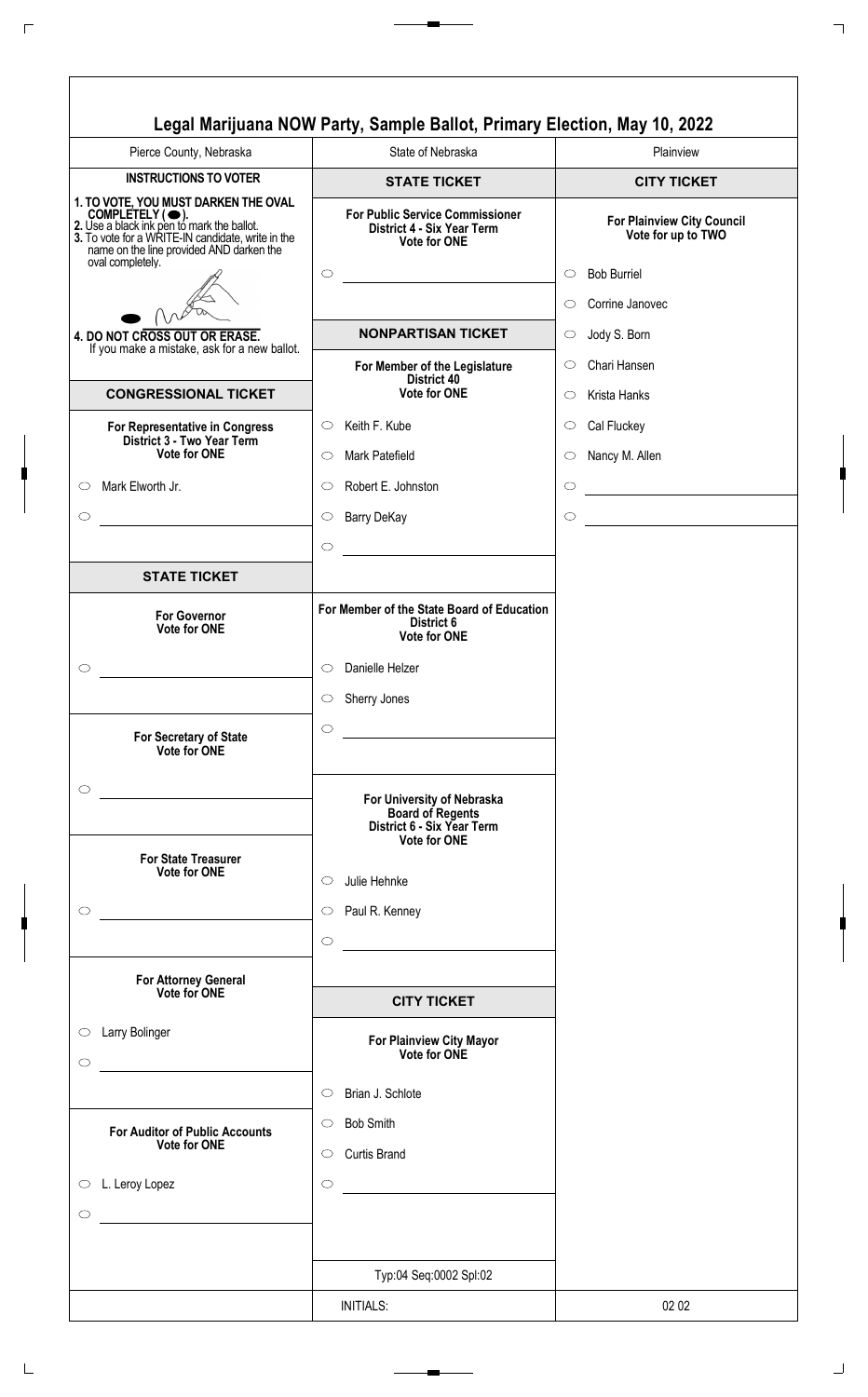| Pierce County, Nebraska                                                                                                                                                                                                    | State of Nebraska                                                                                      | Pierce |
|----------------------------------------------------------------------------------------------------------------------------------------------------------------------------------------------------------------------------|--------------------------------------------------------------------------------------------------------|--------|
| <b>INSTRUCTIONS TO VOTER</b>                                                                                                                                                                                               | <b>STATE TICKET</b>                                                                                    |        |
| 1. TO VOTE, YOU MUST DARKEN THE OVAL<br>COMPLETELY (C).<br>2. Use a black ink pen to mark the ballot.<br>3. To vote for a WRITE-IN candidate, write in the<br>name on the line provided AND darken the<br>oval completely. | <b>For Public Service Commissioner</b><br>District 4 - Six Year Term<br><b>Vote for ONE</b><br>$\circ$ |        |
|                                                                                                                                                                                                                            |                                                                                                        |        |
| 4. DO NOT CROSS OUT OR ERASE.<br>If you make a mistake, ask for a new ballot.                                                                                                                                              | <b>NONPARTISAN TICKET</b>                                                                              |        |
|                                                                                                                                                                                                                            | For Member of the State Board of Education<br>District 6                                               |        |
| <b>CONGRESSIONAL TICKET</b>                                                                                                                                                                                                | Vote for ONE                                                                                           |        |
| For Representative in Congress<br>District 3 - Two Year Term<br><b>Vote for ONE</b>                                                                                                                                        | Sherry Jones<br>$\circ$<br>Danielle Helzer<br>◯                                                        |        |
| Mark Elworth Jr.                                                                                                                                                                                                           | $\circ$                                                                                                |        |
| <b>STATE TICKET</b>                                                                                                                                                                                                        | For University of Nebraska<br>Board of Regents                                                         |        |
|                                                                                                                                                                                                                            | District 6 - Six Year Term<br><b>Vote for ONE</b>                                                      |        |
| <b>For Governor</b><br>Vote for ONE                                                                                                                                                                                        | Paul R. Kenney<br>$\circ$                                                                              |        |
|                                                                                                                                                                                                                            | Julie Hehnke<br>$\circlearrowright$                                                                    |        |
|                                                                                                                                                                                                                            | $\circlearrowright$                                                                                    |        |
| For Secretary of State<br>Vote for ONE                                                                                                                                                                                     |                                                                                                        |        |
| <b>For State Treasurer</b>                                                                                                                                                                                                 |                                                                                                        |        |
| Vote for ONE                                                                                                                                                                                                               |                                                                                                        |        |
| For Attorney General<br>Vote for ONE                                                                                                                                                                                       |                                                                                                        |        |
| Larry Bolinger                                                                                                                                                                                                             |                                                                                                        |        |
| <b>For Auditor of Public Accounts</b><br>Vote for ONE                                                                                                                                                                      |                                                                                                        |        |
| L. Leroy Lopez                                                                                                                                                                                                             |                                                                                                        |        |
|                                                                                                                                                                                                                            | Typ:04 Seq:0003 Spl:01                                                                                 |        |
|                                                                                                                                                                                                                            |                                                                                                        |        |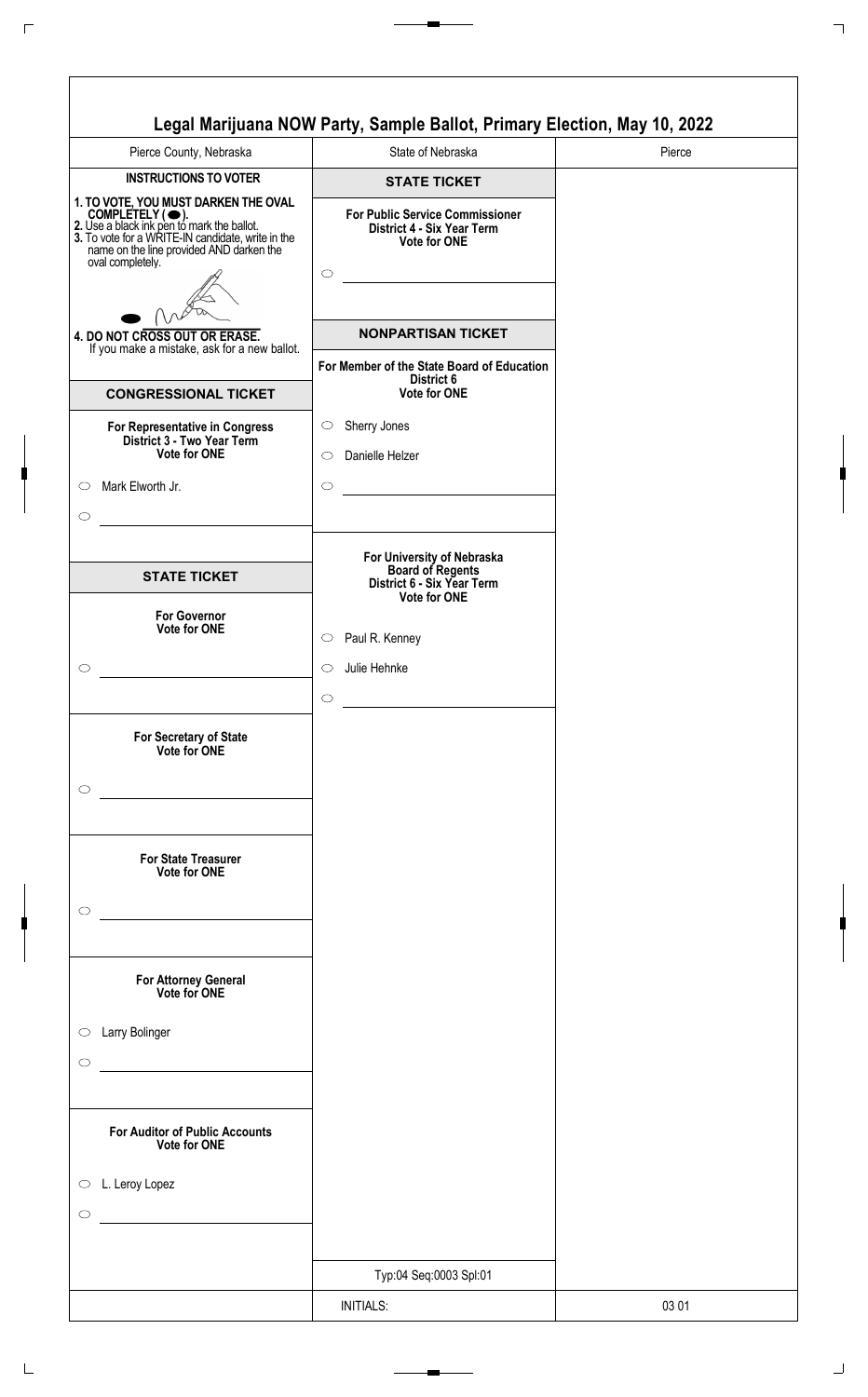| Pierce County, Nebraska                                                                                                                                                                                                    | State of Nebraska                                                                                      | Pierce |
|----------------------------------------------------------------------------------------------------------------------------------------------------------------------------------------------------------------------------|--------------------------------------------------------------------------------------------------------|--------|
| <b>INSTRUCTIONS TO VOTER</b>                                                                                                                                                                                               | <b>STATE TICKET</b>                                                                                    |        |
| 1. TO VOTE, YOU MUST DARKEN THE OVAL<br>COMPLETELY (C).<br>2. Use a black ink pen to mark the ballot.<br>3. To vote for a WRITE-IN candidate, write in the<br>name on the line provided AND darken the<br>oval completely. | <b>For Public Service Commissioner</b><br>District 4 - Six Year Term<br><b>Vote for ONE</b><br>$\circ$ |        |
| 4. DO NOT CROSS OUT OR ERASE.                                                                                                                                                                                              | <b>NONPARTISAN TICKET</b>                                                                              |        |
| If you make a mistake, ask for a new ballot.                                                                                                                                                                               | For Member of the State Board of Education                                                             |        |
| <b>CONGRESSIONAL TICKET</b>                                                                                                                                                                                                | District 6<br>Vote for ONE                                                                             |        |
| For Representative in Congress<br>District 3 - Two Year Term<br><b>Vote for ONE</b>                                                                                                                                        | Sherry Jones<br>$\circlearrowright$<br>Danielle Helzer<br>◯                                            |        |
| Mark Elworth Jr.                                                                                                                                                                                                           | $\circ$                                                                                                |        |
| <b>STATE TICKET</b>                                                                                                                                                                                                        | For University of Nebraska<br>Board of Regents<br>District 6 - Six Year Term<br><b>Vote for ONE</b>    |        |
| <b>For Governor</b><br>Vote for ONE                                                                                                                                                                                        | Paul R. Kenney<br>$\circ$                                                                              |        |
|                                                                                                                                                                                                                            | Julie Hehnke<br>$\circlearrowright$                                                                    |        |
| For Secretary of State<br>Vote for ONE                                                                                                                                                                                     | $\circlearrowright$                                                                                    |        |
| <b>For State Treasurer</b><br>Vote for ONE                                                                                                                                                                                 |                                                                                                        |        |
| For Attorney General<br>Vote for ONE                                                                                                                                                                                       |                                                                                                        |        |
| Larry Bolinger                                                                                                                                                                                                             |                                                                                                        |        |
| <b>For Auditor of Public Accounts</b><br>Vote for ONE                                                                                                                                                                      |                                                                                                        |        |
| L. Leroy Lopez                                                                                                                                                                                                             |                                                                                                        |        |
|                                                                                                                                                                                                                            |                                                                                                        |        |
|                                                                                                                                                                                                                            | Typ:04 Seq:0003 Spl:02                                                                                 |        |
|                                                                                                                                                                                                                            | <b>INITIALS:</b>                                                                                       | 03 02  |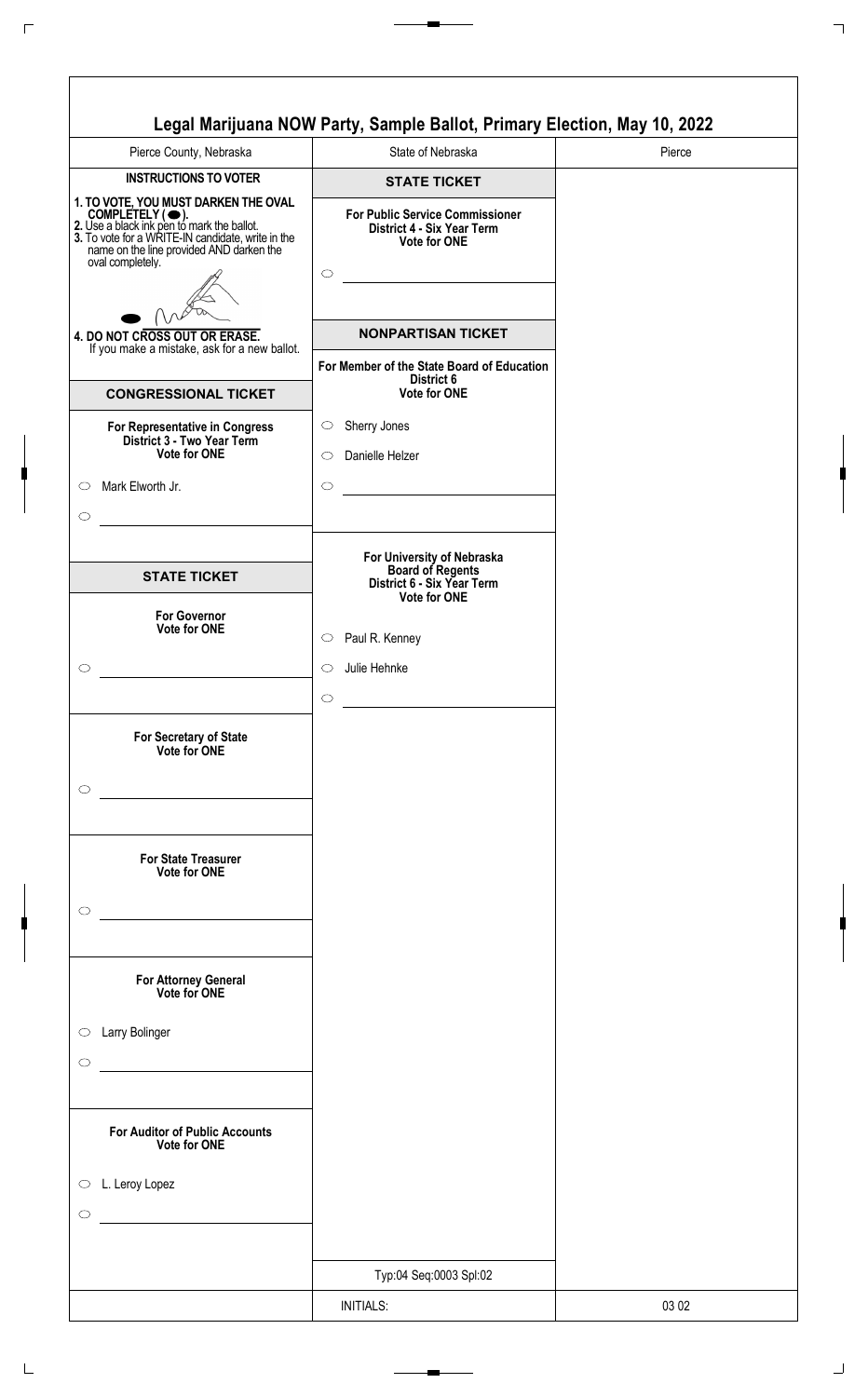| Pierce County, Nebraska                                                                                                                                                                                                    | State of Nebraska                                                                           | Pierce |
|----------------------------------------------------------------------------------------------------------------------------------------------------------------------------------------------------------------------------|---------------------------------------------------------------------------------------------|--------|
| <b>INSTRUCTIONS TO VOTER</b>                                                                                                                                                                                               | <b>STATE TICKET</b>                                                                         |        |
| 1. TO VOTE, YOU MUST DARKEN THE OVAL<br>COMPLETELY (C).<br>2. Use a black ink pen to mark the ballot.<br>3. To vote for a WRITE-IN candidate, write in the<br>name on the line provided AND darken the<br>oval completely. | <b>For Public Service Commissioner</b><br>District 4 - Six Year Term<br><b>Vote for ONE</b> |        |
|                                                                                                                                                                                                                            | $\circ$                                                                                     |        |
|                                                                                                                                                                                                                            |                                                                                             |        |
| 4. DO NOT CROSS OUT OR ERASE.<br>If you make a mistake, ask for a new ballot.                                                                                                                                              | <b>NONPARTISAN TICKET</b>                                                                   |        |
|                                                                                                                                                                                                                            | For Member of the State Board of Education<br>District 6                                    |        |
| <b>CONGRESSIONAL TICKET</b>                                                                                                                                                                                                | <b>Vote for ONE</b>                                                                         |        |
| For Representative in Congress<br>District 3 - Two Year Term                                                                                                                                                               | Sherry Jones<br>$\circ$                                                                     |        |
| Vote for ONE                                                                                                                                                                                                               | Danielle Helzer<br>$\circ$                                                                  |        |
| Mark Elworth Jr.                                                                                                                                                                                                           | $\circ$                                                                                     |        |
|                                                                                                                                                                                                                            |                                                                                             |        |
| <b>STATE TICKET</b>                                                                                                                                                                                                        | For University of Nebraska<br><b>Board of Regents</b><br>District 6 - Six Year Term         |        |
| <b>For Governor</b>                                                                                                                                                                                                        | <b>Vote for ONE</b>                                                                         |        |
| Vote for ONE                                                                                                                                                                                                               | Paul R. Kenney<br>$\circ$                                                                   |        |
|                                                                                                                                                                                                                            | Julie Hehnke<br>O                                                                           |        |
|                                                                                                                                                                                                                            | $\bigcirc$                                                                                  |        |
| For Secretary of State                                                                                                                                                                                                     |                                                                                             |        |
| Vote for ONE                                                                                                                                                                                                               | <b>SCHOOL TICKET</b>                                                                        |        |
|                                                                                                                                                                                                                            | For Elkhorn Valley Public<br>School Board Member<br>Vote for up to THREE                    |        |
| <b>For State Treasurer</b>                                                                                                                                                                                                 | Ross Tegeler<br>$\circlearrowright$                                                         |        |
| Vote for ONE                                                                                                                                                                                                               | Sam Johnsen<br>O                                                                            |        |
|                                                                                                                                                                                                                            | Kerri Dittrich<br>$\circ$                                                                   |        |
|                                                                                                                                                                                                                            | Jerome R. Dittrich<br>$\circ$                                                               |        |
| For Attorney General<br>Vote for ONE                                                                                                                                                                                       | Marykae Broberg<br>$\circ$                                                                  |        |
|                                                                                                                                                                                                                            | Jeremy Poulsen<br>$\circlearrowright$                                                       |        |
| Larry Bolinger                                                                                                                                                                                                             | Adam Wright<br>$\circ$                                                                      |        |
| $\mathcal{L}^{\mathcal{L}}(\mathcal{L}^{\mathcal{L}})$ and $\mathcal{L}^{\mathcal{L}}(\mathcal{L}^{\mathcal{L}})$ . In the contract of $\mathcal{L}^{\mathcal{L}}$                                                         | $\circ$<br><u> 1980 - Johann Barbara, martxa al</u>                                         |        |
|                                                                                                                                                                                                                            | $\circ$                                                                                     |        |
| <b>For Auditor of Public Accounts</b><br>Vote for ONE                                                                                                                                                                      | $\circ$                                                                                     |        |
| L. Leroy Lopez                                                                                                                                                                                                             |                                                                                             |        |
|                                                                                                                                                                                                                            |                                                                                             |        |
|                                                                                                                                                                                                                            |                                                                                             |        |
|                                                                                                                                                                                                                            | Typ:04 Seq:0003 Spl:03                                                                      |        |
|                                                                                                                                                                                                                            | <b>INITIALS:</b>                                                                            | 03 03  |
|                                                                                                                                                                                                                            |                                                                                             |        |

 $\sqrt{2}$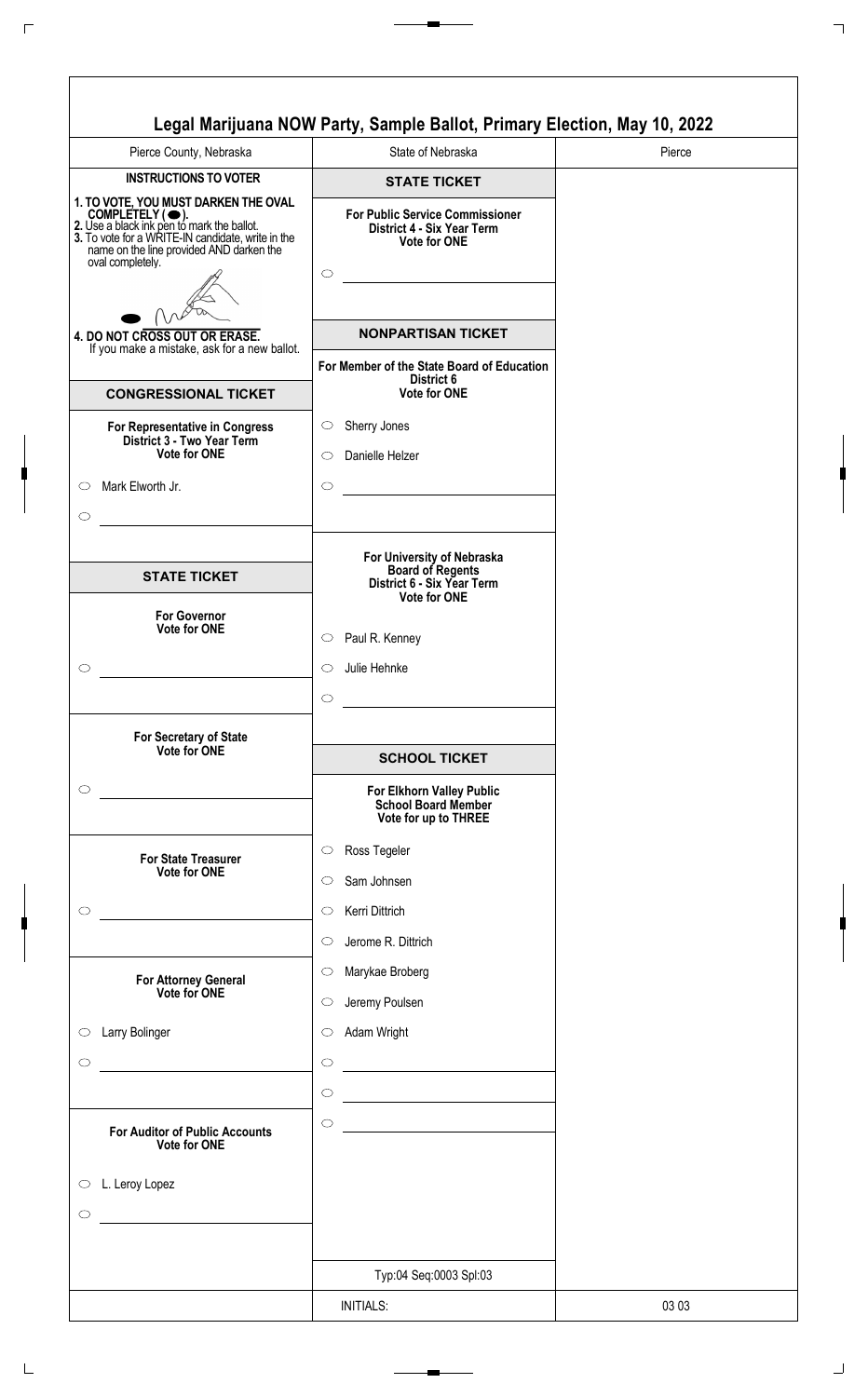| Pierce County, Nebraska                                      | State of Nebraska                                                                                   | South Branch |
|--------------------------------------------------------------|-----------------------------------------------------------------------------------------------------|--------------|
| <b>INSTRUCTIONS TO VOTER</b>                                 | <b>STATE TICKET</b>                                                                                 |              |
| 1. TO VOTE, YOU MUST DARKEN THE OVAL<br>oval completely.     | <b>For Public Service Commissioner</b><br>District 4 - Six Year Term<br><b>Vote for ONE</b>         |              |
|                                                              | $\circ$                                                                                             |              |
|                                                              |                                                                                                     |              |
| 4. DO NOT CROSS OUT OR ERASE.                                | <b>NONPARTISAN TICKET</b>                                                                           |              |
| If you make a mistake, ask for a new ballot.                 | For Member of the State Board of Education                                                          |              |
| <b>CONGRESSIONAL TICKET</b>                                  | District 6<br>Vote for ONE                                                                          |              |
| For Representative in Congress                               | Danielle Helzer<br>$\circ$                                                                          |              |
| District 3 - Two Year Term<br>Vote for ONE                   | Sherry Jones<br>$\circ$                                                                             |              |
| Mark Elworth Jr.                                             | $\circ$                                                                                             |              |
|                                                              |                                                                                                     |              |
|                                                              |                                                                                                     |              |
| <b>STATE TICKET</b>                                          | For University of Nebraska<br><b>Board of Regents</b><br>District 6 - Six Year Term<br>Vote for ONE |              |
| <b>For Governor</b><br>Vote for ONE                          |                                                                                                     |              |
|                                                              | Julie Hehnke<br>O                                                                                   |              |
|                                                              | Paul R. Kenney<br>O                                                                                 |              |
|                                                              | $\circ$                                                                                             |              |
| For Secretary of State                                       |                                                                                                     |              |
| Vote for ONE                                                 | <b>SCHOOL TICKET</b>                                                                                |              |
| <u> 1980 - Johann Barbara, martxa al</u>                     | <b>For Norfolk Public</b><br><b>School Board Member</b><br>Vote for up to THREE                     |              |
| <b>For State Treasurer</b>                                   | Leann Widhalm<br>◯                                                                                  |              |
| <b>Vote for ONE</b>                                          | Randy Dee<br>$\circ$                                                                                |              |
|                                                              | Jake Claussen<br>$\circ$                                                                            |              |
|                                                              | Teri Bauer<br>$\circ$                                                                               |              |
|                                                              | Lindsay Rohleder-Dixon<br>$\circlearrowright$                                                       |              |
| For Attorney General<br>Vote for ONE                         | Leonor Fuhrer<br>$\circ$                                                                            |              |
|                                                              |                                                                                                     |              |
| Larry Bolinger                                               | Cindy Booth<br>$\circ$                                                                              |              |
|                                                              | $\circ$<br><u> 1980 - Johann Barbara, martxa al</u>                                                 |              |
|                                                              | $\circ$<br><u> 1989 - Johann Barn, mars eta bainar eta idazlea (</u>                                |              |
| <b>For Auditor of Public Accounts</b><br><b>Vote for ONE</b> | $\circ$                                                                                             |              |
| $\circ$ L. Leroy Lopez                                       |                                                                                                     |              |
|                                                              |                                                                                                     |              |
|                                                              |                                                                                                     |              |
|                                                              |                                                                                                     |              |
|                                                              | Typ:04 Seq:0004 Spl:01                                                                              |              |
|                                                              | <b>INITIALS:</b>                                                                                    | 04 01        |

 $\sqrt{2}$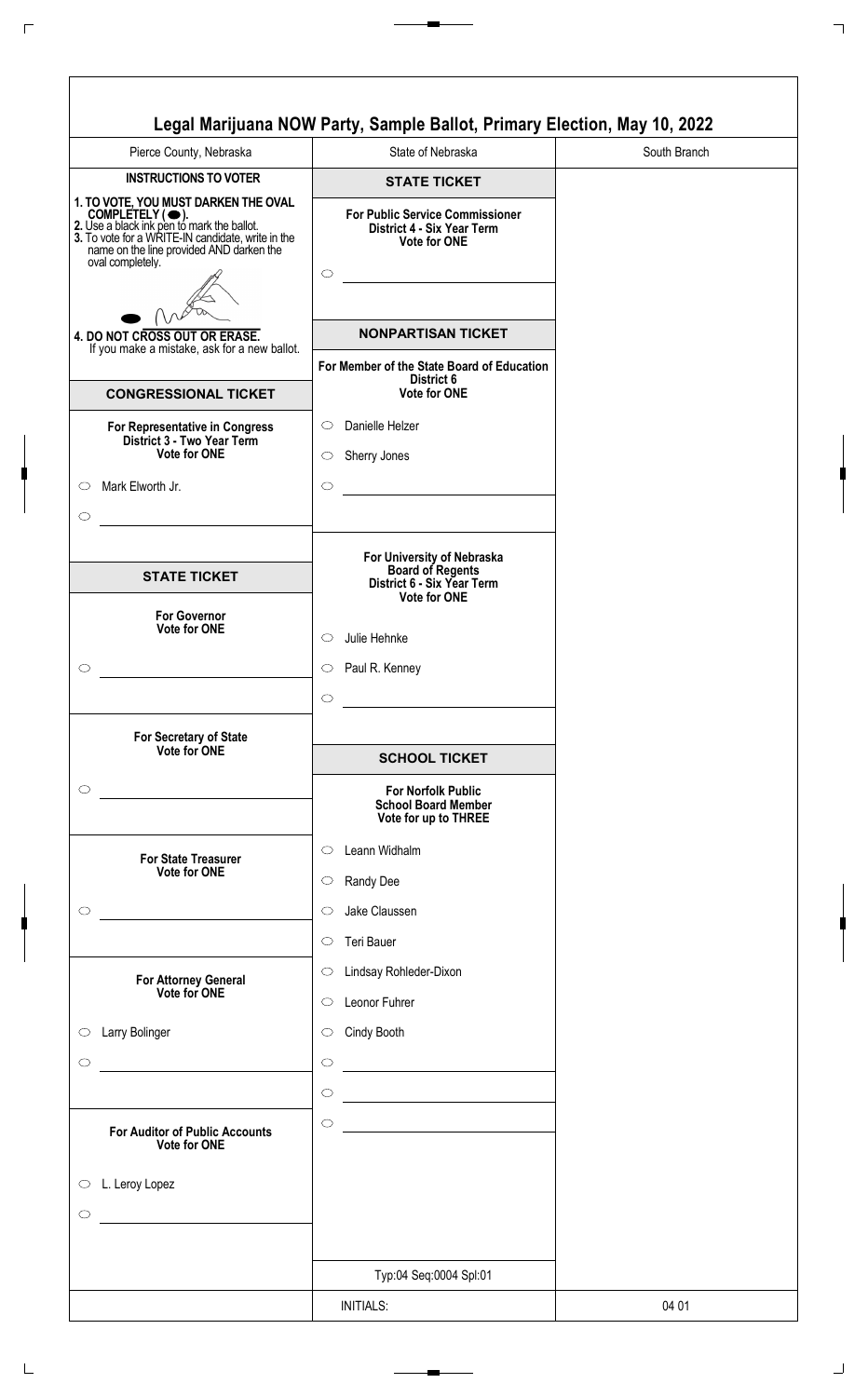| Pierce County, Nebraska                                                                                                                                                                                                    | State of Nebraska                                                                                         | South Branch |
|----------------------------------------------------------------------------------------------------------------------------------------------------------------------------------------------------------------------------|-----------------------------------------------------------------------------------------------------------|--------------|
| <b>INSTRUCTIONS TO VOTER</b>                                                                                                                                                                                               | <b>STATE TICKET</b>                                                                                       |              |
| 1. TO VOTE, YOU MUST DARKEN THE OVAL<br>COMPLETELY (C).<br>2. Use a black ink pen to mark the ballot.<br>3. To vote for a WRITE-IN candidate, write in the<br>hame on the line provided AND darken the<br>oval completely. | <b>For Public Service Commissioner</b><br>District 4 - Six Year Term<br><b>Vote for ONE</b><br>$\bigcirc$ |              |
|                                                                                                                                                                                                                            |                                                                                                           |              |
| 4. DO NOT CROSS OUT OR ERASE.<br>If you make a mistake, ask for a new ballot.                                                                                                                                              | <b>NONPARTISAN TICKET</b>                                                                                 |              |
| <b>CONGRESSIONAL TICKET</b>                                                                                                                                                                                                | For Member of the State Board of Education<br>District 6<br><b>Vote for ONE</b>                           |              |
|                                                                                                                                                                                                                            | Danielle Helzer<br>$\circ$                                                                                |              |
| For Representative in Congress<br>District 3 - Two Year Term<br><b>Vote for ONE</b>                                                                                                                                        | Sherry Jones<br>$\circ$                                                                                   |              |
| Mark Elworth Jr.                                                                                                                                                                                                           | $\circ$                                                                                                   |              |
|                                                                                                                                                                                                                            |                                                                                                           |              |
| <b>STATE TICKET</b>                                                                                                                                                                                                        | For University of Nebraska<br>Board of Regents<br>District 6 - Six Year Term                              |              |
| <b>For Governor</b><br><b>Vote for ONE</b>                                                                                                                                                                                 | <b>Vote for ONE</b>                                                                                       |              |
|                                                                                                                                                                                                                            | Julie Hehnke<br>$\circ$                                                                                   |              |
|                                                                                                                                                                                                                            | Paul R. Kenney<br>O<br>$\circ$                                                                            |              |
| For Secretary of State<br>Vote for ONE                                                                                                                                                                                     |                                                                                                           |              |
|                                                                                                                                                                                                                            |                                                                                                           |              |
| <b>For State Treasurer</b><br>Vote for ONE                                                                                                                                                                                 |                                                                                                           |              |
|                                                                                                                                                                                                                            |                                                                                                           |              |
| For Attorney General<br>Vote for ONE                                                                                                                                                                                       |                                                                                                           |              |
| Larry Bolinger                                                                                                                                                                                                             |                                                                                                           |              |
|                                                                                                                                                                                                                            |                                                                                                           |              |
| <b>For Auditor of Public Accounts</b>                                                                                                                                                                                      |                                                                                                           |              |
| Vote for ONE                                                                                                                                                                                                               |                                                                                                           |              |
| L. Leroy Lopez                                                                                                                                                                                                             |                                                                                                           |              |
|                                                                                                                                                                                                                            |                                                                                                           |              |
|                                                                                                                                                                                                                            | Typ:04 Seq:0004 Spl:02                                                                                    |              |
|                                                                                                                                                                                                                            | <b>INITIALS:</b>                                                                                          | 04 02        |

┓

L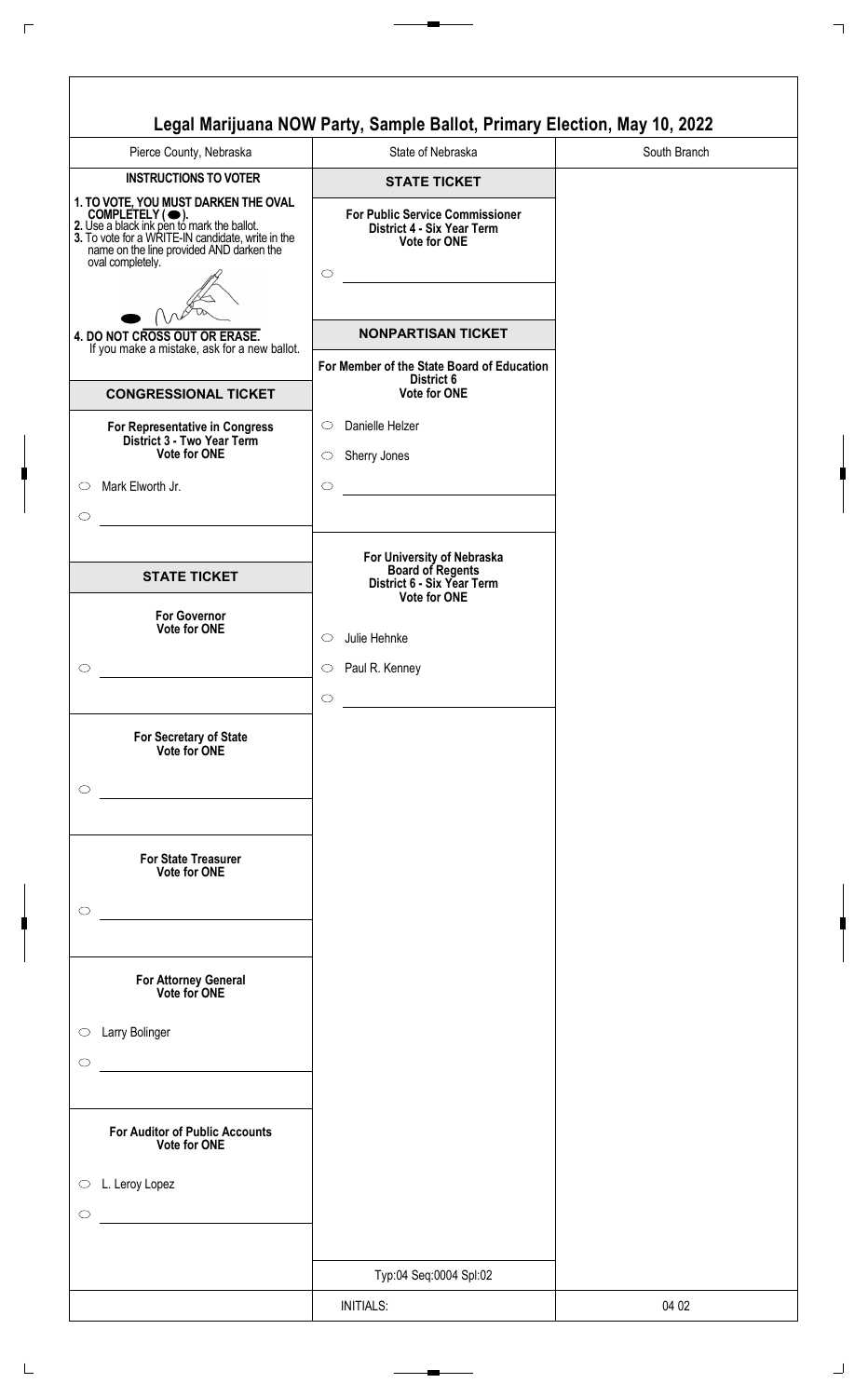| Pierce County, Nebraska                                                                                                                                                                                                    | State of Nebraska                                                                                         | Pierce City |
|----------------------------------------------------------------------------------------------------------------------------------------------------------------------------------------------------------------------------|-----------------------------------------------------------------------------------------------------------|-------------|
| <b>INSTRUCTIONS TO VOTER</b>                                                                                                                                                                                               | <b>STATE TICKET</b>                                                                                       |             |
| 1. TO VOTE, YOU MUST DARKEN THE OVAL<br>COMPLETELY (C).<br>2. Use a black ink pen to mark the ballot.<br>3. To vote for a WRITE-IN candidate, write in the<br>hame on the line provided AND darken the<br>oval completely. | <b>For Public Service Commissioner</b><br>District 4 - Six Year Term<br><b>Vote for ONE</b><br>$\bigcirc$ |             |
| 4. DO NOT CROSS OUT OR ERASE.                                                                                                                                                                                              | <b>NONPARTISAN TICKET</b>                                                                                 |             |
| If you make a mistake, ask for a new ballot.                                                                                                                                                                               | For Member of the State Board of Education                                                                |             |
| <b>CONGRESSIONAL TICKET</b>                                                                                                                                                                                                | District 6<br><b>Vote for ONE</b>                                                                         |             |
| For Representative in Congress<br>District 3 - Two Year Term<br><b>Vote for ONE</b>                                                                                                                                        | Sherry Jones<br>$\circ$<br>Danielle Helzer<br>$\circ$                                                     |             |
| Mark Elworth Jr.                                                                                                                                                                                                           | $\circ$                                                                                                   |             |
| <b>STATE TICKET</b>                                                                                                                                                                                                        | For University of Nebraska<br>Board of Regents<br>District 6 - Six Year Term<br><b>Vote for ONE</b>       |             |
| <b>For Governor</b><br><b>Vote for ONE</b>                                                                                                                                                                                 | Paul R. Kenney<br>$\circ$                                                                                 |             |
|                                                                                                                                                                                                                            | Julie Hehnke<br>◯                                                                                         |             |
| For Secretary of State<br>Vote for ONE                                                                                                                                                                                     | $\circ$                                                                                                   |             |
| <b>For State Treasurer</b><br>Vote for ONE                                                                                                                                                                                 |                                                                                                           |             |
| For Attorney General<br>Vote for ONE                                                                                                                                                                                       |                                                                                                           |             |
| Larry Bolinger                                                                                                                                                                                                             |                                                                                                           |             |
| <b>For Auditor of Public Accounts</b><br>Vote for ONE                                                                                                                                                                      |                                                                                                           |             |
| L. Leroy Lopez<br>$\circ$                                                                                                                                                                                                  |                                                                                                           |             |
|                                                                                                                                                                                                                            | Typ:04 Seq:0005 Spl:01                                                                                    |             |
|                                                                                                                                                                                                                            |                                                                                                           |             |
|                                                                                                                                                                                                                            | <b>INITIALS:</b>                                                                                          | 05 01       |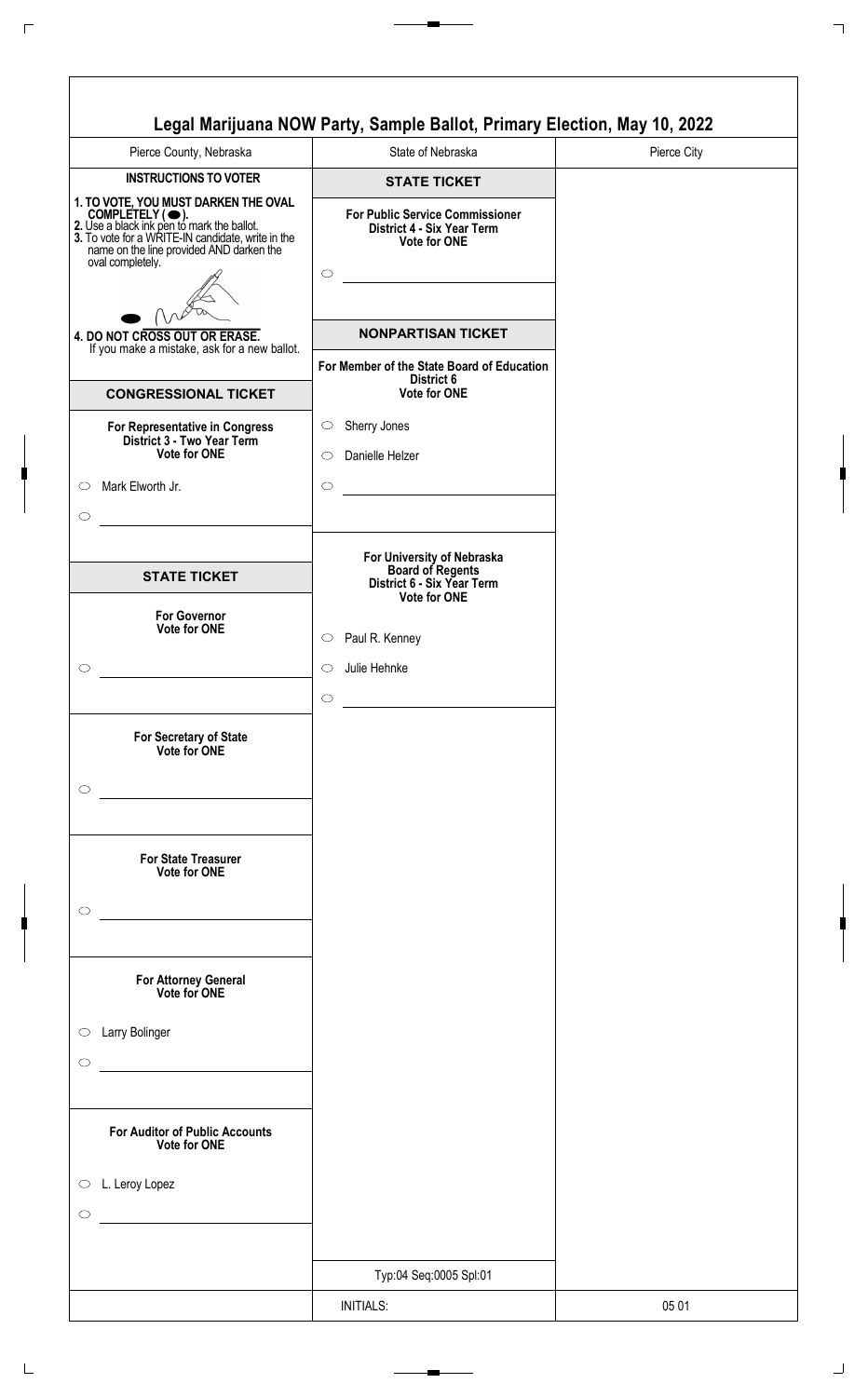| Pierce County, Nebraska                                                                                                                                                                                                     | State of Nebraska                                                                           | NonPartisan-Partisan |
|-----------------------------------------------------------------------------------------------------------------------------------------------------------------------------------------------------------------------------|---------------------------------------------------------------------------------------------|----------------------|
| <b>INSTRUCTIONS TO VOTER</b>                                                                                                                                                                                                | <b>STATE TICKET</b>                                                                         |                      |
| 1. TO VOTE, YOU MUST DARKEN THE OVAL<br>COMPLETELY ( •).<br>2. Use a black ink pen to mark the ballot.<br>3. To vote for a WRITE-IN candidate, write in the<br>name on the line provided AND darken the<br>oval completely. | <b>For Public Service Commissioner</b><br>District 4 - Six Year Term<br><b>Vote for ONE</b> |                      |
| 4. DO NOT CROSS OUT OR ERASE.<br>If you make a mistake, ask for a new ballot.                                                                                                                                               | $\circ$                                                                                     |                      |
| <b>CONGRESSIONAL TICKET</b>                                                                                                                                                                                                 |                                                                                             |                      |
| For Representative in Congress<br>District 3 - Two Year Term<br>Vote for ONE                                                                                                                                                |                                                                                             |                      |
| Mark Elworth Jr.<br>$\circ$<br>$\circ$                                                                                                                                                                                      |                                                                                             |                      |
| <b>STATE TICKET</b>                                                                                                                                                                                                         |                                                                                             |                      |
| <b>For Governor</b><br>Vote for ONE                                                                                                                                                                                         |                                                                                             |                      |
| O                                                                                                                                                                                                                           |                                                                                             |                      |
| For Secretary of State<br>Vote for ONE<br>$\circ$                                                                                                                                                                           |                                                                                             |                      |
| <b>For State Treasurer</b><br>Vote for ONE<br>$\circ$<br><u> 1980 - Andrea Station, amerikansk politik (</u>                                                                                                                |                                                                                             |                      |
| For Attorney General<br>Vote for ONE                                                                                                                                                                                        |                                                                                             |                      |
| Larry Bolinger<br>$\circ$<br>$\circ$                                                                                                                                                                                        |                                                                                             |                      |
| <b>For Auditor of Public Accounts</b><br>Vote for ONE                                                                                                                                                                       |                                                                                             |                      |
| L. Leroy Lopez<br>$\circ$<br>$\circ$                                                                                                                                                                                        |                                                                                             |                      |
|                                                                                                                                                                                                                             |                                                                                             |                      |
|                                                                                                                                                                                                                             | Typ:04 Seq:0900 Spl:01                                                                      |                      |
|                                                                                                                                                                                                                             | <b>INITIALS:</b>                                                                            | 0900                 |

ן

 $\sqrt{2}$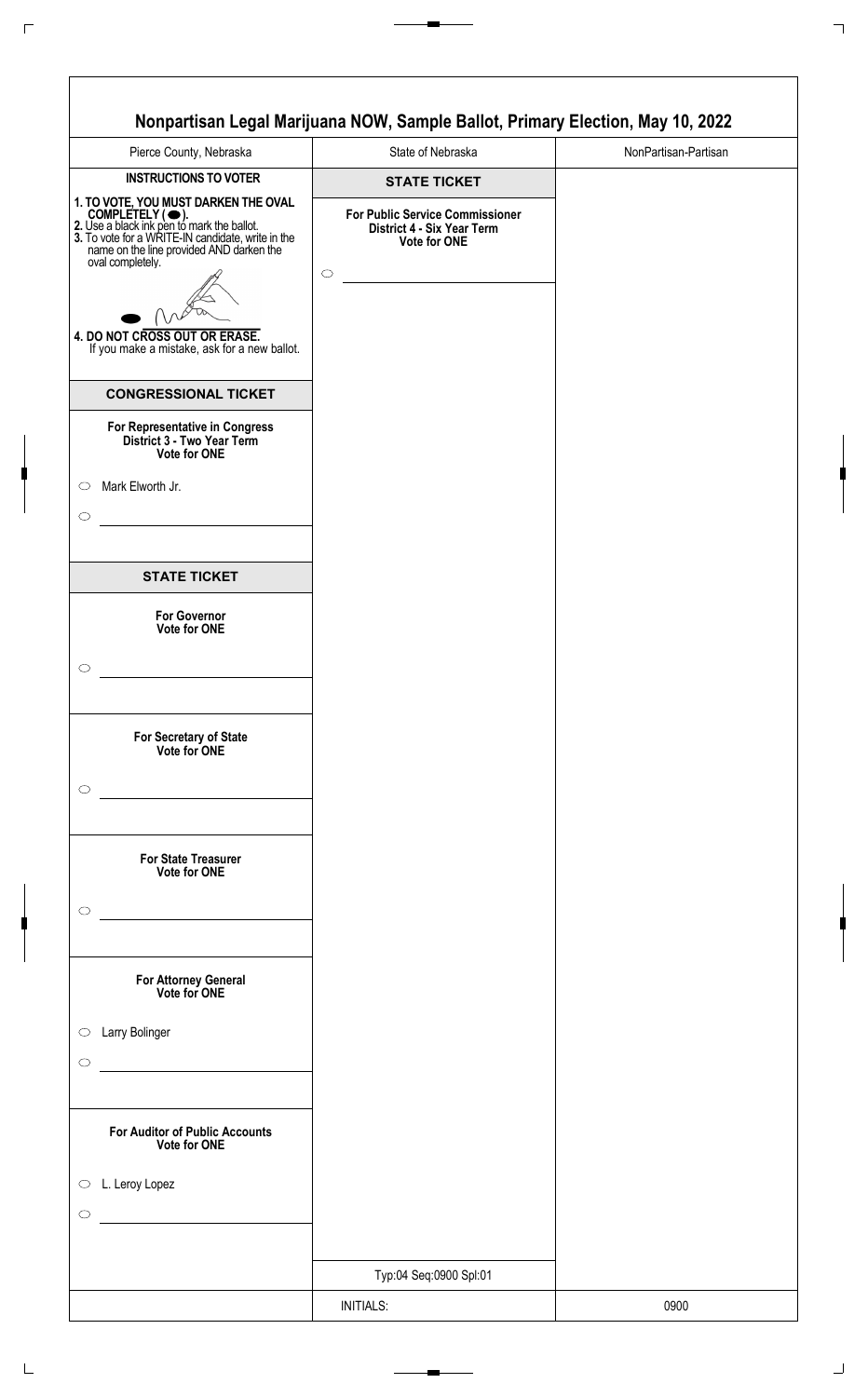|                                                                                                                                                                                                                                                                                                              | Nonpartisan, Sample Ballot, Primary Election, May 10, 2022 |        |
|--------------------------------------------------------------------------------------------------------------------------------------------------------------------------------------------------------------------------------------------------------------------------------------------------------------|------------------------------------------------------------|--------|
| Pierce County, Nebraska                                                                                                                                                                                                                                                                                      | State of Nebraska                                          | Osmond |
| <b>INSTRUCTIONS TO VOTER</b>                                                                                                                                                                                                                                                                                 |                                                            |        |
| 1. TO VOTE, YOU MUST DARKEN THE OVAL<br>COMPLETELY ( •).<br>2. Use a black ink pen to mark the ballot.<br>3. To vote for a WRITE-IN candidate, write in the<br>name on the line provided AND darken the<br>oval completely.<br>4. DO NOT CROSS OUT OR ERASE.<br>If you make a mistake, ask for a new ballot. |                                                            |        |
| <b>NONPARTISAN TICKET</b>                                                                                                                                                                                                                                                                                    |                                                            |        |
| For Member of the Legislature<br>District 40<br>Vote for ONE                                                                                                                                                                                                                                                 |                                                            |        |
| Barry DeKay<br>$\circ$                                                                                                                                                                                                                                                                                       |                                                            |        |
| Keith F. Kube<br>$\circ$                                                                                                                                                                                                                                                                                     |                                                            |        |
| Mark Patefield<br>$\circ$                                                                                                                                                                                                                                                                                    |                                                            |        |
| Robert E. Johnston<br>$\circ$                                                                                                                                                                                                                                                                                |                                                            |        |
| $\circ$                                                                                                                                                                                                                                                                                                      |                                                            |        |
| For Member of the State Board of Education<br>District 6<br>Vote for ONE                                                                                                                                                                                                                                     |                                                            |        |
| Sherry Jones<br>$\bigcirc$                                                                                                                                                                                                                                                                                   |                                                            |        |
| Danielle Helzer<br>$\circ$                                                                                                                                                                                                                                                                                   |                                                            |        |
| $\circ$                                                                                                                                                                                                                                                                                                      |                                                            |        |
| For University of Nebraska<br>Board of Regents<br>District 6 - Six Year Term<br>Vote for ONE                                                                                                                                                                                                                 |                                                            |        |
| Paul R. Kenney<br>$\circ$                                                                                                                                                                                                                                                                                    |                                                            |        |
| Julie Hehnke<br>$\circ$                                                                                                                                                                                                                                                                                      |                                                            |        |
| $\circ$                                                                                                                                                                                                                                                                                                      |                                                            |        |
|                                                                                                                                                                                                                                                                                                              |                                                            |        |
|                                                                                                                                                                                                                                                                                                              |                                                            |        |
|                                                                                                                                                                                                                                                                                                              |                                                            |        |
|                                                                                                                                                                                                                                                                                                              |                                                            |        |
|                                                                                                                                                                                                                                                                                                              |                                                            |        |
|                                                                                                                                                                                                                                                                                                              |                                                            |        |
|                                                                                                                                                                                                                                                                                                              |                                                            |        |
|                                                                                                                                                                                                                                                                                                              | Typ:05 Seq:0001 Spl:01                                     |        |
|                                                                                                                                                                                                                                                                                                              | <b>INITIALS:</b>                                           | 01 01  |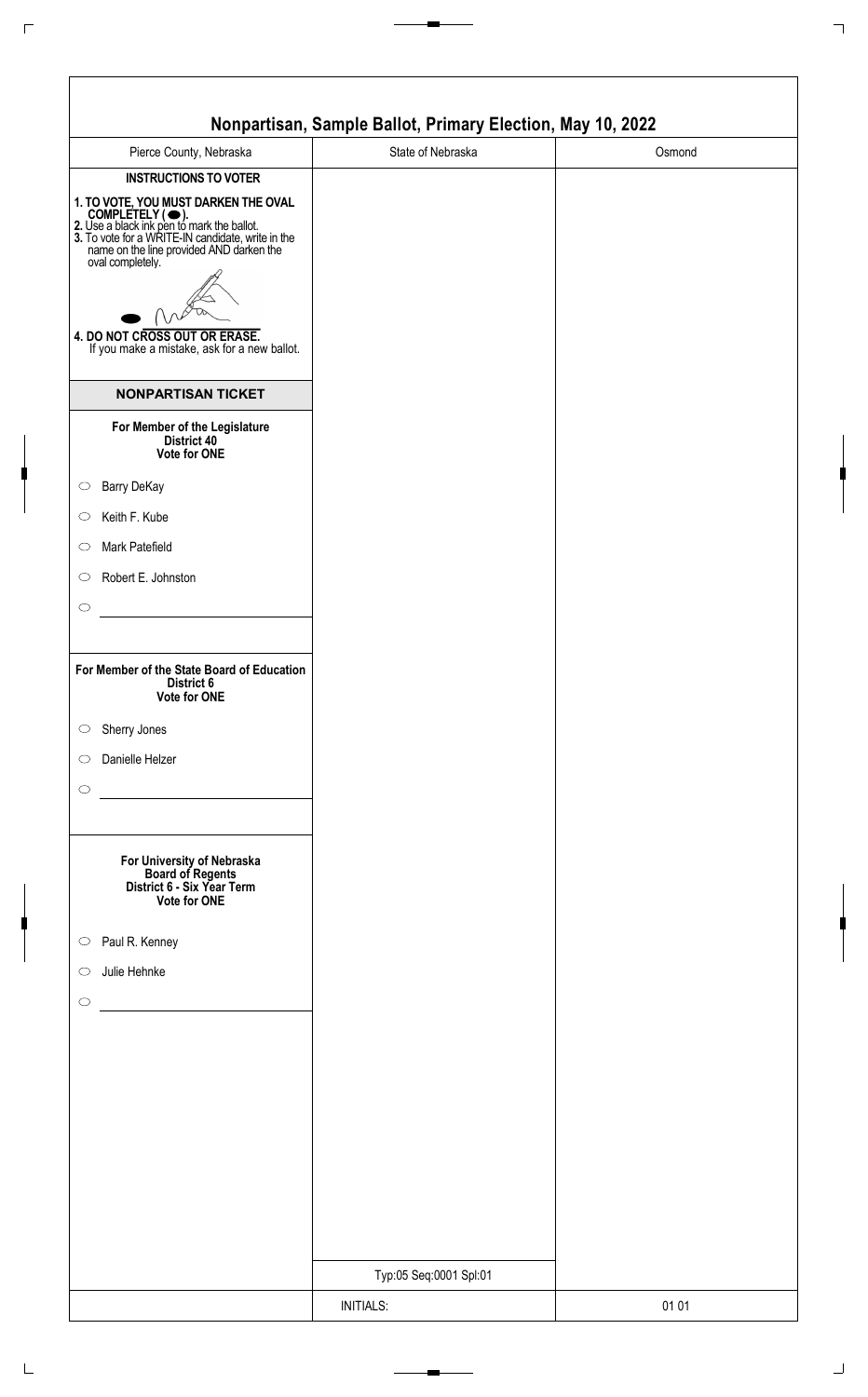|                                                                                                                                                                                                                                                                                                                                              | Nonpartisan, Sample Ballot, Primary Election, May 10, 2022 |           |
|----------------------------------------------------------------------------------------------------------------------------------------------------------------------------------------------------------------------------------------------------------------------------------------------------------------------------------------------|------------------------------------------------------------|-----------|
| Pierce County, Nebraska                                                                                                                                                                                                                                                                                                                      | State of Nebraska                                          | Plainview |
| <b>INSTRUCTIONS TO VOTER</b><br>1. TO VOTE, YOU MUST DARKEN THE OVAL<br>COMPLETELY ( •).<br>2. Use a black ink pen to mark the ballot.<br>3. To vote for a WRITE-IN candidate, write in the<br>name on the line provided AND darken the<br>oval completely.<br>4. DO NOT CROSS OUT OR ERASE.<br>If you make a mistake, ask for a new ballot. |                                                            |           |
| <b>NONPARTISAN TICKET</b>                                                                                                                                                                                                                                                                                                                    |                                                            |           |
| For Member of the Legislature<br>District 40<br>Vote for ONE                                                                                                                                                                                                                                                                                 |                                                            |           |
| Keith F. Kube<br>$\circ$                                                                                                                                                                                                                                                                                                                     |                                                            |           |
| Mark Patefield<br>$\circ$                                                                                                                                                                                                                                                                                                                    |                                                            |           |
| Robert E. Johnston<br>$\circ$                                                                                                                                                                                                                                                                                                                |                                                            |           |
| Barry DeKay<br>$\circ$                                                                                                                                                                                                                                                                                                                       |                                                            |           |
| $\circ$                                                                                                                                                                                                                                                                                                                                      |                                                            |           |
| For Member of the State Board of Education<br>District 6<br>Vote for ONE<br>Danielle Helzer<br>$\circ$<br>Sherry Jones<br>$\circ$                                                                                                                                                                                                            |                                                            |           |
| $\circ$                                                                                                                                                                                                                                                                                                                                      |                                                            |           |
| For University of Nebraska<br>Board of Regents<br>District 6 - Six Year Term<br>Vote for ONE                                                                                                                                                                                                                                                 |                                                            |           |
| Julie Hehnke<br>$\circ$                                                                                                                                                                                                                                                                                                                      |                                                            |           |
| Paul R. Kenney<br>$\bigcirc$                                                                                                                                                                                                                                                                                                                 |                                                            |           |
| $\circ$                                                                                                                                                                                                                                                                                                                                      |                                                            |           |
|                                                                                                                                                                                                                                                                                                                                              |                                                            |           |
|                                                                                                                                                                                                                                                                                                                                              |                                                            |           |
|                                                                                                                                                                                                                                                                                                                                              |                                                            |           |
|                                                                                                                                                                                                                                                                                                                                              |                                                            |           |
|                                                                                                                                                                                                                                                                                                                                              |                                                            |           |
|                                                                                                                                                                                                                                                                                                                                              |                                                            |           |
|                                                                                                                                                                                                                                                                                                                                              |                                                            |           |
|                                                                                                                                                                                                                                                                                                                                              | Typ:05 Seq:0002 Spl:01                                     |           |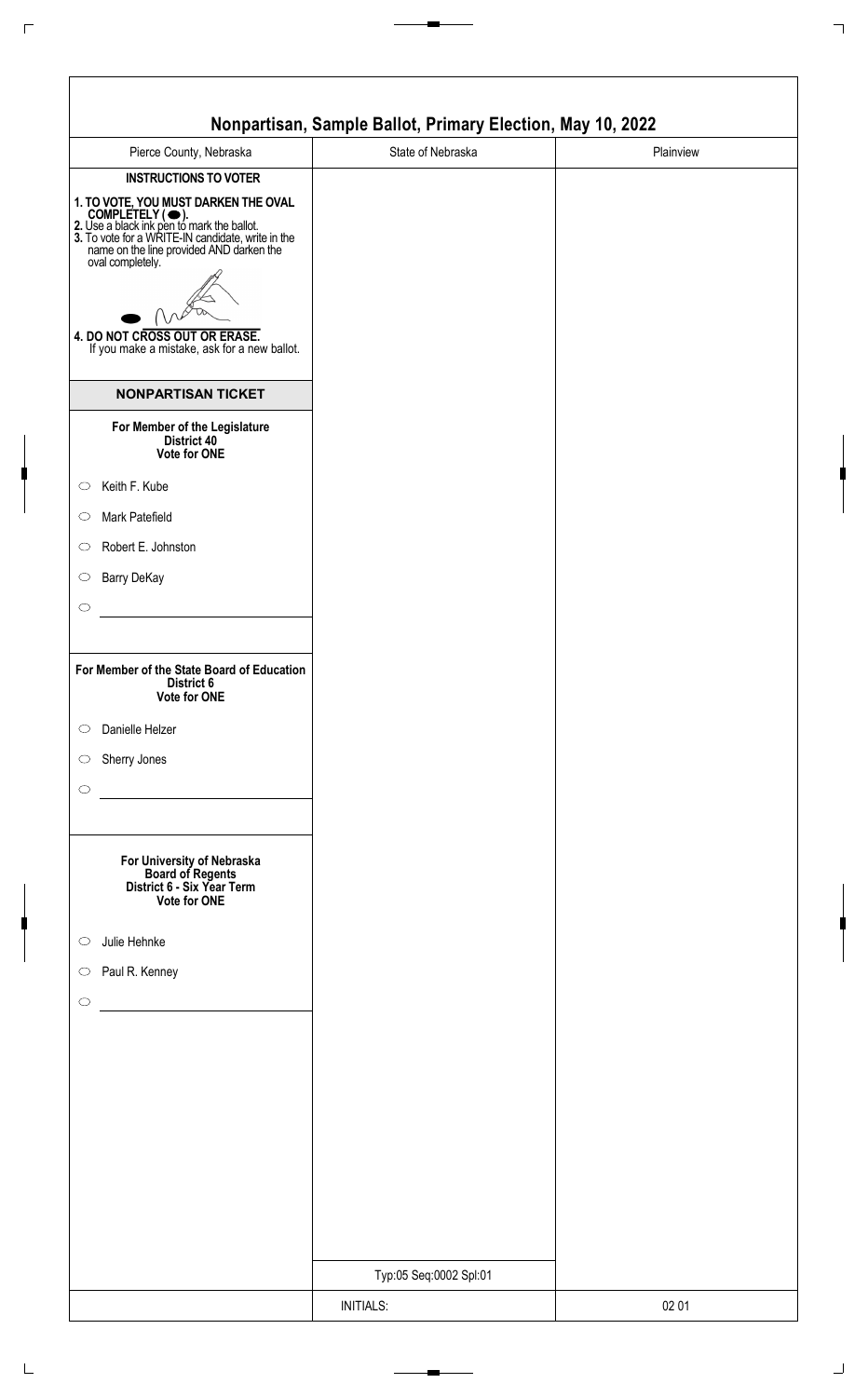| Pierce County, Nebraska                                                                                                                                                                                                                                                                                                                                                                                                                                                                                                                                                                                                                                                | State of Nebraska                                                                                                                                                                                                                                    | Plainview |
|------------------------------------------------------------------------------------------------------------------------------------------------------------------------------------------------------------------------------------------------------------------------------------------------------------------------------------------------------------------------------------------------------------------------------------------------------------------------------------------------------------------------------------------------------------------------------------------------------------------------------------------------------------------------|------------------------------------------------------------------------------------------------------------------------------------------------------------------------------------------------------------------------------------------------------|-----------|
| <b>INSTRUCTIONS TO VOTER</b>                                                                                                                                                                                                                                                                                                                                                                                                                                                                                                                                                                                                                                           | <b>CITY TICKET</b>                                                                                                                                                                                                                                   |           |
| 1. TO VOTE, YOU MUST DARKEN THE OVAL<br>COMPLETELY ( $\bigcirc$ ).<br>2. Use a black ink pen to mark the ballot.<br>3. To vote for a WRITE-IN candidate, write in the<br>name on the line provided AND darken the<br>oval completely.                                                                                                                                                                                                                                                                                                                                                                                                                                  | For Plainview City Council<br>Vote for up to TWO                                                                                                                                                                                                     |           |
| 4. DO NOT CROSS OUT OR ERASE.<br>If you make a mistake, ask for a new ballot.<br><b>NONPARTISAN TICKET</b><br>For Member of the Legislature<br>District 40<br><b>Vote for ONE</b><br>Keith F. Kube<br>Mark Patefield<br>Robert E. Johnston<br><b>Barry DeKay</b><br>For Member of the State Board of Education<br>District 6<br>Vote for ONE<br>Danielle Helzer<br>Sherry Jones<br>For University of Nebraska<br><b>Board of Regents</b><br>District 6 - Six Year Term<br>Vote for ONE<br>Julie Hehnke<br>Paul R. Kenney<br><u> 1990 - Jan Stein Stein Stein Stein Stein Stein Stein Stein Stein Stein Stein Stein Stein Stein Stein Stein S</u><br><b>CITY TICKET</b> | <b>Bob Burriel</b><br>$\circ$<br>Corrine Janovec<br>$\bigcirc$<br>Jody S. Born<br>$\circ$<br>Chari Hansen<br>$\circ$<br>Krista Hanks<br>$\circ$<br>Cal Fluckey<br>$\circlearrowright$<br>Nancy M. Allen<br>$\circ$<br>$\circlearrowright$<br>$\circ$ |           |
| For Plainview City Mayor<br>Vote for ONE                                                                                                                                                                                                                                                                                                                                                                                                                                                                                                                                                                                                                               |                                                                                                                                                                                                                                                      |           |
|                                                                                                                                                                                                                                                                                                                                                                                                                                                                                                                                                                                                                                                                        |                                                                                                                                                                                                                                                      |           |
| Brian J. Schlote                                                                                                                                                                                                                                                                                                                                                                                                                                                                                                                                                                                                                                                       |                                                                                                                                                                                                                                                      |           |
| <b>Bob Smith</b>                                                                                                                                                                                                                                                                                                                                                                                                                                                                                                                                                                                                                                                       |                                                                                                                                                                                                                                                      |           |
| <b>Curtis Brand</b>                                                                                                                                                                                                                                                                                                                                                                                                                                                                                                                                                                                                                                                    |                                                                                                                                                                                                                                                      |           |
|                                                                                                                                                                                                                                                                                                                                                                                                                                                                                                                                                                                                                                                                        |                                                                                                                                                                                                                                                      |           |
|                                                                                                                                                                                                                                                                                                                                                                                                                                                                                                                                                                                                                                                                        | Typ:05 Seq:0002 Spl:02                                                                                                                                                                                                                               |           |
|                                                                                                                                                                                                                                                                                                                                                                                                                                                                                                                                                                                                                                                                        | <b>INITIALS:</b>                                                                                                                                                                                                                                     | 02 02     |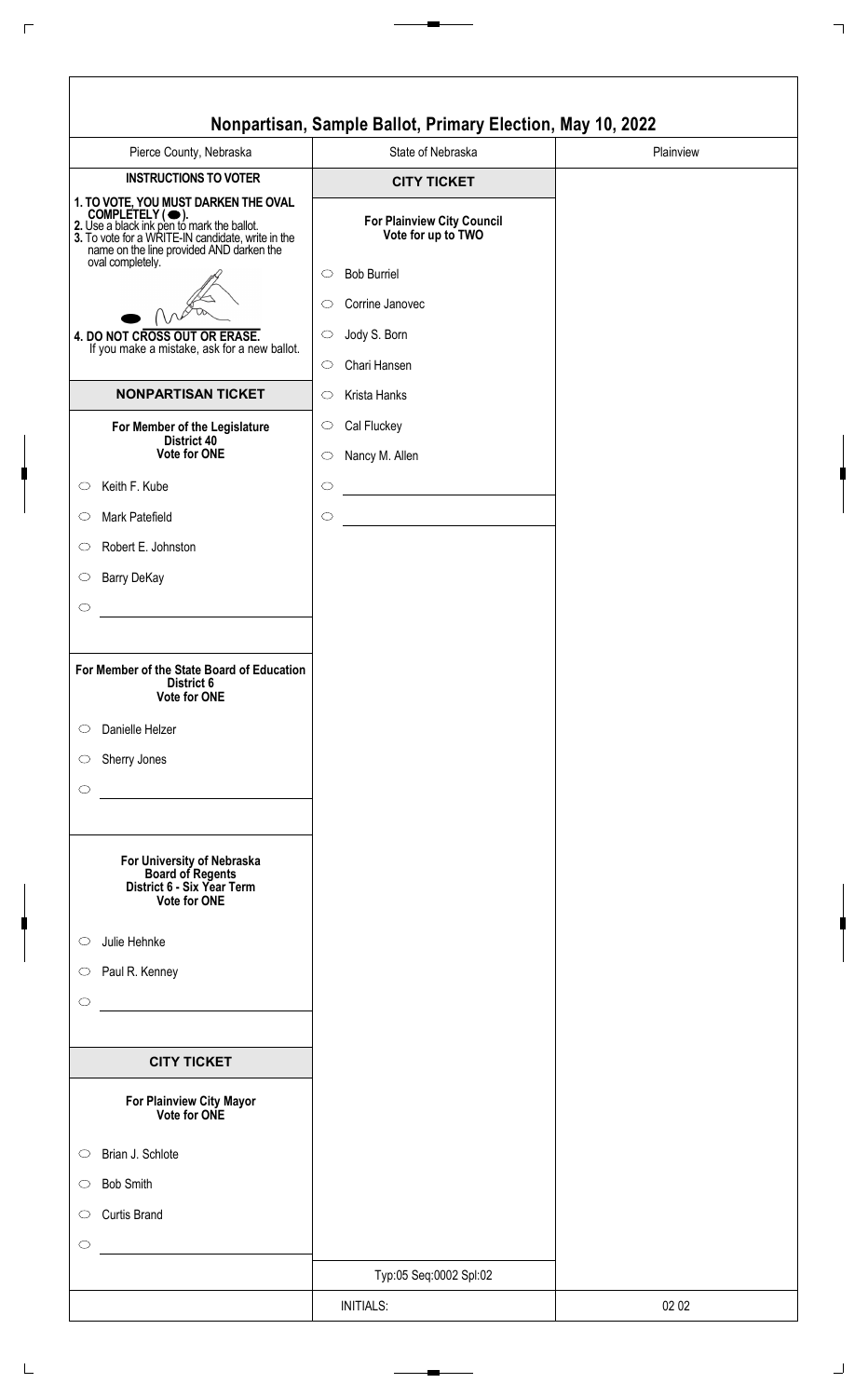|                                                                                                                                                                                                                                                                                                                                               | Nonpartisan, Sample Ballot, Primary Election, May 10, 2022 |        |
|-----------------------------------------------------------------------------------------------------------------------------------------------------------------------------------------------------------------------------------------------------------------------------------------------------------------------------------------------|------------------------------------------------------------|--------|
| Pierce County, Nebraska                                                                                                                                                                                                                                                                                                                       | State of Nebraska                                          | Pierce |
| <b>INSTRUCTIONS TO VOTER</b><br>1. TO VOTE, YOU MUST DARKEN THE OVAL<br>COMPLETELY ( • ).<br>2. Use a black ink pen to mark the ballot.<br>3. To vote for a WRITE-IN candidate, write in the<br>name on the line provided AND darken the<br>oval completely.<br>4. DO NOT CROSS OUT OR ERASE.<br>If you make a mistake, ask for a new ballot. |                                                            |        |
| <b>NONPARTISAN TICKET</b>                                                                                                                                                                                                                                                                                                                     |                                                            |        |
| For Member of the State Board of Education<br>District 6<br>Vote for ONE                                                                                                                                                                                                                                                                      |                                                            |        |
| Sherry Jones                                                                                                                                                                                                                                                                                                                                  |                                                            |        |
| Danielle Helzer                                                                                                                                                                                                                                                                                                                               |                                                            |        |
| For University of Nebraska<br>Board of Regents<br>District 6 - Six Year Term<br>Vote for ONE                                                                                                                                                                                                                                                  |                                                            |        |
| Paul R. Kenney                                                                                                                                                                                                                                                                                                                                |                                                            |        |
| Julie Hehnke                                                                                                                                                                                                                                                                                                                                  |                                                            |        |
|                                                                                                                                                                                                                                                                                                                                               |                                                            |        |
|                                                                                                                                                                                                                                                                                                                                               |                                                            |        |
|                                                                                                                                                                                                                                                                                                                                               |                                                            |        |
|                                                                                                                                                                                                                                                                                                                                               |                                                            |        |
|                                                                                                                                                                                                                                                                                                                                               |                                                            |        |
|                                                                                                                                                                                                                                                                                                                                               |                                                            |        |
|                                                                                                                                                                                                                                                                                                                                               |                                                            |        |
|                                                                                                                                                                                                                                                                                                                                               |                                                            |        |
|                                                                                                                                                                                                                                                                                                                                               |                                                            |        |
|                                                                                                                                                                                                                                                                                                                                               |                                                            |        |
|                                                                                                                                                                                                                                                                                                                                               |                                                            |        |
|                                                                                                                                                                                                                                                                                                                                               |                                                            |        |
|                                                                                                                                                                                                                                                                                                                                               |                                                            |        |
|                                                                                                                                                                                                                                                                                                                                               |                                                            |        |
|                                                                                                                                                                                                                                                                                                                                               |                                                            |        |
|                                                                                                                                                                                                                                                                                                                                               |                                                            |        |
|                                                                                                                                                                                                                                                                                                                                               | Typ:05 Seq:0003 Spl:01                                     |        |
|                                                                                                                                                                                                                                                                                                                                               | <b>INITIALS:</b>                                           | 03 01  |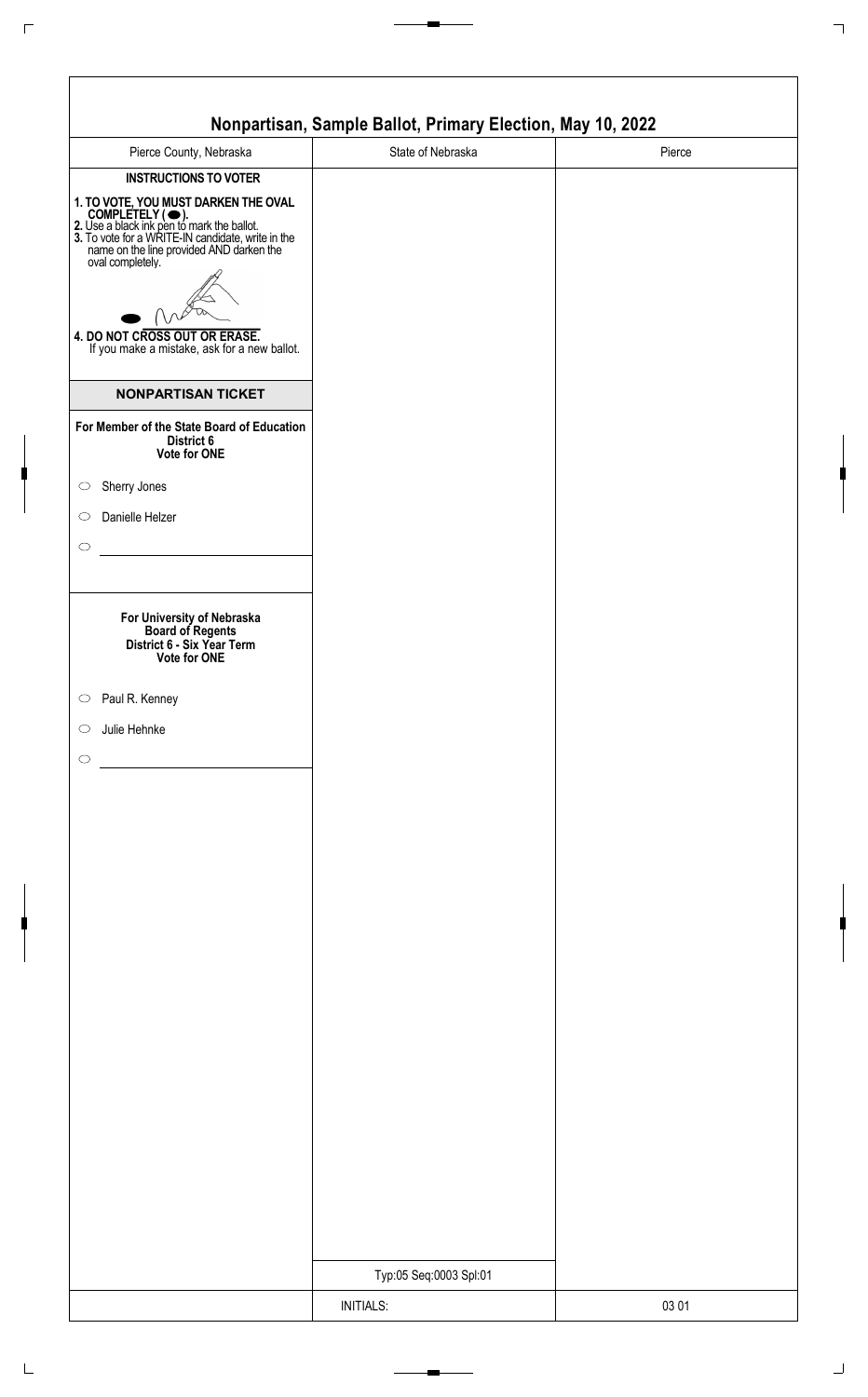|                                                                                                                                                                                                                                                                                                                                               | Nonpartisan, Sample Ballot, Primary Election, May 10, 2022 |        |
|-----------------------------------------------------------------------------------------------------------------------------------------------------------------------------------------------------------------------------------------------------------------------------------------------------------------------------------------------|------------------------------------------------------------|--------|
| Pierce County, Nebraska                                                                                                                                                                                                                                                                                                                       | State of Nebraska                                          | Pierce |
| <b>INSTRUCTIONS TO VOTER</b><br>1. TO VOTE, YOU MUST DARKEN THE OVAL<br>COMPLETELY ( • ).<br>2. Use a black ink pen to mark the ballot.<br>3. To vote for a WRITE-IN candidate, write in the<br>name on the line provided AND darken the<br>oval completely.<br>4. DO NOT CROSS OUT OR ERASE.<br>If you make a mistake, ask for a new ballot. |                                                            |        |
| <b>NONPARTISAN TICKET</b>                                                                                                                                                                                                                                                                                                                     |                                                            |        |
| For Member of the State Board of Education<br>District 6<br>Vote for ONE                                                                                                                                                                                                                                                                      |                                                            |        |
| Sherry Jones                                                                                                                                                                                                                                                                                                                                  |                                                            |        |
| Danielle Helzer                                                                                                                                                                                                                                                                                                                               |                                                            |        |
| For University of Nebraska<br>Board of Regents<br>District 6 - Six Year Term<br>Vote for ONE                                                                                                                                                                                                                                                  |                                                            |        |
| Paul R. Kenney                                                                                                                                                                                                                                                                                                                                |                                                            |        |
| Julie Hehnke                                                                                                                                                                                                                                                                                                                                  |                                                            |        |
|                                                                                                                                                                                                                                                                                                                                               |                                                            |        |
|                                                                                                                                                                                                                                                                                                                                               |                                                            |        |
|                                                                                                                                                                                                                                                                                                                                               |                                                            |        |
|                                                                                                                                                                                                                                                                                                                                               |                                                            |        |
|                                                                                                                                                                                                                                                                                                                                               |                                                            |        |
|                                                                                                                                                                                                                                                                                                                                               |                                                            |        |
|                                                                                                                                                                                                                                                                                                                                               |                                                            |        |
|                                                                                                                                                                                                                                                                                                                                               |                                                            |        |
|                                                                                                                                                                                                                                                                                                                                               |                                                            |        |
|                                                                                                                                                                                                                                                                                                                                               |                                                            |        |
|                                                                                                                                                                                                                                                                                                                                               |                                                            |        |
|                                                                                                                                                                                                                                                                                                                                               |                                                            |        |
|                                                                                                                                                                                                                                                                                                                                               |                                                            |        |
|                                                                                                                                                                                                                                                                                                                                               |                                                            |        |
|                                                                                                                                                                                                                                                                                                                                               |                                                            |        |
|                                                                                                                                                                                                                                                                                                                                               |                                                            |        |
|                                                                                                                                                                                                                                                                                                                                               | Typ:05 Seq:0003 Spl:02                                     |        |
|                                                                                                                                                                                                                                                                                                                                               | <b>INITIALS:</b>                                           | 03 02  |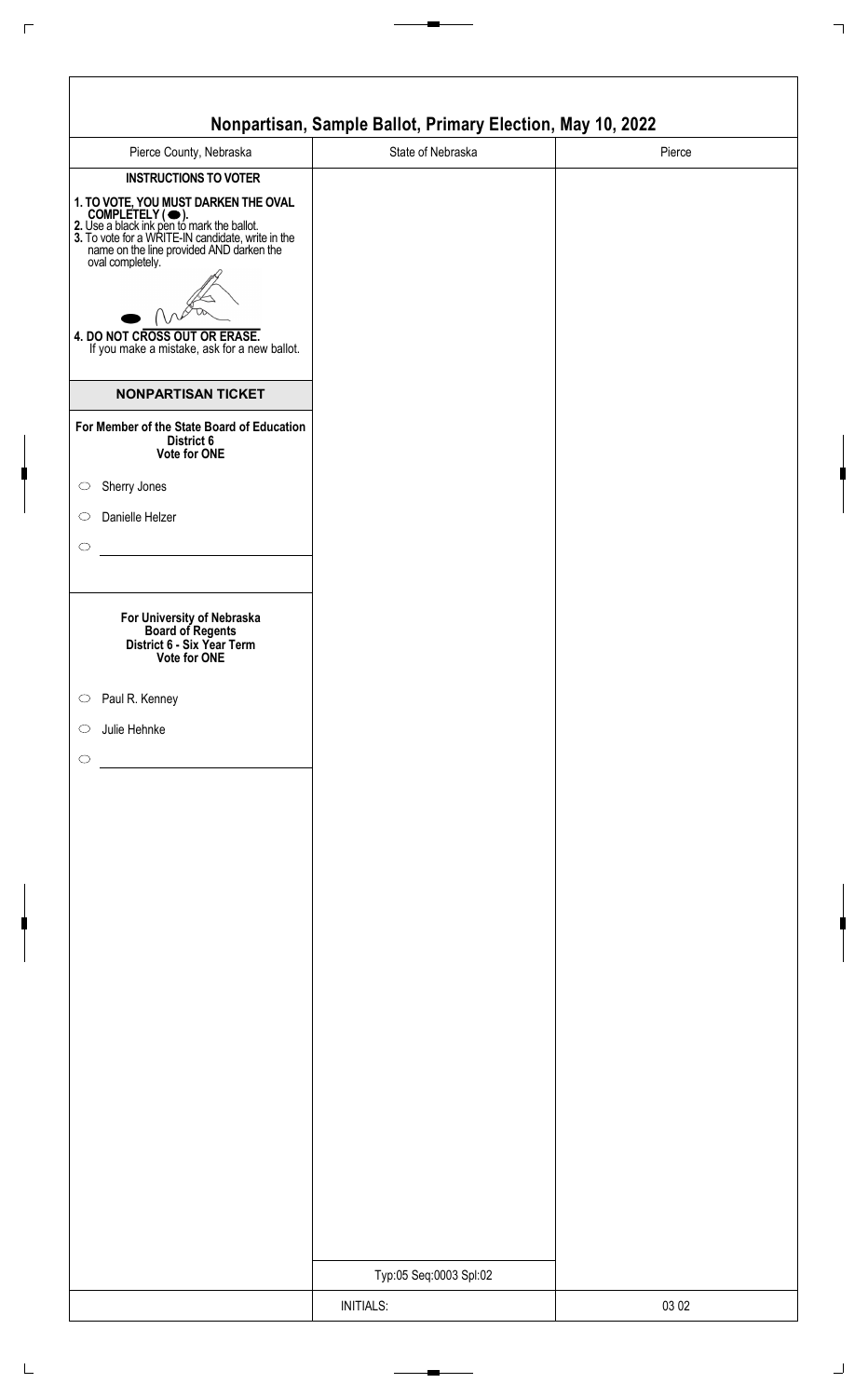|                                                                                                                                                                                                                                                                                                                        | Nonpartisan, Sample Ballot, Primary Election, May 10, 2022 |        |
|------------------------------------------------------------------------------------------------------------------------------------------------------------------------------------------------------------------------------------------------------------------------------------------------------------------------|------------------------------------------------------------|--------|
| Pierce County, Nebraska                                                                                                                                                                                                                                                                                                | State of Nebraska                                          | Pierce |
| <b>INSTRUCTIONS TO VOTER</b>                                                                                                                                                                                                                                                                                           |                                                            |        |
| 1. TO VOTE, YOU MUST DARKEN THE OVAL<br>COMPLETELY ( $\bigcirc$ ).<br>2. Use a black ink pen to mark the ballot.<br>3. To vote for a WRITE-IN candidate, write in the<br>name on the line provided AND darken the<br>oval completely.<br>4. DO NOT CROSS OUT OR ERASE.<br>If you make a mistake, ask for a new ballot. |                                                            |        |
| <b>NONPARTISAN TICKET</b>                                                                                                                                                                                                                                                                                              |                                                            |        |
| For Member of the State Board of Education<br>District 6<br>Vote for ONE                                                                                                                                                                                                                                               |                                                            |        |
| Sherry Jones<br>$\circ$                                                                                                                                                                                                                                                                                                |                                                            |        |
| Danielle Helzer<br>$\circ$                                                                                                                                                                                                                                                                                             |                                                            |        |
| $\circ$                                                                                                                                                                                                                                                                                                                |                                                            |        |
| For University of Nebraska<br>Board of Regents<br>District 6 - Six Year Term<br>Vote for ONE                                                                                                                                                                                                                           |                                                            |        |
| Paul R. Kenney<br>$\circ$                                                                                                                                                                                                                                                                                              |                                                            |        |
| Julie Hehnke<br>$\circlearrowright$                                                                                                                                                                                                                                                                                    |                                                            |        |
| $\circ$                                                                                                                                                                                                                                                                                                                |                                                            |        |
| <b>SCHOOL TICKET</b>                                                                                                                                                                                                                                                                                                   |                                                            |        |
| For Elkhorn Valley Public<br>School Board Member<br>Vote for up to THREE                                                                                                                                                                                                                                               |                                                            |        |
| Ross Tegeler<br>$\circ$                                                                                                                                                                                                                                                                                                |                                                            |        |
| Sam Johnsen<br>$\circ$                                                                                                                                                                                                                                                                                                 |                                                            |        |
| Kerri Dittrich<br>$\circ$                                                                                                                                                                                                                                                                                              |                                                            |        |
| Jerome R. Dittrich<br>$\circ$                                                                                                                                                                                                                                                                                          |                                                            |        |
| Marykae Broberg<br>$\circ$                                                                                                                                                                                                                                                                                             |                                                            |        |
| Jeremy Poulsen<br>$\circ$                                                                                                                                                                                                                                                                                              |                                                            |        |
| Adam Wright<br>$\bigcirc$                                                                                                                                                                                                                                                                                              |                                                            |        |
| $\circ$<br>$\circ$                                                                                                                                                                                                                                                                                                     |                                                            |        |
| <u>and the community of the community of the community of the community of the community of the community of the community of the community of the community of the community of the community of the community of the community</u><br>$\circ$                                                                        |                                                            |        |
|                                                                                                                                                                                                                                                                                                                        |                                                            |        |
|                                                                                                                                                                                                                                                                                                                        |                                                            |        |
|                                                                                                                                                                                                                                                                                                                        | Typ:05 Seq:0003 Spl:03                                     |        |
|                                                                                                                                                                                                                                                                                                                        | <b>INITIALS:</b>                                           | 03 03  |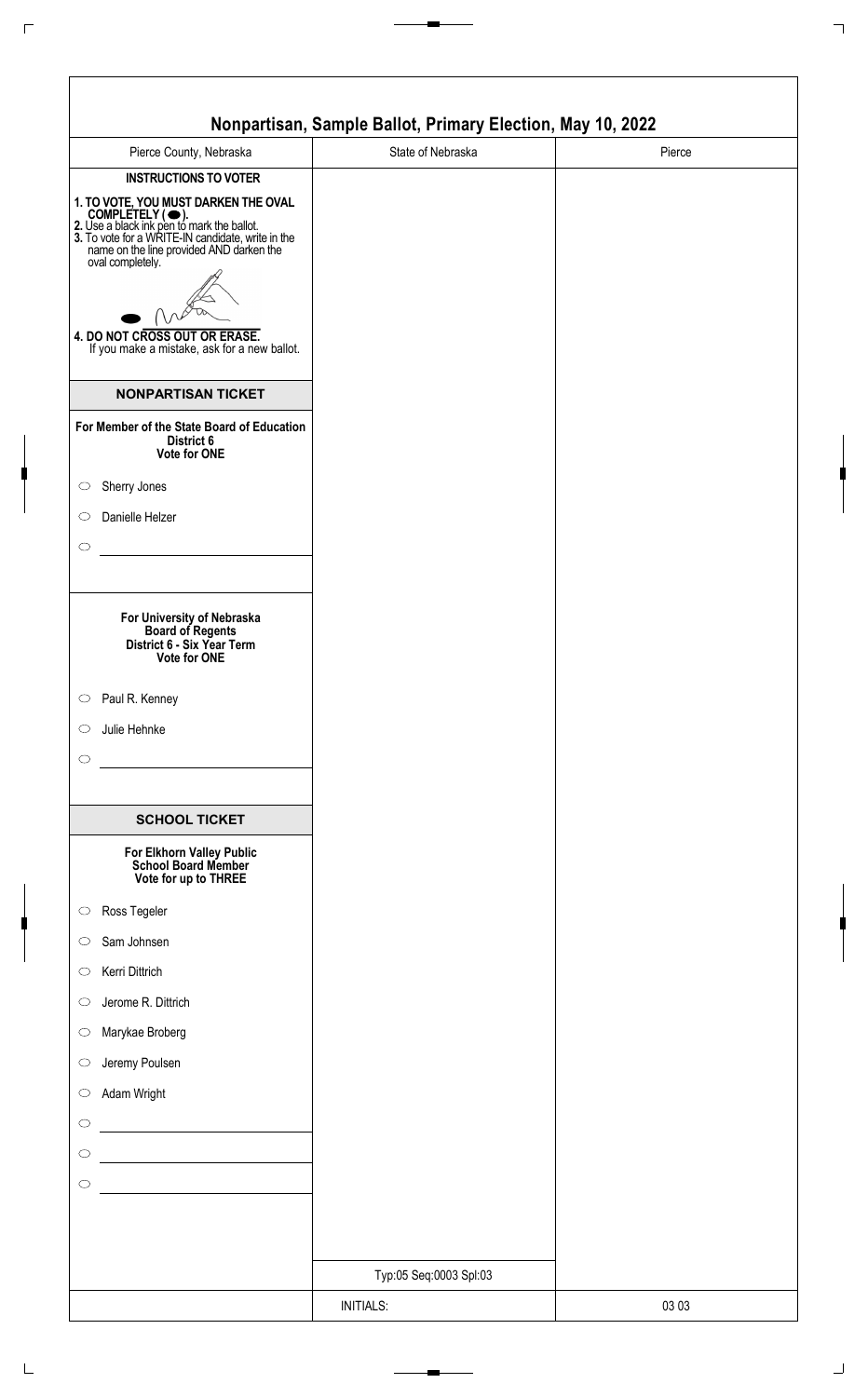| Pierce County, Nebraska                                                                                                                                                                                                     | State of Nebraska      | South Branch |
|-----------------------------------------------------------------------------------------------------------------------------------------------------------------------------------------------------------------------------|------------------------|--------------|
| <b>INSTRUCTIONS TO VOTER</b>                                                                                                                                                                                                |                        |              |
| 1. TO VOTE, YOU MUST DARKEN THE OVAL<br>COMPLETELY ( •).<br>2. Use a black ink pen to mark the ballot.<br>3. To vote for a WRITE-IN candidate, write in the<br>name on the line provided AND darken the<br>oval completely. |                        |              |
| 4. DO NOT CROSS OUT OR ERASE.<br>If you make a mistake, ask for a new ballot.                                                                                                                                               |                        |              |
| <b>NONPARTISAN TICKET</b>                                                                                                                                                                                                   |                        |              |
| For Member of the State Board of Education<br>District 6<br>Vote for ONE                                                                                                                                                    |                        |              |
| Danielle Helzer<br>$\circ$                                                                                                                                                                                                  |                        |              |
| Sherry Jones<br>$\circ$<br>$\circ$                                                                                                                                                                                          |                        |              |
| For University of Nebraska<br>Board of Regents<br>District 6 - Six Year Term<br>Vote for ONE                                                                                                                                |                        |              |
| Julie Hehnke<br>$\circ$                                                                                                                                                                                                     |                        |              |
| Paul R. Kenney<br>$\circ$                                                                                                                                                                                                   |                        |              |
| $\bigcirc$                                                                                                                                                                                                                  |                        |              |
| <b>SCHOOL TICKET</b>                                                                                                                                                                                                        |                        |              |
| <b>For Norfolk Public</b><br><b>School Board Member</b><br>Vote for up to THREE                                                                                                                                             |                        |              |
| Leann Widhalm<br>$\circ$                                                                                                                                                                                                    |                        |              |
| Randy Dee<br>$\circ$                                                                                                                                                                                                        |                        |              |
| Jake Claussen<br>$\circ$                                                                                                                                                                                                    |                        |              |
| Teri Bauer<br>$\circ$<br>Lindsay Rohleder-Dixon<br>$\circ$                                                                                                                                                                  |                        |              |
| Leonor Fuhrer<br>$\circ$                                                                                                                                                                                                    |                        |              |
| Cindy Booth<br>$\bigcirc$                                                                                                                                                                                                   |                        |              |
| $\circ$                                                                                                                                                                                                                     |                        |              |
| $\circ$                                                                                                                                                                                                                     |                        |              |
| $\circ$                                                                                                                                                                                                                     |                        |              |
|                                                                                                                                                                                                                             |                        |              |
|                                                                                                                                                                                                                             | Typ:05 Seq:0004 Spl:01 |              |
|                                                                                                                                                                                                                             | <b>INITIALS:</b>       | 04 01        |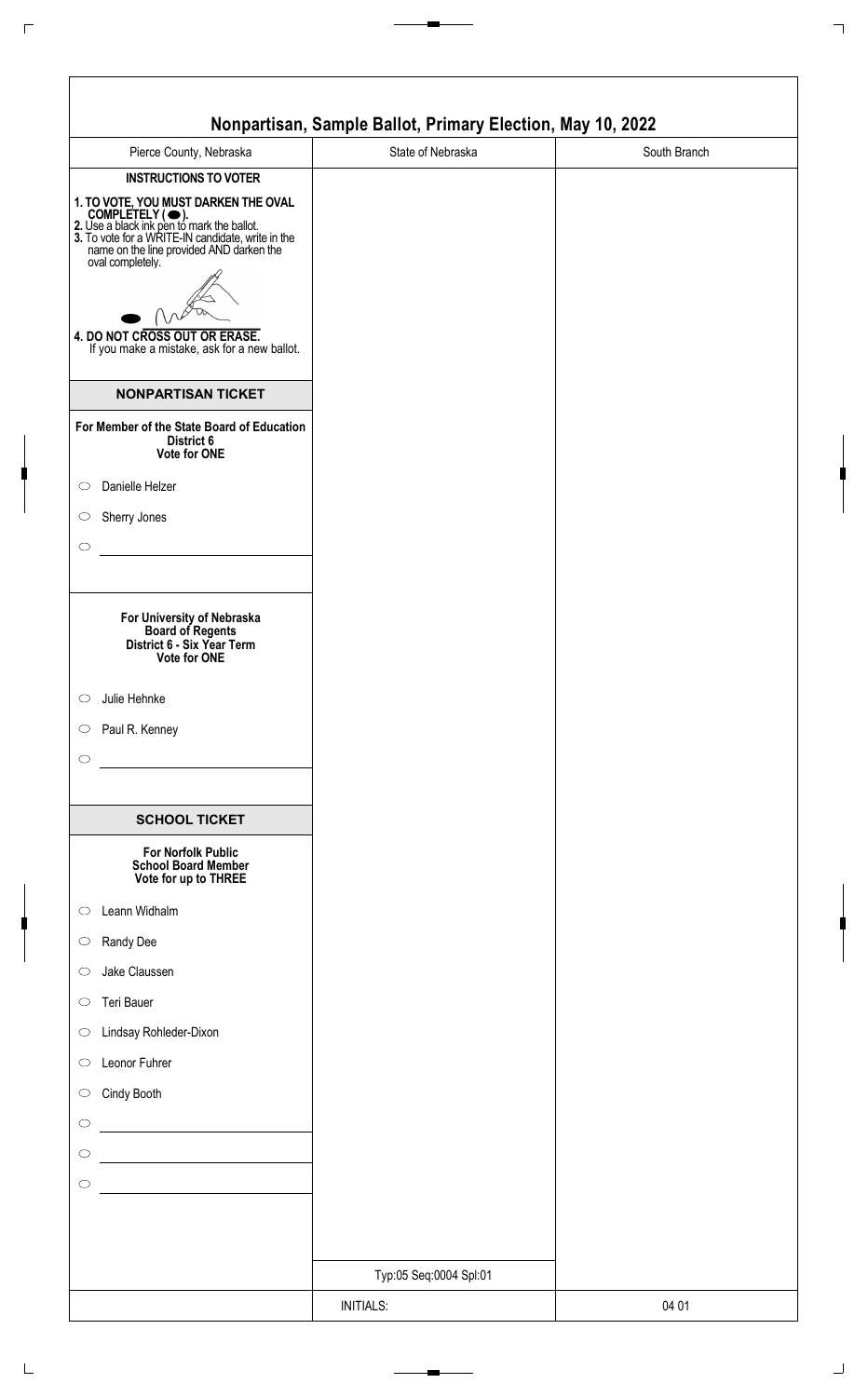| Pierce County, Nebraska                                                                                                                                                                                                                                                                                      | State of Nebraska      | South Branch |
|--------------------------------------------------------------------------------------------------------------------------------------------------------------------------------------------------------------------------------------------------------------------------------------------------------------|------------------------|--------------|
| <b>INSTRUCTIONS TO VOTER</b>                                                                                                                                                                                                                                                                                 |                        |              |
| 1. TO VOTE, YOU MUST DARKEN THE OVAL<br>COMPLETELY ( •).<br>2. Use a black ink pen to mark the ballot.<br>3. To vote for a WRITE-IN candidate, write in the<br>name on the line provided AND darken the<br>oval completely.<br>4. DO NOT CROSS OUT OR ERASE.<br>If you make a mistake, ask for a new ballot. |                        |              |
| <b>NONPARTISAN TICKET</b>                                                                                                                                                                                                                                                                                    |                        |              |
| For Member of the State Board of Education<br>District 6<br>Vote for ONE                                                                                                                                                                                                                                     |                        |              |
| Danielle Helzer<br>$\circ$                                                                                                                                                                                                                                                                                   |                        |              |
| Sherry Jones<br>$\circ$                                                                                                                                                                                                                                                                                      |                        |              |
|                                                                                                                                                                                                                                                                                                              |                        |              |
| For University of Nebraska<br>Board of Regents<br>District 6 - Six Year Term<br><b>Vote for ONE</b>                                                                                                                                                                                                          |                        |              |
| Julie Hehnke                                                                                                                                                                                                                                                                                                 |                        |              |
| Paul R. Kenney                                                                                                                                                                                                                                                                                               |                        |              |
|                                                                                                                                                                                                                                                                                                              |                        |              |
|                                                                                                                                                                                                                                                                                                              |                        |              |
|                                                                                                                                                                                                                                                                                                              |                        |              |
|                                                                                                                                                                                                                                                                                                              |                        |              |
|                                                                                                                                                                                                                                                                                                              |                        |              |
|                                                                                                                                                                                                                                                                                                              |                        |              |
|                                                                                                                                                                                                                                                                                                              |                        |              |
|                                                                                                                                                                                                                                                                                                              |                        |              |
|                                                                                                                                                                                                                                                                                                              |                        |              |
|                                                                                                                                                                                                                                                                                                              |                        |              |
|                                                                                                                                                                                                                                                                                                              |                        |              |
|                                                                                                                                                                                                                                                                                                              |                        |              |
|                                                                                                                                                                                                                                                                                                              |                        |              |
|                                                                                                                                                                                                                                                                                                              |                        |              |
|                                                                                                                                                                                                                                                                                                              | Typ:05 Seq:0004 Spl:02 |              |
|                                                                                                                                                                                                                                                                                                              | <b>INITIALS:</b>       | 04 02        |